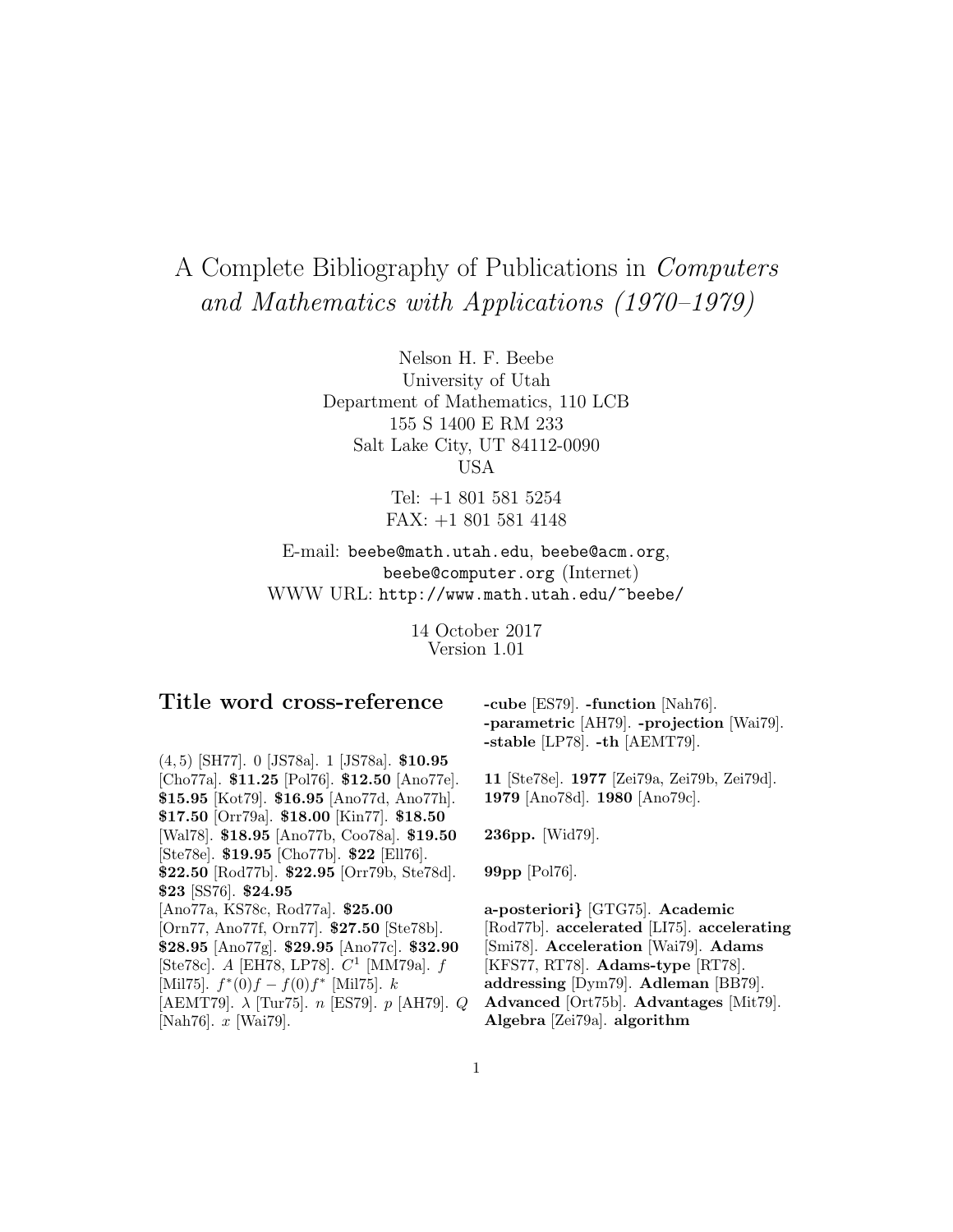[CC76, Coo79, Fat76, GM76, JS78a, JS78b, KS75a, Nah76, Rie76, Wei77]. **Algorithmic** [Cha76]. **Algorithms** [KMS77, WK77, GK76, GPV78, Ste78c, Coo78a]. **alternating** [AH79]. **always** [BB79]. **amount** [Str76]. **Analysis** [Ano77c, Cho77b, Cho78b, GPV78, Rod77a, Wid79, Ano79c, BJY78, Bro79, CO75, Cho78a, LG75, Nah76, Sto79, Sza79, War75, Ano77b, Ano77e, Ano77g, Wid78]. **Analytical** [Far77]. **Andrews** [Zei79c]. **Anthony** [KS78c]. **Anthropomorphic** [SS76]. **antiparticles** [Fra77]. **Application** [Del78, Asa76, Zei79a]. **Application-Oriented** [Zei79a]. **Applications** [Ng77, HP75, She78, Coo77b]. **Applied** [Kot79, Ano79c, Gre77, Ano77b]. **approach** [LeB77, LA79, MTC75]. **approaches** [KS78a]. **approximating** [Mit79]. **approximation** [AEMT79, Ara75, FN77, GM76, MM79a, Net78, Ost75]. **approximations** [Luk77, Ort75a, RO77]. **arbitrary** [KPR78]. **Archaeology** [Kin77]. **Arithmetic** [Gre77, MT77]. **aspects** [HP75, Str76]. **Asymptotic** [LR75, Won77, Luk75]. **August** [Ano77b, Ano77c, Ano77h, Ano78d]. **automated** [OMW76]. **Automatic** [Rua79, Win76]. **Avriel** [Rod77a]. **axisymmetric** [KZ75].

**B** [Ano77f, Wal78]. **based** [LFW75]. **bases** [AM79, McL79c]. **basis** [Wac79]. **Bathe** [Ano77g]. **be** [GK76]. **Beach** [Zei79d]. **beam** [KZ78, KS78b]. **behavior** [LR75, Str76]. **Belgrade** [SS76]. **bending** [Pea76]. **Berlin** [Ste78c]. **Bessel** [Luk75]. **Better** [Sha79]. **Bicubic** [Dim77]. **biharmonic** [Red77]. **Biology** [Ell76]. **Bird** [Ano77h]. **Blaauw** [Ano77d]. **board** [Ano76a, Ano77i, Ano78b, Ano75a, Ano79a]. **Bobiller** [Wal78]. **Book** [Ano77b, Ano77c, Ano77d, Ano77e, Ano77f, Ano77a, Ano77g, Ano77h, Cho77a, Cho77b,

Cho78a, Cho78b, Coo77b, Coo78a, Coo78b, Ell76, Kin77, KS78c, Kot79, Orn77, Orr79b, Orr79a, Pol76, Rod77b, Rod77a, Ste78d, Ste78a, Ste78e, Ste78b, Ste78c, SS76, Wal78, Wid78, Wid79, Zei79a, Zei79b, Zei79d, Zei79c, Ano76b]. **Books** [Ano78a, Ano77k, Ano79b]. **both** [KZ78]. **boundaries** [MM79a, Mit79]. **boundary** [FG77, LL76, RO77, Sac76, She78, dVDB75]. **boundary-value** [RO77, She78]. **bounded** [MTC75]. **bounds** [Dim77, GTG75]. **Boyd** [ZE77]. **buckling** [KSZ75, KS78b]. **built** [KZ78]. **Burger** [Sac76]. **Butterworth** [Zei79c].

**C** [Cho77a, Kot79, Wal78, Wid78]. **calculation** [EH78, SS78]. **calculations** [Wei77]. **calculator** [HS77]. **Cambridge** [Kin77]. **Canada** [Ano79c]. **candidate** [GF79]. **capacity** [Wei77]. **carrying** [MT77]. **certain** [JJ77]. **characteristic** [Rao78]. **characteristics** [LVW76]. **charge** [Coo75, RC76]. **checkers** [DS79]. **Cheung** [Ano77e]. **Choi** [Kot79]. **Ciriani** [Ste78b]. **class** [CS77, FT75, LP78, Sac76, Wai79]. **classic** [KMS77]. **Classifications** [Wid79]. **Cliffs** [Ano77g, Coo78a, Kot79, Orr79a, Wal78, Wid78, Zei79b]. **coefficients** [Win79]. **combination** [Tal78, Tal79]. **combinations** [DM77]. **combinatorial** [Ste78a, Coo78a]. **Communications** [Pol76]. **Comparing** [Gar76]. **comparison** [MM79b]. **Compilation** [Ano77f]. **Complete** [Win76, KPR78, Sil79]. **Complexity** [OMW76, Orr79b, Ste78d]. **Computation** [HS77, Rho77, Dym79, Rao78]. **Computational** [HP75, JS78a, Neu75, Ano77c]. **Computations** [Ng77, CK76]. **Computer** [Cho77a, Coo77b, Orr79a, Zei79b, Ara75, HP75, Knu75, SS78, Ste78e, Sto79]. **Computers** [Kin77, Nie75, GPV78, KS78c, Pol76].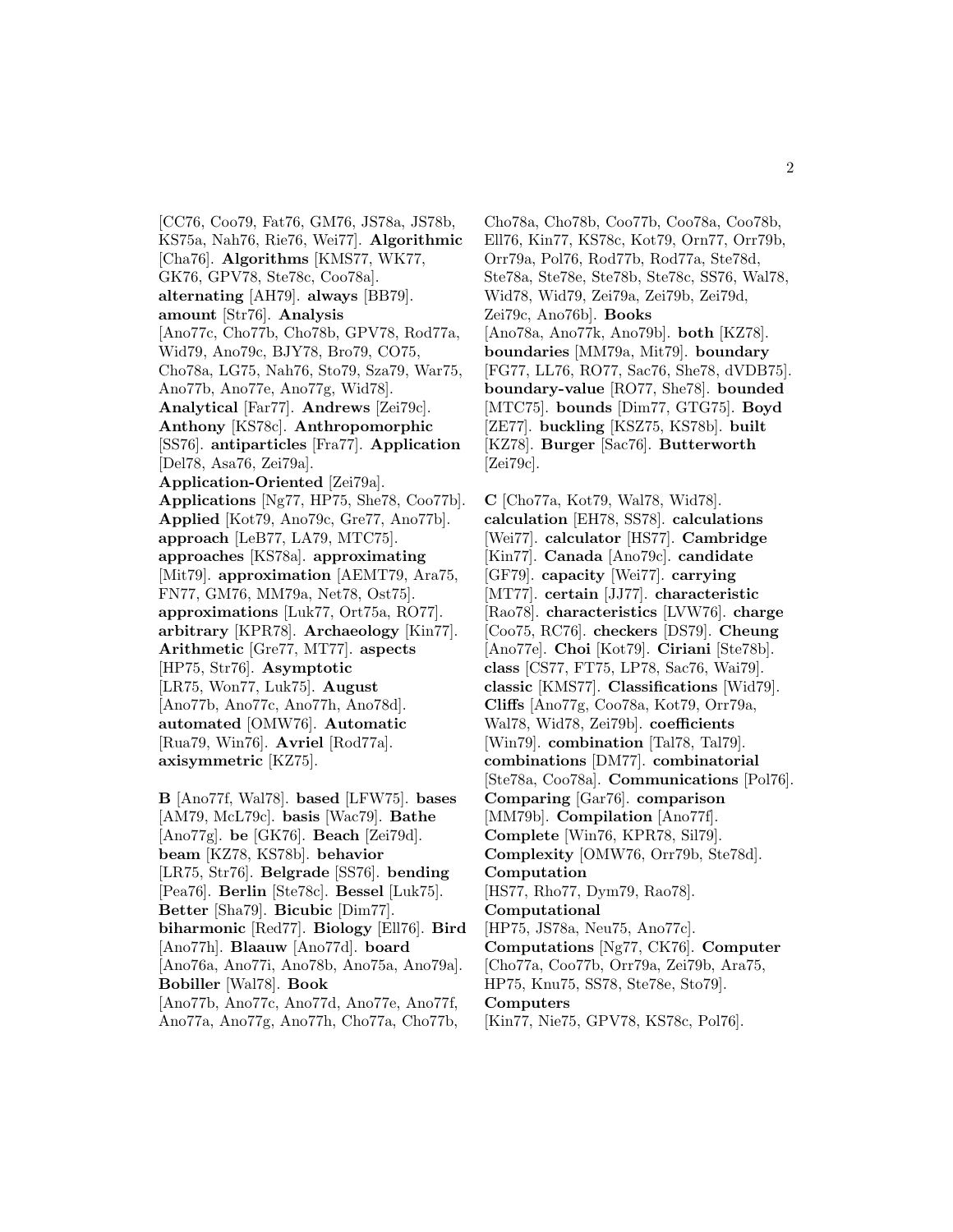**Computing** [Orr79b, Ste78d]. **concave** [CC76]. **conceal** [BB79]. **concept** [Del78, War76]. **concerning** [DGN75]. **conditioning** [Del78]. **conditions** [FG77, MR76]. **configurations** [KS78b]. **confirmation** [ZE77]. **conforming** [KPR78, Pea76]. **connection** [Sze75]. **consistence** [Tho78]. **constant** [Knu76]. **constrained** [DK76]. **Construction** [Gou79a]. **Continued** [FD78]. **control** [BJY78, MR76, MTC75]. **convergence** [Pet78, Sim78, Smi78, Tal78, Tal79]. **conversion** [Asa76]. **coolant** [CU78]. **Cooper** [Ste78e]. **Cornelius** [Hor77, McC75, RBE<sup>+</sup>75]. **Corrector** [RT77, LFW75]. **correctors** [KFS77]. **cosine** [KS75a]. **Cosmology** [Sze75]. **coupled** [JL79]. **criterion** [DM77, Tal79]. **Critical** [CU78]. **Cross** [Wid79]. **Cross-Classifications** [Wid79]. **cryptosystems** [BB79]. **cube** [ES79]. **Cubic** [JL79]. **cubics** [Mit79]. **curvature** [DGN75]. **curved** [AM79, MM79a, McL79c, Wac79]. **cybernetics** [Zei79d].

**D** [Rod77b]. **Data** [Ano77f, Cho78b, Cho78a, JJ77]. **dates** [Rho77]. **David** [Orr79a, Zei79b]. **Davidenko** [KZHH77]. **Day** [Cho77a]. **defined** [Luk77]. **Definition** [War76]. **deflections** [KZ78]. **degree** [Gou79b]. **demodulation** [Win76]. **dense** [EGS75]. **density** [FG76, LR75]. **Deo** [Coo78a]. **design** [LA79, SS78]. **designing** [CO75]. **Detecting** [SH77]. **determination** [Coo77a]. **developments** [Sza79]. **dielectrics** [RC77]. **difference** [Ada75, Ros75]. **Differential** [BKLV75a, BKLV75b, Bro79, Far77, Fat76, Fat78, GTG75, LP78, Rie76, Ros78, Win79]. **Diffusion** [Ara75, FN77]. **digital** [KS78c, Ano77d]. **dimensional** [McL79c]. **direction** [AH79]. **discrete**

[LeB77, Wac77, Orr79a, Zei79b]. **discriminant** [CO75]. **dissection** [GPV78]. **Dissemination** [Ano77f]. **distance** [FG76]. **distillation** [LL76]. **distributions** [Cho77c]. **divergence** [DM77]. **division** [Asa76]. **do** [BB79]. **Donald** [Orr79a, Zei79b]. **Donelley** [Zei79a]. **Doran** [Kin77]. **Downstream** [FG77]. **Dreyfus** [Ano77f]. **dual** [GM76, KS75a, KMS77, LA79]. **Dublin** [McC75]. **Dun** [Zei79a]. **Dunkelberg** [Wid78]. **dynamic** [FT75].

**Early** [Ort75b]. **easy** [BKLV75b]. **Edited** [KS78c, Ste78b]. **Editorial** [Ano76a, Ano77i, Ano78b, Ano75a, Ano79a]. **education** [Nie75]. **effect** [JJ77]. **efficient** [LA79, Wei77]. **eigensystems** [Ger77]. **eigenvalue** [KM78]. **eigenvalues** [EH78, KS78a]. **Eiselt** [Ste78c]. **elastic** [KZ75, KZ78]. **elasticity** [Pea76]. **electric** [Wei77]. **Element** [Ano77b, Ano77g, And79, DN78, FN77, FGN79, GM76, Gou79a, Gou79b, Mit79, Net78, Pet78, Red77, RO77, Rua79, She78, Sza79, Tho78, War75]. **elements** [AM79, KPR78, McL79c, Pea76, Wac79, Ano77a]. **Elucidation** [DGN75]. **ends** [KZ78]. **engineering** [Ano79c]. **England** [Ano77e]. **Englewood** [Ano77g, Coo78a, Kot79, Orr79a, Wal78, Wid78, Zei79b]. **enhancements** [OMW76]. **Enslein** [KS78c]. **entropy** [Cha76]. **enumeration** [JS78b]. **Epley** [ZE77]. **equation** [FD78, Red77, Rie76, Ros75, Sac76, Rod77b]. **equations** [Ada75, DN78, Far77, Fat76, Fat78, GTG75, GK76, JL79, KMS77, LP78, Ros78, Wac77, WK77, Wai79, Win79, dVDB75]. **Erratum** [Ano78c]. **Error** [Rao78, AAG79, GTG75, Gou79b, Luk77, Nah76, RO77, Tho78]. **Error-free** [Rao78]. **estimate** [LR75, Ost75]. **estimates** [AAG79, Gou79b, RO77]. **Estimation** [KZ78, LVW76]. **estimator** [LM75].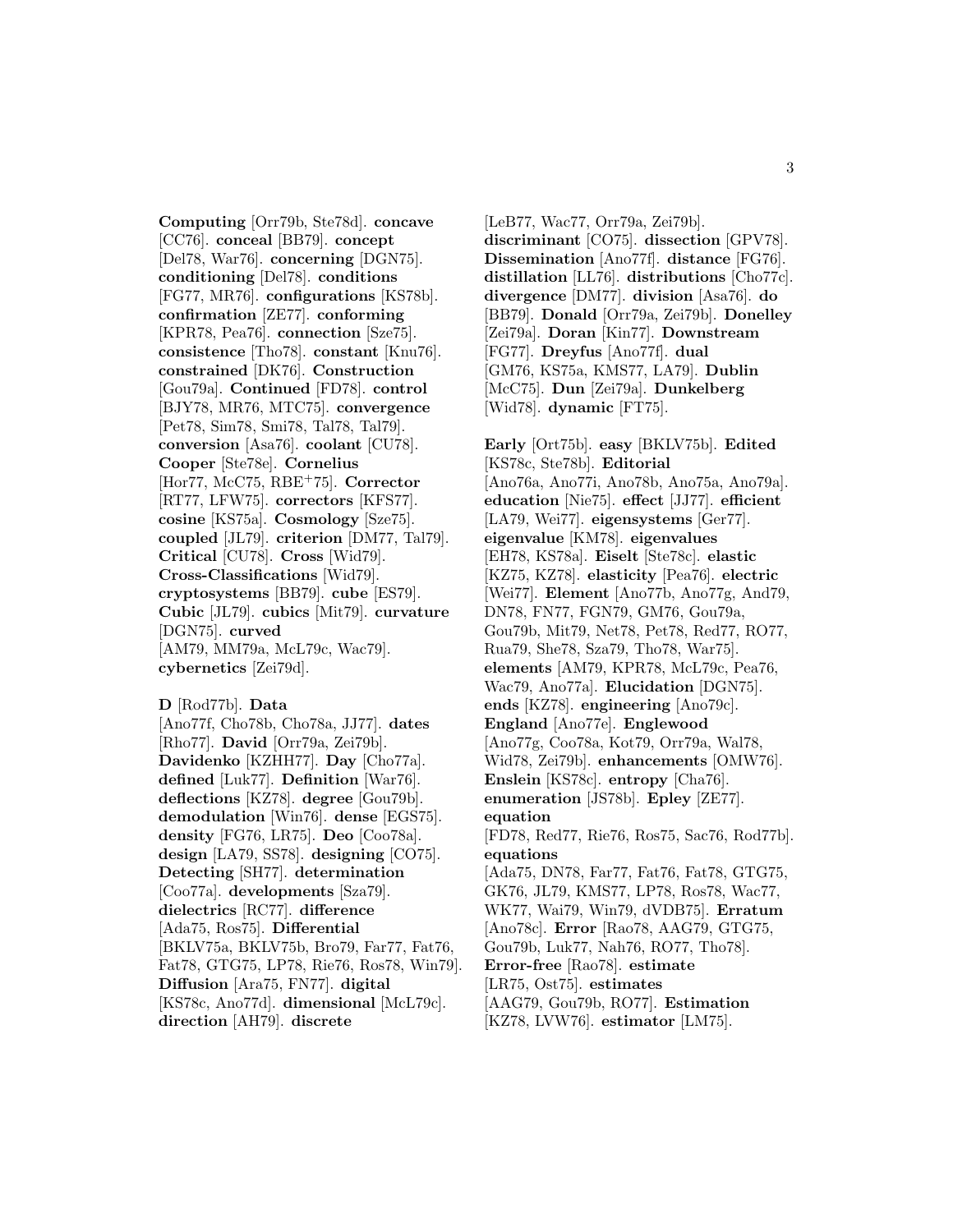**evaluating** [CO75]. **Evaluation** [And79, AMT78, AEMT79, Ano77f, Knu76]. **Evolution** [ES79]. **exact** [CC76, Sac76]. **example** [MP76]. **examples** [Ste78e]. **Existence** [Red77]. **expansions** [Luk75, Won77]. **experience** [JS78a]. **extended** [Tho78]. **extensibility** [DS79]. **Extensions** [McL79a]. **extrapolated** [AH79].

**F** [Cho77a, Kin77, Orr79a, Zei79b, Zei79d]. **Factorisation** [EO79]. **faculty** [Coo77a]. **family** [CS77]. **fault** [FG76]. **Feature** [DM77]. **Fehlberg** [SH77]. **fields** [War75]. **Finite** [Ano77b, Ano77a, Ano77g, FN77, Net78, Pet78, War75, Ada75, And79, AM79, DN78, FGN79, GM76, Gou79a, Gou79b, KPR78, McL79c, Pea76, Red77, RO77, Rua79, She78, Sza79, Tho78, Ano77e]. **fire** [Cek78]. **first** [Rie76]. **Fisher** [Zei79a]. **fitting** [MP76]. **fixed** [Cho77c, Coo75, Ost75, Pet78, RC76]. **flow** [Bal75, CU78, CK76, FG77]. **forests** [Cek78]. **Foreword** [McL79b, Rod75]. **Formalization** [ZE77]. **formula** [Asa76]. **formulae** [Sil79]. **formulas** [Cla76, LFW75, SH77]. **formulation** [AH79]. **forthcoming** [Ano75b, Ano75c, Ano76c]. **foundation** [KZ78]. **foundations** [Zei79d]. **Fourier** [Bat78, LG75]. **fraction** [FD78]. **Frajer** [Ste78c]. **Francisco** [Cho77a]. **Free** [Wid79, Rao78]. **fronts** [Cek78]. **fuel** [CU78]. **function** [JJ77, LM75, LR75, Nah76]. **Functions** [AMT78, AEMT79, Luk75, Luk77, Sim78, Wac79, Won77]. **fuzzy** [KS78a].

**G** [Cho77b, Cho78a, Cho78b, Ste78a, Zei79c]. **game** [Fra77]. **games** [FT75]. **gamma** [Mar77]. **general** [AH79]. **generalisations** [McL79a]. **Generalised** [EO79]. **generalized** [HP75]. **generated** [Bro79]. **generating** [Mar77, Wei77]. **generation** [Rua79, Ano77f]. **Geography** [Ano77c].

**George** [Zei79d]. **Gerrit** [Ano77d]. **Gilb** [Coo78b]. **global** [MP76]. **Gnanadesikan** [Cho78a, Cho78b]. **Gordon** [Zei79d]. **GPSS** [Wal78]. **graphs** [CK76, EGS75]. **grid** [JJ77, Pet78]. **Gruyter** [Ste78c].

**H** [Wid79, Zei79d]. **Hall** [Ano77d, Ano77g, Coo78a, Kot79, Orr79a, Rod77a, Wal78, Wid78, Zei79b]. **hand** [HS77]. **handbook** [Ste78c]. **Hankel** [Won77]. **hard** [BKLV75b]. **Harvard** [Kin77]. **having** [CU78]. **Heat** [Rod77b]. **Hebrew** [Rho77]. **Helmut** [Ste78c]. **Henschke** [Cho77a]. **Herbert** [KS78c, Kea75]. **hereditary** [MR76]. **Hermite** [Cla76, Gou79a, Gou79b]. **Hermitian** [Ada75]. **heuristic** [Coo75, CS77, LeB77]. **Hierarchies** [Pea76]. **high** [McL79a, MM79b, McL79c, Red79]. **higher** [AM79]. **Hodson** [Kin77]. **Holden** [Cho77a]. **Holden-Day** [Cho77a]. **Horst** [Ste78c]. **Hybrid** [LI75, MTC75]. **hydrology** [Ste78b]. **hyper** [Ove75]. **hyper-resolution** [Ove75]. **Hypergeometric** [Ng77].

**identification** [Del78]. **IEP** [Zei79a]. **II** [Coo77b]. **imbedding** [KSZ75, KM78, KS78b, LM75, LVW76]. **implementation** [Ove75, Ano77d]. **implicit** [AH79, JS78b]. **improved** [Coo79]. **increased** [RT77, RT78]. **Indirect** [Dym79]. **infinite** [HS77]. **initial** [KZM78]. **Innovative** [Ano79c]. **Institute** [SS76, Ort75b]. **integer** [CC75, Coo79, JS78a, JS78b]. **integral** [BKLV75b, DN78, FD78, MR77]. **integrals** [And79, HS77, Luk77]. **Integration** [AM79, dVDB75]. **International** [Ano78d, Ano79c]. **interpolants** [LFW75]. **Interpolation** [Gou79b, AAG79, Cla76, JJ77, McL79c]. **Interscience** [Cho77b, Cho78a, Cho78b, Coo77b, Ell76,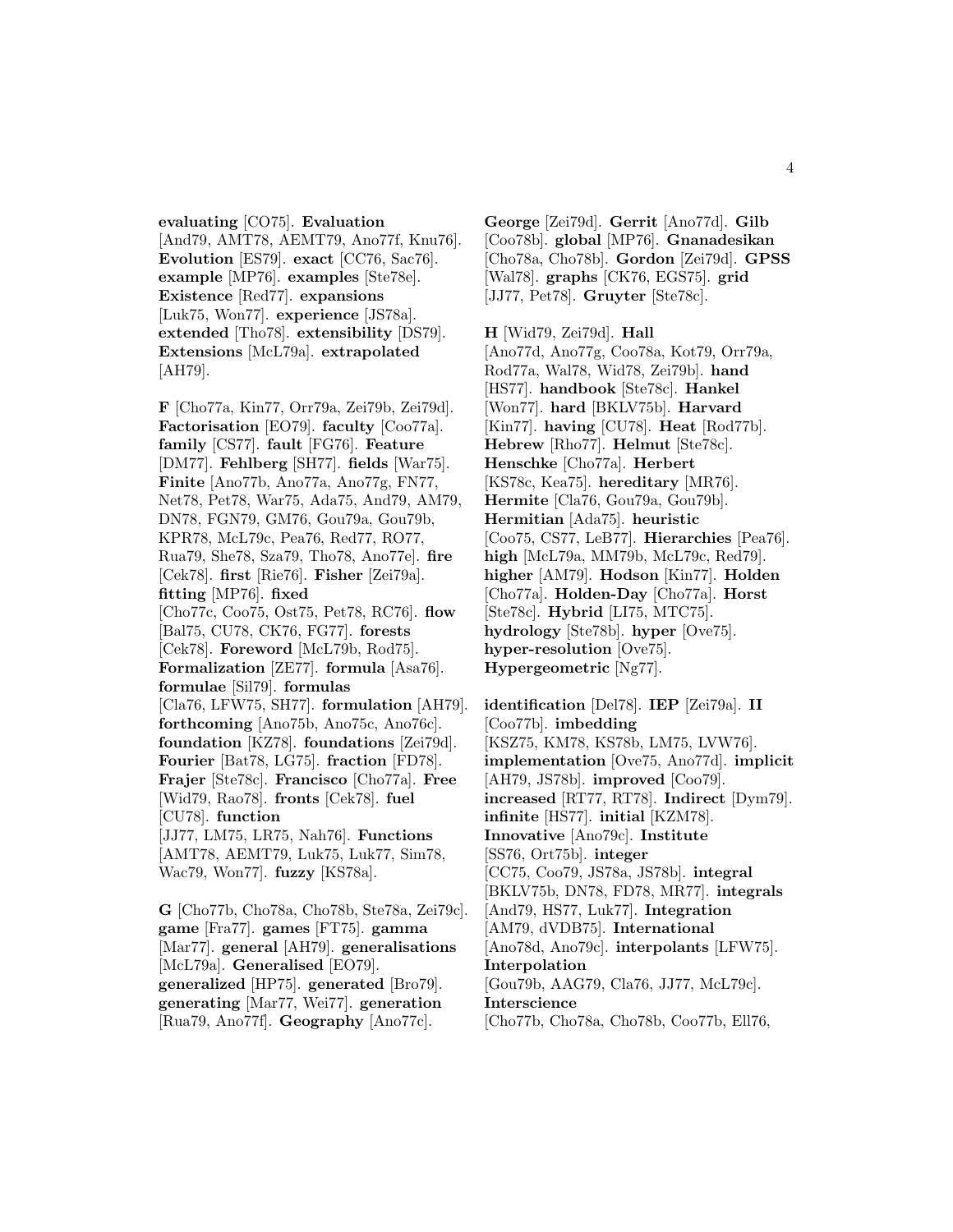KS78c, Ste78d, Ste78e, Ste78b]. **Introduction** [Ano77a, KS75b, Cho77a, Ell76]. **Introductory** [Kot79]. **Invariant** [LVW76, LM75]. **inversion** [HP75, MR77]. **isoparametric** [And79, AM79, MM79b]. **issues** [Ano75b, Ano75c, Ano76c]. **Iterations** [Gar79].

**J** [Ano77b, Ano77a, Coo78a, Kin77, Ste78b, Zei79c]. **James** [Ste78e, Zei79a]. **Jersey** [Ano77g, Kot79, Zei79b]. **John** [Ano77b, Ano77c, Ano77a, Ano77h, Orr79b, Ste78d, Ste78a, Wid78]. **July** [Rod77a]. **June** [Ano77d, Ano77g, Ano79c].

**Kahan** [Wal78]. **Katta** [Ste78a]. **key** [BB79]. **Kleinrock** [Coo77b]. **Kossack** [Cho77a]. **Kurt** [KS78c].

**L** [Zei79a]. **laboratory** [Ste78e]. **Laguerre** [Gar76, Hai78]. **laminar** [dVDB75]. **Lanczos** [But75, DGN75, Hor77, McC75, Ort75b, Tau75, RBE<sup>+</sup>75]. **language** [KS75b]. **languages** [War76]. **large** [KZ78, LeB77]. **Larry** [Ano77b]. **latent** [Tur75]. **Laver** [Pol76]. **layer** [KZ75, dVDB75]. **least** [FGN79]. **Legend** [But75]. **Legged** [SS76]. **Leonard** [Coo77b]. **Lieberstein** [Kea75]. **Linear** [Ng77, CC75, Coo79, JL79, LI75, RC77, She78, Tal78, Tal79, WK77, Wai79, Win79, Ste78a]. **linearly** [DK76]. **Liouville** [Bal75]. **loads** [KSZ75]. **local** [DGN75]. **location** [Coo78c, LeB77]. **Locomotion** [SS76]. **logarithmic** [Won77]. **London** [Zei79d, Zei79c]. **long** [EGS75].

**M** [Ano77c, Coo78a, SS76]. **Machines** [Ano77h]. **magnetic** [War75]. **Maione** [Ste78b]. **majority** [GF79]. **Marcum** [Nah76]. **Massachusetts** [Kin77]. **Mathematical** [Ano77a, Ano78d, Ell76, Lie75, Ste78b, Zei79c]. **Mathematics**

[Orr79a, Zei79b, Gre77, Nie75, Orn77, Kin77]. **Mather** [Ano77c]. **matrices** [KS78a, Tur75]. **matrix** [Del78, EH78, HP75, KM78, Rao78]. **Maximization** [DK76]. **McAllister** [Orr79a, Zei79b]. **McLone** [Zei79c]. **Mechanisms** [SS76]. **Melvin** [Kea75]. **memoriam** [Hor77, Kea75]. **memory** [FG76, RBE<sup>+</sup>75]. **meshes** [Rua79]. **messages** [BB79]. **Metamathematical** [DS79]. **Method** [Ano77e, EO79, Gar76, Ada75, Coo75, DN78, KSZ75, KZHH77, KM78, KZM78, KS78b, LVW76, Mar77, MP76, Neu75, Ort75a, Red79, Ros78, Smi78, Tho78]. **Methods** [Ano77c, Ano77g, BKLV75b, CS77, FGN79, GK76, Ger77, JJ77, KS78c, LP78, McL79a, MM79b, RT77, RT78, She78, Ste78c, WK77, Wai79, Rod77a, Cho78a, Cho78b]. **metrics** [Coo78b]. **Microcomputers** [AMT78, AEMT79]. **Mihailo** [SS76]. **mini** [Ste78e]. **mini-computer** [Ste78e]. **minimization** [JJ77]. **mixed** [She78]. **model** [Knu75, Red77, ZE77]. **Modeling** [Zei79c]. **models** [CO75, Dym79, Ste78b]. **modern** [Orn77]. **modification** [KZHH77]. **monomial** [Mil75]. **Montréal** [Ano78d, Ano79c]. **Mordecal** [Rod77a]. **Moulton** [KFS77]. **multicomponent** [LL76]. **Multiple** [Cho77b]. **multiplication** [Asa76]. **multiprogrammed** [Ara75]. **multistep** [LP78]. **Multivariate** [Ano77c, Cho78b, Cho78a]. **Murray** [Pol76]. **Murty** [Ste78a].

**N** [Ano77a, Coo78a]. **N.J** [Orr79a]. **necessary** [MR76]. **network** [LA79]. **Newton** [Gar76, Red79]. **Nievergelt** [Coo78a]. **Nine** [Ros75]. **Nine-point** [Ros75]. **NJ** [Coo78a, Wal78, Wid78]. **Nodal** [KPR78]. **node** [And79]. **noisy** [Win79]. **Non** [CC75, RC77, Coo79, DGN75, JL79]. **Non-linear** [CC75, RC77, Coo79, JL79]. **non-local** [DGN75]. **Nonlinear** [LL76, WW78, Bro79, CS77, FD78, FN77,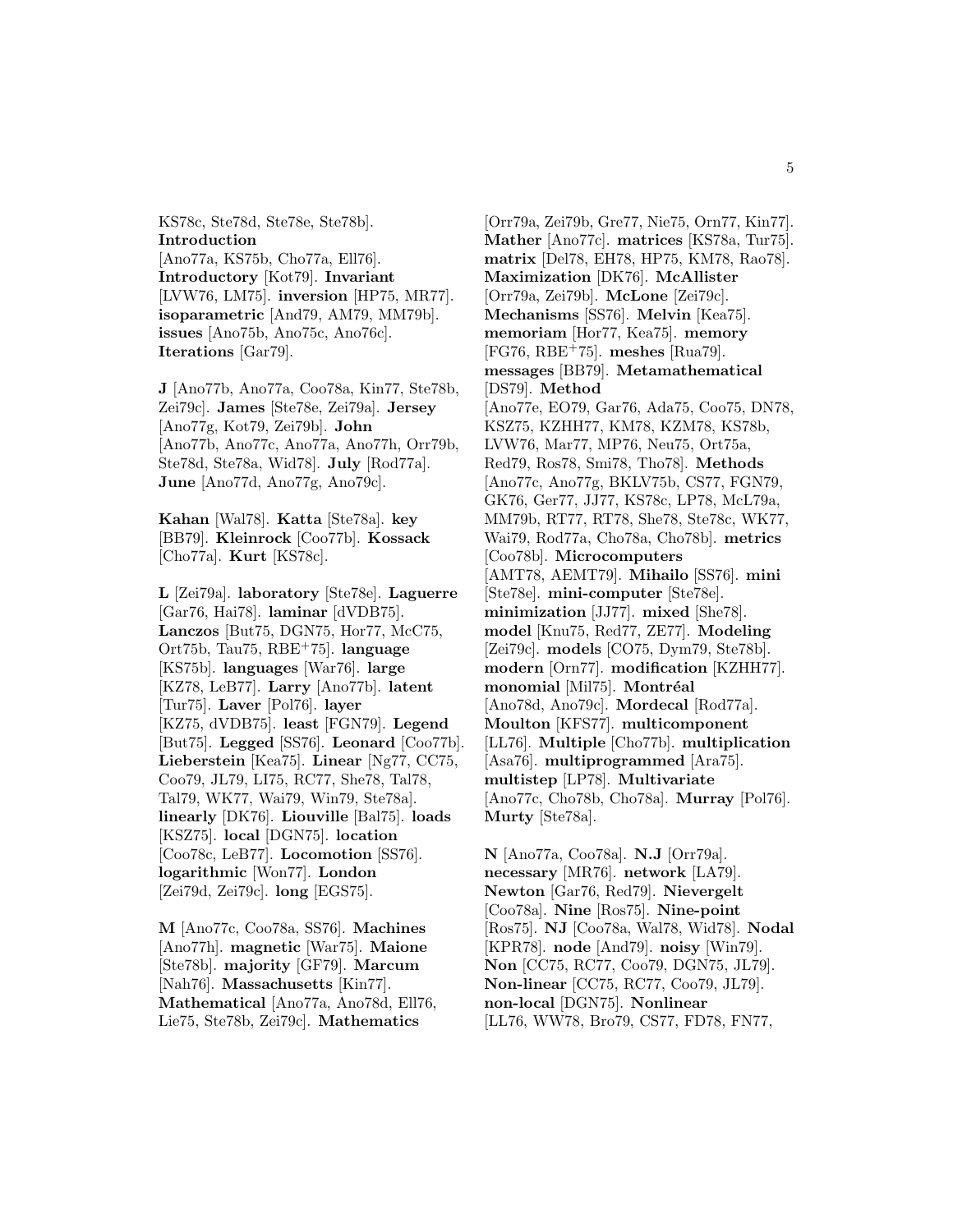GM76, GTG75, GK76, KZHH77, LP78, LI75, Net78, RO77, War75, Rod77a]. **normal** [Cho77c]. **note** [RO77, Sim78]. **notice** [Ano77j]. **nozzle** [Bal75]. **Numerical** [BJY78, Gar79, Ger77, KS78a, MR76, MR77, SS78, Ano79c, Fat76, Fat78, LP78, MM79b, Wac77, dVDB75, Ano77g]. **numerically** [Bro79].

**O** [Cho77b]. **Obituary** [Ano77j]. **Observations** [Cho78b, Cho78a]. **Oden** [Ano77a]. **ODEs** [Sha79]. **one** [Cho77c, Fat78, Smi78]. **one-parameter** [Smi78]. **one-step** [Fat78]. **operating** [ZE77]. **Operations** [Ste78c]. **Operator** [Ros78, Ost75]. **opinion** [Wid78]. **Optimal** [LM75, Coo77a, MTC75, RO77, Tal78, Tal79]. **Optimally** [KFS77]. **optimization** [AH79, LI75]. **order** [AM79, Far77, Fat78, KPR78, McL79a, MM79b, McL79c, Red79, Rie76]. **ordinary** [Fat76, Fat78, GTG75, Ros78]. **Oriented** [Zei79a]. **Orr** [Ger77]. **orthogonal** [KZM78]. **Other** [Ano76b, Ano77k, Ano79b, Orn77]. **outsiders** [Orn77]. **Oxford** [Pol76].

**P** [Ano77c, Wal78]. **Pad´e** [Luk77]. **page** [FG76]. **Papers** [Ano75b, Ano75c, Ano76c]. **parabolic** [Ada75, JL79, MM79a, Net78, Wac77]. **Parallel** [Gar76, CU78, EH78, KFS77]. **parameter** [LVW76, Smi78]. **parameters** [KZ78]. **parametric** [AH79]. **Part** [Ort75a]. **particles** [Fra77]. **parts** [DGN75]. **Passover** [Rho77]. **patch** [Dim77]. **paths** [EGS75]. **Paul** [Orn77]. **PDP** [Ste78e]. **PDP-11** [Ste78e]. **penetration** [KZ75]. **Pergamon** [Ano77e, Ano77f, Orn77]. **Periodic** [EO79]. **perturbative** [Ros78]. **phases** [Neu75]. **Physical** [Ano77c]. **physicists** [Orn77]. **physiology** [Lie75]. **piecewise** [MM79a, Ort75a]. **plane** [Pea76]. **plate** [Pea76]. **plates** [CU78]. **point** [Ost75, RO77, Ros75]. **Poisson** [Ros75].

**polynomial** [KPR78, Mil75, Ort75a, Rao78]. **polynomials** [DK76, KZM78, Rie76]. **Porter** [Knu76]. **Post** [KS78b]. **posteriori***}* [GTG75]. **power** [Rie76]. **pp** [Ano77b, Ano77c, Ano77d, Ano77e, Ano77f, Ano77a, Ano77g, Ano77h, Cho77a, Cho77b, Ell76, Kin77, KS78c, Kot79, Orn77, Orr79a, Rod77b, Rod77a, Ste78d, Ste78e, Ste78b, Ste78c, SS76, Wal78]. **pp.** [Cho78a, Cho78b, Coo77b, Ste78a, Wid78]. **practice** [Coo78a]. **Predictor** [LFW75]. **predictors** [KFS77]. **Prentice** [Ano77d, Ano77g, Coo78a, Kot79, Orr79a, Rod77a, Wal78, Wid78, Zei79b]. **presence** [WW78]. **Press** [Ano77e, Ano77f, Kin77, Orn77, Pol76, Rod77b, Wid79]. **principles** [Tho78]. **probability** [FG76, MT77]. **problem** [AH79, Bal75, Cla76, Coo75, CC76, Coo78c, Del78, FN77, Ger77, JS78b, LA79, Net78, RO77, RC76]. **problems** [BKLV75b, CS77, FG77, GM76, KM78, LeB77, LL76, Lie75, MR76, MTC75, Sac76, She78]. **Probst** [Wal78]. **Procedures** [Wid78, Tal78, Tal79]. **processing** [Wid78]. **Processor** [Tom75]. **profiles** [GF79]. **Profitability** [CK76]. **program** [CK76]. **programmable** [HS77]. **Programming** [Ano78d, Rod77a, CC75, CS77, Coo79, JS78a, JS78b, War76, Cho77a, Ste78a]. **programs** [OMW76, Ano77h]. **projection** [GK76, WK77, Wai79]. **proof** [DS79]. **proof-checkers** [DS79]. **Propagation** [Cek78]. **properties** [Sim78]. **Proportions** [GF79]. **proving** [OMW76, Win76]. **public** [BB79]. **punch** [KZ75]. **Punctual** [BJY78]. **Pupin** [SS76].

#### **quadrature**

[BKLV75a, BKLV75b, Sil79, WW78]. **Queueing** [Coo77b]. **queues** [Neu75].

**R** [Kin77, Ste78b, Wal78, Zei79c]. **radix** [Asa76]. **Ralston** [KS78c]. **random** [LG75]. **ranges** [RT77, RT78]. **ratio** [Rie76].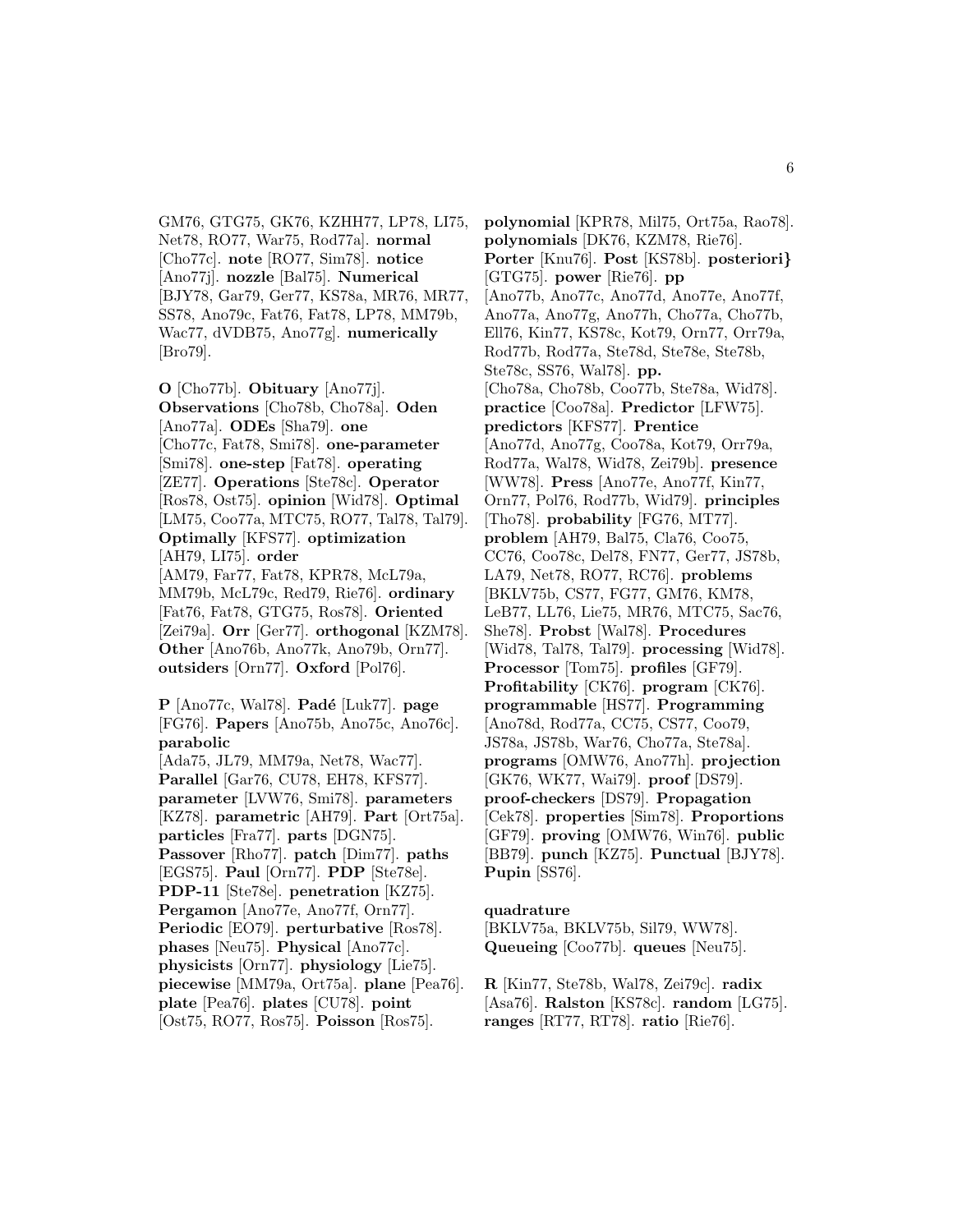**Rational** [AAG79, Wac79, AEMT79, Cla76, Gou79a, Gou79b, LFW75, McL79a]. **reactors** [CU78]. **real** [EH78]. **received** [Ano76b, Ano77k, Ano78a, Ano79b]. **recurrence** [Cla76]. **recursive** [Asa76]. **Reddy** [Ano77a]. **Regression** [Cho77b]. **regularized** [Str76]. **Reingold** [Coo78a]. **related** [Cla76, OMW76]. **relationships** [Dym79]. **Reliability** [Win79]. **remarks** [Luk75]. **replacements** [LI75]. **Representations** [Hai78]. **research** [Ste78c, Wid78]. **resolution** [Ove75]. **Review** [Ano77b, Ano77c, Ano77d, Ano77e, Ano77f, Ano77a, Ano77g, Ano77h, Cho77a, Cho77b, Cho78a, Cho78b, Coo77b, Coo78a, Coo78b, Ell76, Kin77, KS78c, Kot79, Orn77, Orr79b, Orr79a, Pol76, Rod77b, Rod77a, Ste78d, Ste78a, Ste78e, Ste78b, Ste78c, SS76, Wal78, Wid78, Wid79, Zei79a, Zei79b, Zei79d, Zei79c]. **Reynolds** [Wid79]. **Richard** [Ano77h]. **Riemann** [DGN75, Tau75]. **right** [Rie76]. **rigid** [KZ75]. **Rivest** [BB79]. **road** [LA79]. **Robots** [SS76]. **Roman** [Orn77]. **Root** [AMT78]. **Rooting** [Gar79]. **roots** [AEMT79, Tur75]. **routines** [CO75]. **Rubinow** [Ell76]. **rules** [WW78].

**S** [Ell76, KS78c]. **Saaty** [KS78a]. **sample** [Cho77c]. **San** [Cho77a]. **Savage** [Orr79b, Ste78d]. **scale** [LeB77]. **scheme** [AH79, Fat78]. **Science** [Ano77f, Ano79c, Kot79, Orr79a, Zei79b]. **second** [Far77, Ano79c]. **Segerlind** [Ano77b]. **selection** [GK76]. **semi** [HS77, Wac77]. **semi-discrete** [Wac77]. **semi-infinite** [HS77]. **semicardinal** [Sil79]. **sequences** [Bro79, LG75, Smi78]. **sequential** [Cho77c, Dym79]. **series** [KS75a, Rie76, Smi78]. **set** [KS75b, War76]. **SETL** [KS75b]. **sets** [Cha76, KS78a]. **Shamir** [BB79]. **shock** [MP76]. **side** [AM79, Rie76]. **Significance** [MT77]. **simulation** [CO75, Wal78]. **Simultaneous**

[Gar79]. **singular** [DN78]. **singularities** [Red79, Won77]. **singularity** [WW78]. **Sixties** [Ort75b]. **size** [JJ77]. **sizes** [Cho77c]. **smoothing** [Str76]. **Society** [Pol76]. **software** [Sha79, Coo78b]. **Solution** [EO79, Ada75, CS77, DN78, FD78, Fat76, Fat78, GM76, GTG75, MR76, Rie76, Ros78, Wac77]. **solutions** [Far77, Red77, Ros75, Sac76, Str76]. **Solving** [BKLV75b, GK76, KS75a, LP78, WK77, Wai79]. **Some** [Luk75, Str76, Sza79, Cla76, DGN75, Dym79, Lie75, Sim78, Orn77]. **Sommerfeld** [Ger77]. **Sonquist** [Wid78]. **spacetime** [DGN75]. **Sparse** [EO79, EGS75]. **spectroscopy** [Bat78]. **spinor** [Sze75]. **spline** [JL79, LR75, Sim78]. **splines** [BKLV75a]. **splitting** [Tau75]. **Square** [AMT78, Gar79]. **Square-Rooting** [Gar79]. **squares** [FGN79]. **squeeze** [Mar77]. **Stability** [Bro79, Gar79, Wac77, McL79c, RT77, RT78]. **stable** [KFS77, LP78]. **Stack** [FG76]. **staffing** [Coo77a]. **Stanat** [Orr79a, Zei79b]. **Standard** [Ste78c]. **state** [MTC75, Wei77]. **stationary** [Red77]. **Statistical** [Cho78b, Cho78a, KS78c]. **Statistics** [Cho77a, Kot79]. **Step** [Ort75a, Fat78]. **Stieltjes** [Luk77]. **stiff** [LP78]. **stiffness** [SH77]. **stochastic** [Coo78c, LeB77]. **Strategy** [FT75]. **string** [BJY78]. **Strip** [Ano77e]. **Structural** [Ano77e]. **structured** [Knu75]. **Studies** [Ort75b]. **study** [RC76, Tom75]. **Sturm** [Bal75]. **Subspace** [GK76]. **successive** [LI75]. **Sung** [Kot79]. **surface** [Ste78b]. **Survey** [Wid78]. **Symbolic** [Sto79]. **Symposium** [Ano78d, Ano79c]. **System** [Ano77d, Knu75, ZE77]. **Systems** [Coo77b, EO79, Ara75, FG76, GK76, KZHH77, LI75, WK77, Wai79, Wei77].

**T** [Ano77a, Ste78b, Wid79]. **Tau** [Ort75a]. **technique** [JL79, MM79a]. **techniques** [AM79, Wai79]. **Technology** [Ano77f].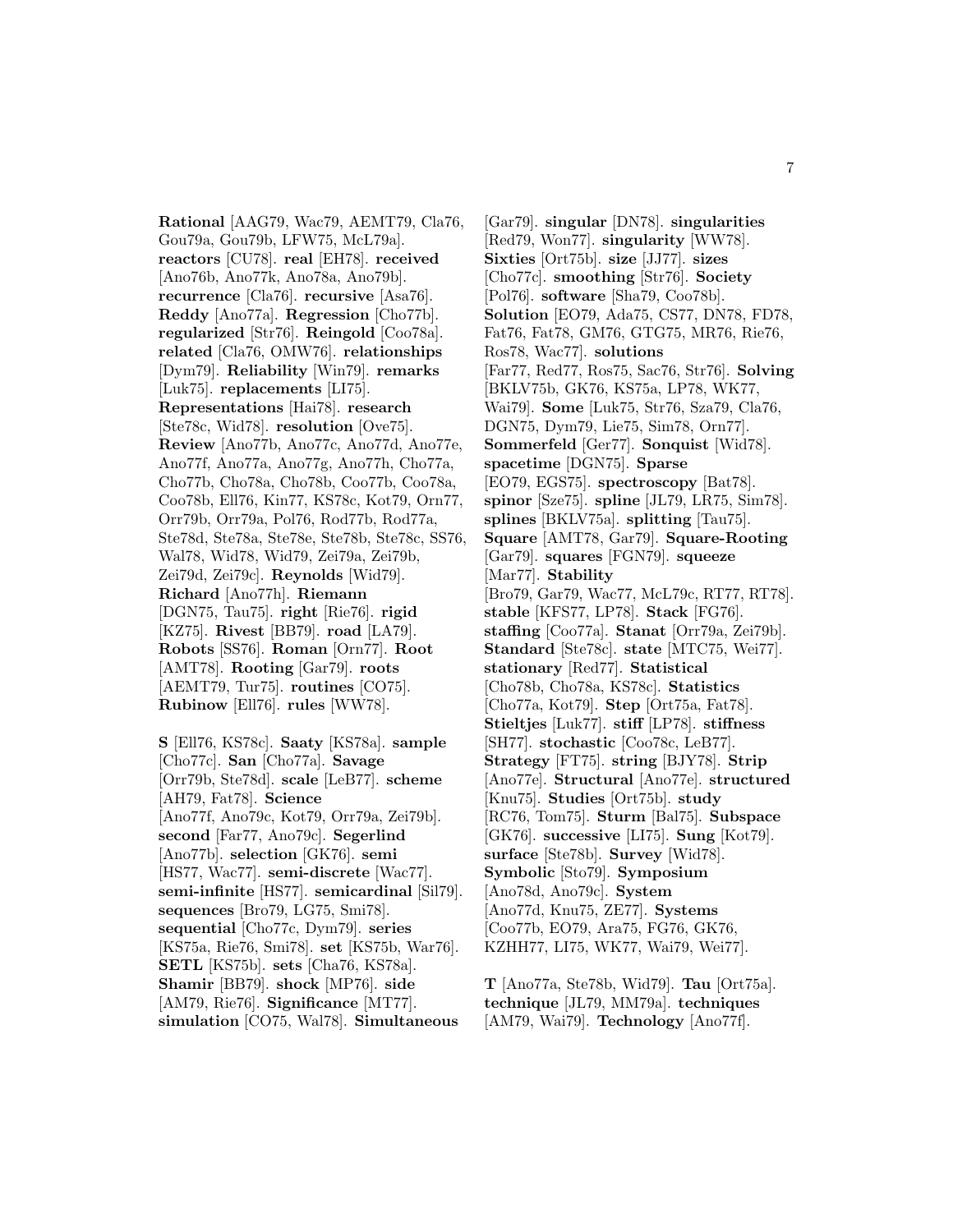**temperatures** [Hai78]. **ten** [And79]. **ten-node** [And79]. **tensor** [DGN75, Tau75]. **Tenth** [Ano78d]. **test** [Cho77c]. **tetrahedral** [And79]. **th** [AEMT79]. **theorem** [DS79, OMW76, Win76]. **theorem-proving** [OMW76]. **theoretic** [War76]. **theoretical** [KS75b]. **theories** [She78]. **Theory** [Ano77a, Coo78a, Neu75]. **third** [Gou79b]. **thoughts** [DGN75]. **ties** [FT75]. **time** [Dym79]. **Tom** [Coo78b]. **transform** [Bat78]. **transformation** [McL79a, MM79b]. **Transformations** [Ng77]. **transforms** [MR77, Won77]. **transportation** [CC76, Coo78c, LeB77, RC76]. **transportation-location** [Coo78c, LeB77]. **treatment** [Lie75]. **triangular** [Rua79]. **Tridiagonal** [EO79]. **trigonometric** [KMS77]. **Two** [Cho77c, McL79c, RO77, Rie76]. **two-dimensional** [McL79c]. **two-point** [RO77]. **Two-sample** [Cho77c]. **type** [FGN79, Gou79a, Gou79b, Mil75, RT78].

**U** [Ste78b]. **unconstrained** [JJ77]. **uniform** [Luk75]. **uniqueness** [Red77]. **University** [Kin77, Pol76, Coo77a]. **urban** [LA79]. **used** [GK76]. **uses** [Neu75]. **using** [MR76, Ste78e]. **utilization** [Tom75].

**V** [Rod77b, Wal78]. **value** [KZM78, LL76, RO77, Sac76, She78]. **variable** [Fat78]. **variables** [KPR78]. **Variance** [Cho77b]. **variates** [Mar77]. **variational** [GM76, Tho78]. **varied** [Str76]. **vector** [GPV78, Sto79, War76]. **velocities** [CU78]. **verifiers** [DS79]. **Via** [Gar79, GM76, KS78b]. **vibrating** [BJY78]. **virtual** [FG76]. **Viscous** [Bal75, FG77]. **Volume** [Coo77b, Orn77]. **Vukobratovic** [SS76].

**W** [Ste78e]. **Wachspress** [Gou79a, Gou79b, AAG79]. **Wallis** [Ste78b].

**water** [Ste78b]. **weighting** [LM75]. **Wesolowsky** [Cho77b]. **where** [Rie76]. **Widder** [Rod77b]. **Wiley** [Ano77b, Ano77c, Ano77a, Ano77h, Cho77b, Cho78a, Cho78b, Coo77b, Ell76, KS78c, Orr79b, Ste78d, Ste78a, Ste78e, Ste78b]. **Wilf** [KS78c]. **William** [Wid78]. **Wilson** [Ano77g].

**xiv** [Wid79]. **xx** [Coo77b].

**Year** [Rho77]. **York** [Ano77b, Ano77c, Ano77a, Ano77h, Cho77b, Cho78a, Cho78b, Coo77b, Ell76, KS78c, Orn77, Orr79b, Rod77b, Rod77a, Ste78d, Ste78a, Ste78e, Ste78b, Wid79, Zei79a].

# **References**

# **Apprato:1979:RIW**

[AAG79] D. Apprato, R. Arcangeli, and J. L. Gout. Rational interpolation of Wachspress error estimates. Computers and Mathematics with Applications, 5(4): 329–336, ???? 1979. CO-DEN CMAPDK. ISSN 0898- 1221 (print), 1873-7668 (electronic). URL http://www. sciencedirect.com/science/ article/pii/0898122179900920.

# **Adam:1975:HFD**

[Ada75] Yves Adam. A Hermitian finite difference method for the solution of parabolic equations. Computers and Mathematics with Applications, 1(3–4):393–406, ???? 1975. CODEN CMAPDK. ISSN 0898-1221 (print), 1873-7668 (electronic). URL http://www. sciencedirect.com/science/ article/pii/0898122175900413.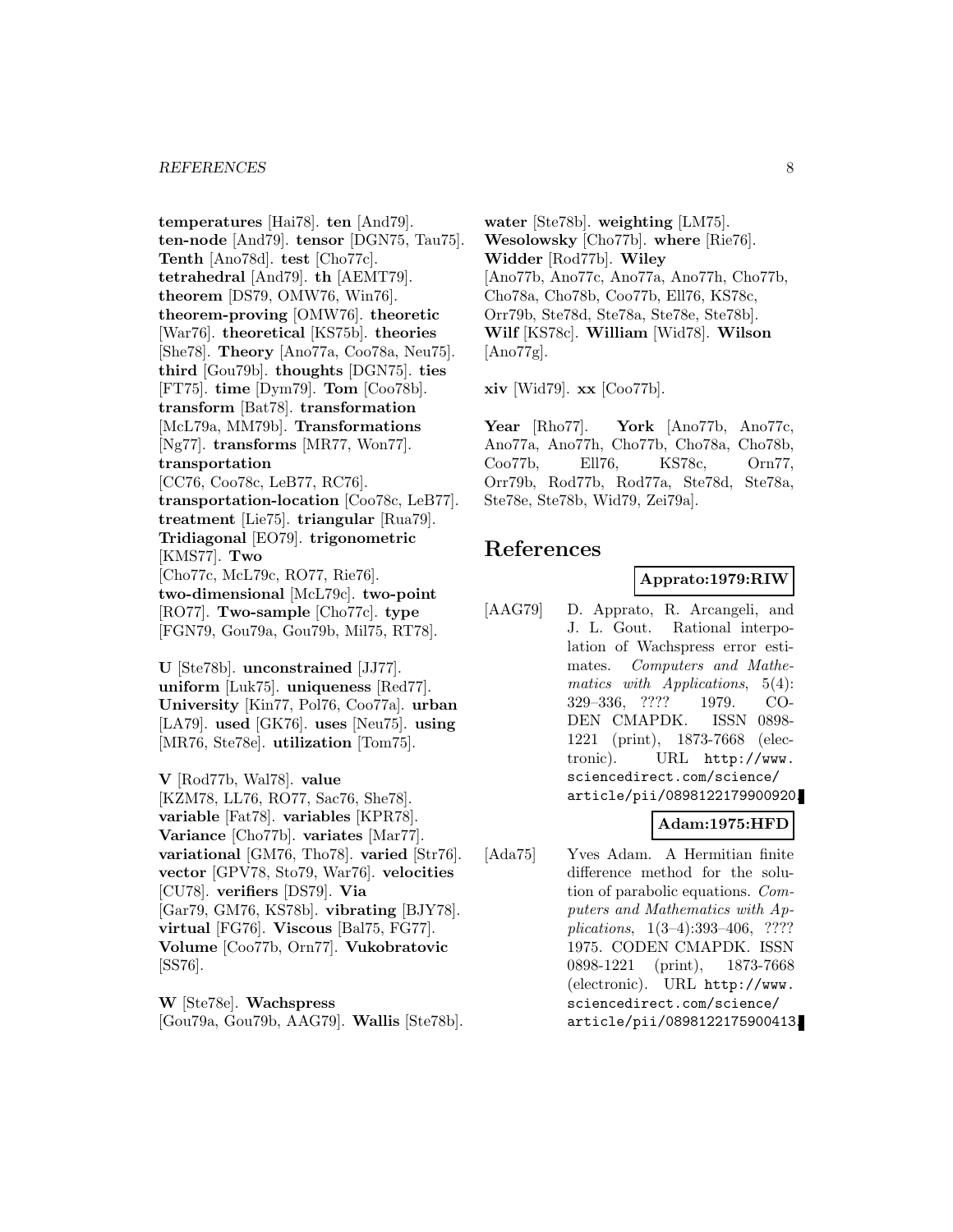### **Andrews:1979:EFM**

[AEMT79] M. Andrews, B. Eisenberg, S. F. McCormick, and G. D. Taylor. Evaluation of functions on microcomputers: rational approximation of k-th roots. Computers and Mathematics with Applications, 5(3):163–167, ???? 1979. CODEN CMAPDK. ISSN 0898- 1221 (print), 1873-7668 (electronic). URL http://www. sciencedirect.com/science/ article/pii/0898122179900385.

#### **Avdelas:1979:GPF**

[AH79] G. Avdelas and A. Hadjidimos. On the general problem of formulation and optimization of a p-parametric extrapolated alternating direction implicit scheme. Computers and Mathematics with Applications, 5(1):51–57, ???? 1979. CODEN CMAPDK. ISSN 0898-1221 (print), 1873-7668 (electronic). URL http://www. sciencedirect.com/science/ article/pii/0898122181901395.

# **Andersen:1979:ITI**

[AM79] C. M. Andersen and Robin J. Y. McLeod. Integration techniques for isoparametric and higher order bases on finite elements with a curved side. Computers and Mathematics with Applications, 5 (4):285–295, ???? 1979. CO-DEN CMAPDK. ISSN 0898- 1221 (print), 1873-7668 (electronic). URL http://www. sciencedirect.com/science/ article/pii/0898122179900890.

# **Andrews:1978:EFM**

[AMT78] M. Andrews, S. F. McCormick, and G. D. Taylor. Evaluation of functions on microcomputers: Square root. Computers and Mathematics with Applications, 4 (4):359–367, ???? 1978. CO-DEN CMAPDK. ISSN 0898- 1221 (print), 1873-7668 (electronic). URL http://www. sciencedirect.com/science/ article/pii/0898122178900160.

#### **Andersen:1979:EIT**

[And79] C. M. Andersen. Evaluation of integrals for a ten-node isoparametric tetrahedral finite element. Computers and Mathematics with Applications, 5(4):297–320, ???? 1979. CODEN CMAPDK. ISSN 0898-1221 (print), 1873-7668 (electronic). URL http://www. sciencedirect.com/science/ article/pii/0898122179900907.

#### **Anonymous:1975:EB**

[Ano75a] Anonymous. Editorial Board. Computers and Mathematics with Applications, 1(1):ifc, January 1975. CODEN CMAPDK. ISSN 0898-1221 (print), 1873-7668 (electronic). URL http://www. sciencedirect.com/science/ article/pii/0898122175900012.

# **Anonymous:1975:PFIa**

[Ano75b] Anonymous. Papers in forthcoming issues. Computers and Mathematics with Applications, 1(2):255, June 1975. CO-DEN CMAPDK. ISSN 0898- 1221 (print), 1873-7668 (elec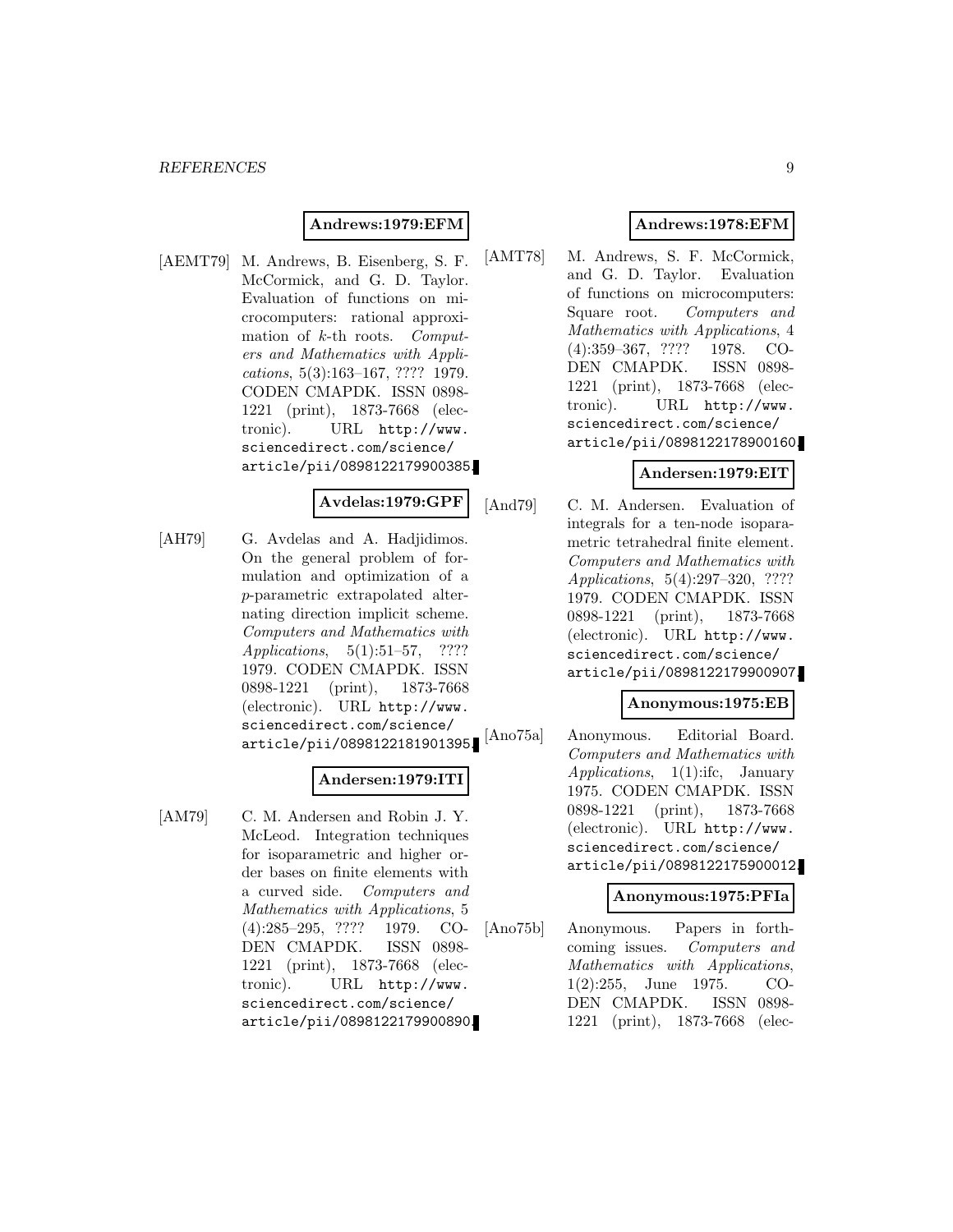tronic). URL http://www. sciencedirect.com/science/ article/pii/0898122175900231.

### **Anonymous:1975:PFIb**

[Ano75c] Anonymous. Papers in forthcoming issues. Computers and Mathematics with Applications, 1(3–4):428, ???? 1975. CO-DEN CMAPDK. ISSN 0898- 1221 (print), 1873-7668 (electronic). URL http://www. sciencedirect.com/science/ article/pii/0898122175900450.

### **Anonymous:1976:EB**

[Ano76a] Anonymous. Editorial board. Computers and Mathematics with Applications, 2(1):ifc, ???? 1976. CODEN CMAPDK. ISSN 0898- 1221 (print), 1873-7668 (electronic). URL http://www. sciencedirect.com/science/ article/pii/0898122176900018.

#### **Anonymous:1976:OBR**

[Ano76b] Anonymous. Other book received. Computers and Mathematics with Applications, 2(2):191, ???? 1976. CODEN CMAPDK. ISSN 0898- 1221 (print), 1873-7668 (electronic). URL http://www. sciencedirect.com/science/ article/pii/0898122176900328. [Ano77c]

# **Anonymous:1976:PFI**

[Ano76c] Anonymous. Papers in forthcoming issues. Computers and Mathematics with Applications, 2(1):99, ???? 1976. CO-DEN CMAPDK. ISSN 0898- 1221 (print), 1873-7668 (electronic). URL http://www.

sciencedirect.com/science/ article/pii/0898122176900109.

### **Anonymous:1977:BRI**

[Ano77a] Anonymous. Book review: An Introduction to the Mathematical Theory of Finite Elements: by J. T. Oden and J. N. Reddy. John Wiley, New York, 1976. 419 pp. \$24.95. Computers and Mathematics with Applications, 3(2):153, ???? 1977. CO-DEN CMAPDK. ISSN 0898- 1221 (print), 1873-7668 (electronic). URL http://www. sciencedirect.com/science/ article/pii/089812217790075X.

# **Anonymous:1977:BRA**

[Ano77b] Anonymous. Book review: Applied Finite Element Analysis: by Larry J. Segerlind. John Wiley, New York, August 1976. 401 pp. \$18.95. Computers and Mathematics with Applications, 3(2):154, ???? 1977. CO-DEN CMAPDK. ISSN 0898- 1221 (print), 1873-7668 (electronic). URL http://www. sciencedirect.com/science/ article/pii/0898122177900803.

# **Anonymous:1977:BRC**

Anonymous. Book review: Computational Methods of Multivariate Analysis in Physical Geography: by P. M. Mather. John Wiley, New York, August 1976. 532 pp. \$29.95. Computers and Mathematics with Applications, 3(2):153, ???? 1977. CO-DEN CMAPDK. ISSN 0898- 1221 (print), 1873-7668 (elec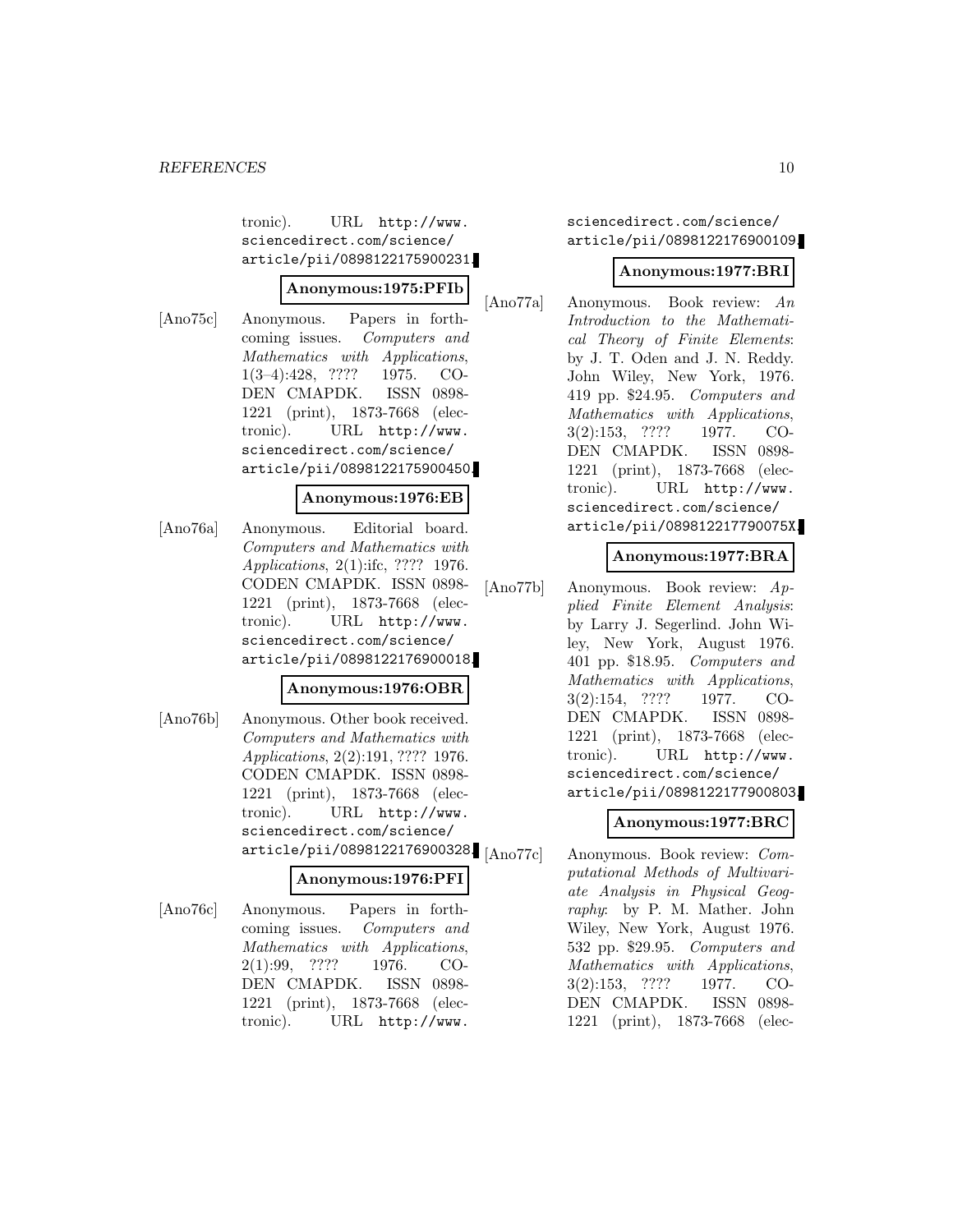tronic). URL http://www. sciencedirect.com/science/ article/pii/0898122177900736.

#### **Anonymous:1977:BRD**

[Ano77d] Anonymous. Book review: Digital System Implementation: by Gerrit A. Blaauw. Prentice–Hall, June 1976. 384 pp. \$16.95. Computers and Mathematics with Applications, 3(2):153, ???? 1977. CODEN CMAPDK. ISSN 0898- 1221 (print), 1873-7668 (electronic). URL http://www. sciencedirect.com/science/ article/pii/0898122177900748.

#### **Anonymous:1977:BRF**

[Ano77e] Anonymous. Book review: Finite Strip Method in Structural Analysis: by Y. K. Cheung. Pergamon Press, England, 1976. 228 pp. \$12.50. Computers and Mathematics with Applications, 3(2):154, ???? 1977. CO-DEN CMAPDK. ISSN 0898- 1221 (print), 1873-7668 (electronic). URL http://www. sciencedirect.com/science/ article/pii/0898122177900785.

#### **Anonymous:1977:BRG**

[Ano77f] Anonymous. Book review: Generation, Compilation, Evaluation & Dissemination of Data for Science & Technology: by B. Dreyfus. Pergamon Press, 1975. 171 pp. \$25.00. Computers and Mathematics with Applications, 3 (2):153–154, ???? 1977. CO-DEN CMAPDK. ISSN 0898- 1221 (print), 1873-7668 (electronic). URL http://www.

sciencedirect.com/science/ article/pii/0898122177900773.

#### **Anonymous:1977:BRN**

[Ano77g] Anonymous. Book review: Numerical Methods in Finite Element Analysis: by Bathe and Wilson. Prentice–Hall, Englewood Cliffs, New Jersey, June 1976. 521 pp. \$28.95. Computers and Mathematics with Applications, 3(2):154, ???? 1977. CO-DEN CMAPDK. ISSN 0898- 1221 (print), 1873-7668 (electronic). URL http://www. sciencedirect.com/science/ article/pii/0898122177900797.

### **Anonymous:1977:BRP**

[Ano77h] Anonymous. Book review: Programs and Machines: by Richard Bird. John Wiley, New York, August 1976. 214 pp. \$16.95. Computers and Mathematics with Applications, 3(2):153, ???? 1977. CODEN CMAPDK. ISSN 0898- 1221 (print), 1873-7668 (electronic). URL http://www. sciencedirect.com/science/ article/pii/0898122177900761.

### **Anonymous:1977:EB**

[Ano77i] Anonymous. Editorial board. Computers and Mathematics with Applications, 3(1):ifc, ???? 1977. CODEN CMAPDK. ISSN 0898- 1221 (print), 1873-7668 (electronic). URL http://www. sciencedirect.com/science/ article/pii/0898122177901080.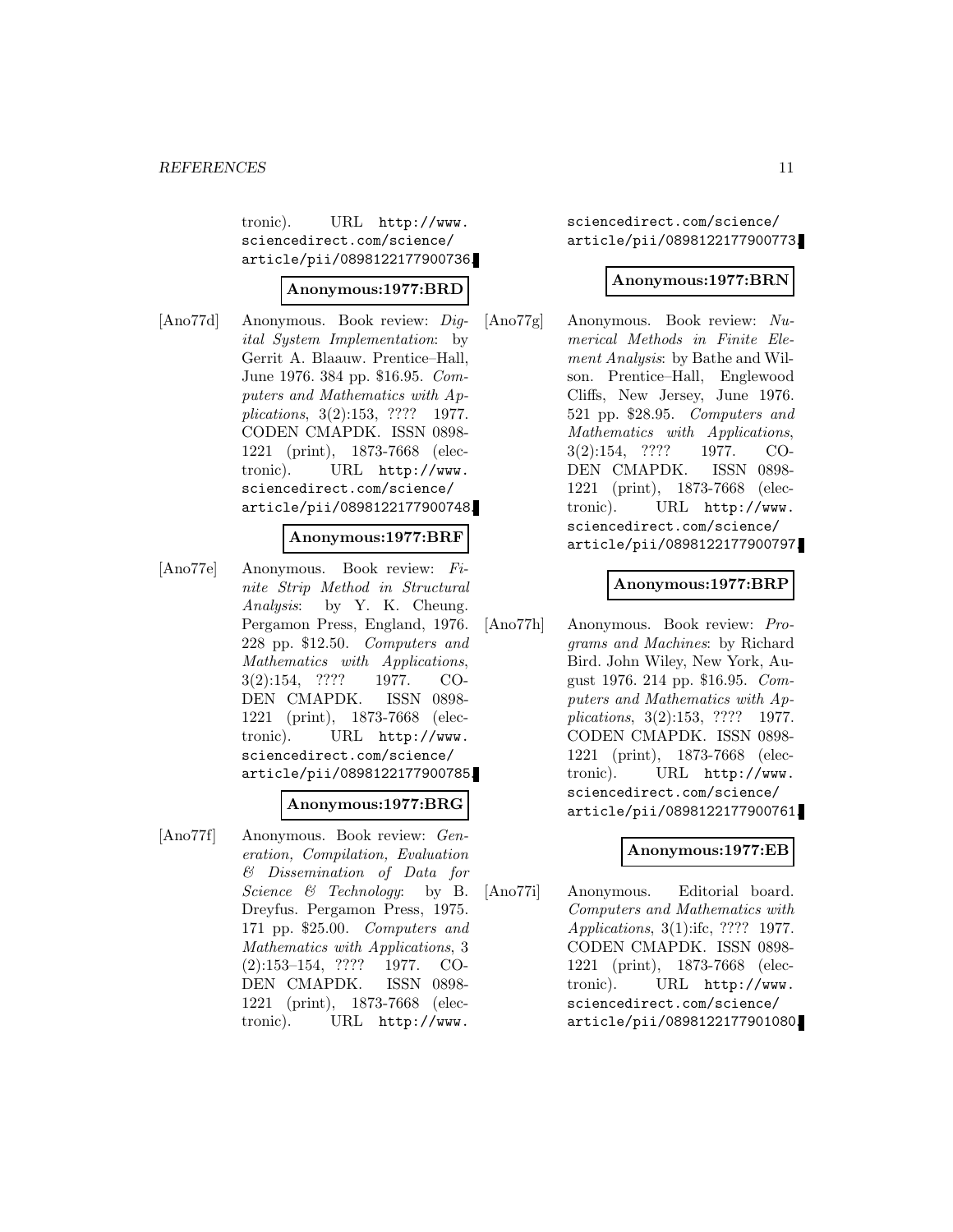#### *REFERENCES* 12

#### **Anonymous:1977:ON**

[Ano77j] Anonymous. Obituary notice. Computers and Mathematics with Applications, 3(2):85, ???? 1977. CODEN CMAPDK. ISSN 0898- 1221 (print), 1873-7668 (electronic). URL http://www. sciencedirect.com/science/ article/pii/0898122177900591.

### **Anonymous:1977:OBR**

[Ano77k] Anonymous. Other books received. Computers and Mathematics with Applications, 3 (2):155, ???? 1977. CO-DEN CMAPDK. ISSN 0898- 1221 (print), 1873-7668 (electronic). URL http://www. sciencedirect.com/science/ article/pii/0898122177900815.

#### **Anonymous:1978:BR**

[Ano78a] Anonymous. Books received. Computers and Mathematics with Applications, 4(3):286, ???? 1978. CODEN CMAPDK. ISSN 0898- 1221 (print), 1873-7668 (electronic). URL http://www. sciencedirect.com/science/ article/pii/0898122178900482.

#### **Anonymous:1978:EB**

[Ano78b] Anonymous. Editorial board. Computers and Mathematics with Applications, 4(1):ifc, ???? 1978. CODEN CMAPDK. ISSN 0898- 1221 (print), 1873-7668 (electronic). URL http://www. sciencedirect.com/science/ article/pii/0898122178900019.

# **Anonymous:1978:E**

[Ano78c] Anonymous. Erratum. Computers and Mathematics with Applications, 4(3):ii, ???? 1978. CO-DEN CMAPDK. ISSN 0898- 1221 (print), 1873-7668 (electronic). URL http://www. sciencedirect.com/science/ article/pii/0898122178900500.

# **Anonymous:1978:TIS**

[Ano78d] Anonymous. Tenth International Symposium on Mathematical Programming: Montréal 27– 31 August 1979. Computers and Mathematics with Applications, 4(3):i, ???? 1978. CO-DEN CMAPDK. ISSN 0898- 1221 (print), 1873-7668 (electronic). URL http://www. sciencedirect.com/science/ article/pii/0898122178900494.

#### **Anonymous:1979:EB**

[Ano79a] Anonymous. Editorial Board. Computers and Mathematics with Applications, 5(1):ifc, ???? 1979. CODEN CMAPDK. ISSN 0898- 1221 (print), 1873-7668 (electronic). URL http://www. sciencedirect.com/science/ article/pii/0898122181901322.

#### **Anonymous:1979:OBR**

[Ano79b] Anonymous. Other books received. Computers and Mathematics with Applications, 5 (2):155, ???? 1979. CO-DEN CMAPDK. ISSN 0898- 1221 (print), 1873-7668 (electronic). URL http://www. sciencedirect.com/science/ article/pii/0898122179900701.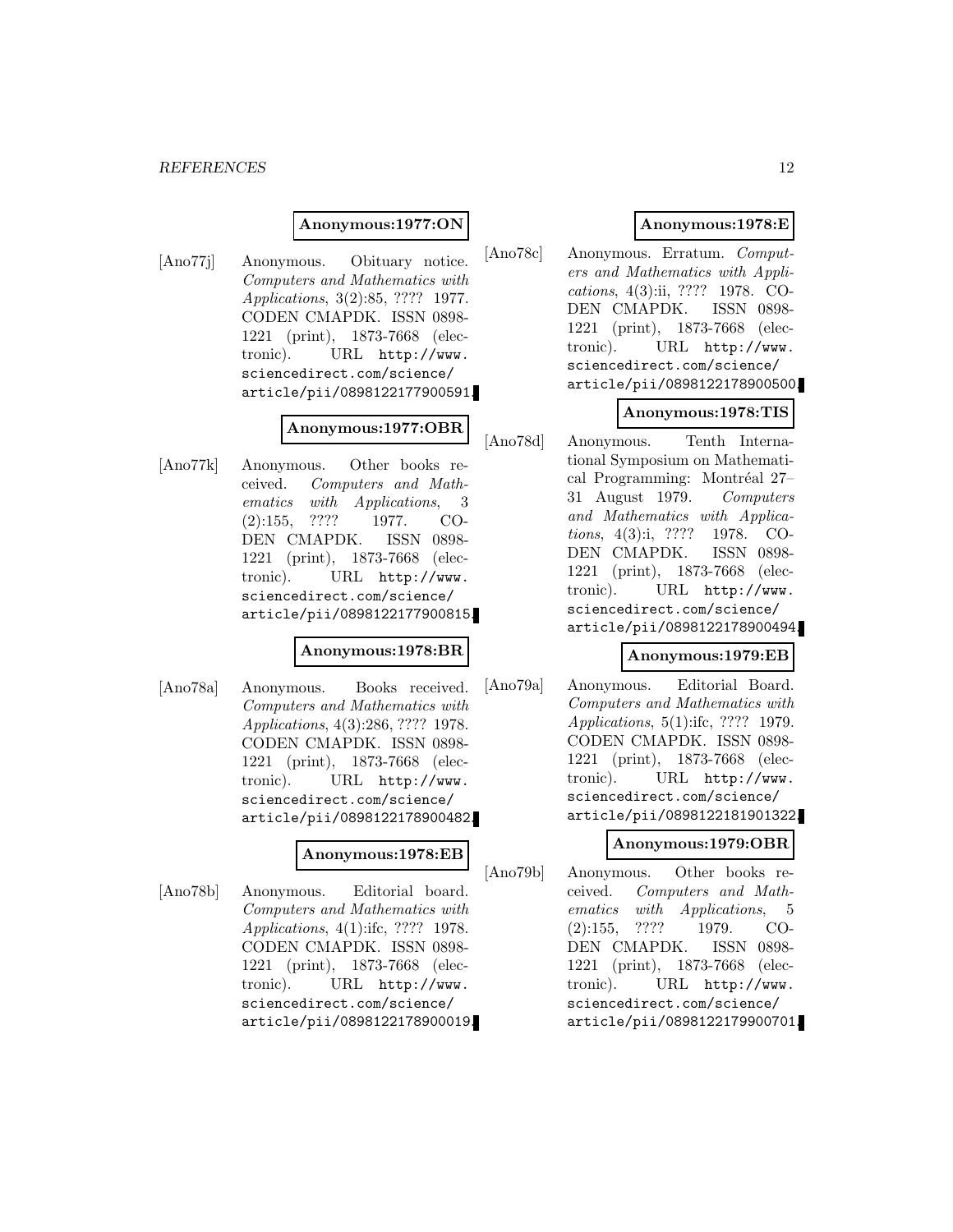#### **Anonymous:1979:SIS**

[Ano79c] Anonymous. Second International Symposium on Innovative numerical analysis in applied engineering science: Montréal, Canada 16–20 June 1980. Computers and Mathematics with Applications, 5(1):77, ???? 1979. CO-DEN CMAPDK. ISSN 0898- 1221 (print), 1873-7668 (electronic). URL http://www. sciencedirect.com/science/ article/pii/0898122181901437.

# **Arato:1975:DAM**

[Ara75] Mátyás Arató. Diffusion approximation for multiprogrammed computer systems. Computers and Mathematics with Applications, 1(3–4):315–326, ???? 1975. CODEN CMAPDK. ISSN 0898- 1221 (print), 1873-7668 (electronic). URL http://www. sciencedirect.com/science/ article/pii/0898122175900310.

# **Asai:1976:RRC**

[Asa76] H. Asai. A recursive radix conversion formula and its application to multiplication and division. Computers and Mathematics with Applications, 2(3– 4):255–265, ???? 1976. CO-DEN CMAPDK. ISSN 0898- 1221 (print), 1873-7668 (electronic). URL http://www. sciencedirect.com/science/ article/pii/0898122176900183.

#### **Balazs:1975:VNF**

[Bal75] N. L. Balazs. Viscous nozzle flow as a Sturm–Liouville problem. Computers and Mathematics with Applications, 1(3– 4):291–297, ???? 1975. CO-DEN CMAPDK. ISSN 0898- 1221 (print), 1873-7668 (electronic). URL http://www. sciencedirect.com/science/ article/pii/0898122175900280.

# **Bates:1978:FTS**

[Bat78] J. B. Bates. Fourier transform spectroscopy. Computers and Mathematics with Applications, 4(2):73–84, ???? 1978. CO-DEN CMAPDK. ISSN 0898- 1221 (print), 1873-7668 (electronic). URL http://www. sciencedirect.com/science/ article/pii/0898122178900202.

# **Blakley:1979:RSA**

[BB79] G. R. Blakley and I. Borosh. Rivest–Shamir–Adleman public key cryptosystems do not always conceal messages. Computers and Mathematics with Applications, 5 (3):169–178, ???? 1979. CO-DEN CMAPDK. ISSN 0898- 1221 (print), 1873-7668 (electronic). URL http://www. sciencedirect.com/science/ article/pii/0898122179900397.

#### **Bamberger:1978:PCV**

[BJY78] A. Bamberger, J. Jaffre, and J. P. Yvon. Punctual control of a vibrating string: Numerical analysis. Computers and Mathematics with Applications, 4 (2):113–138, ???? 1978. CO-DEN CMAPDK. ISSN 0898- 1221 (print), 1873-7668 (electronic). URL http://www.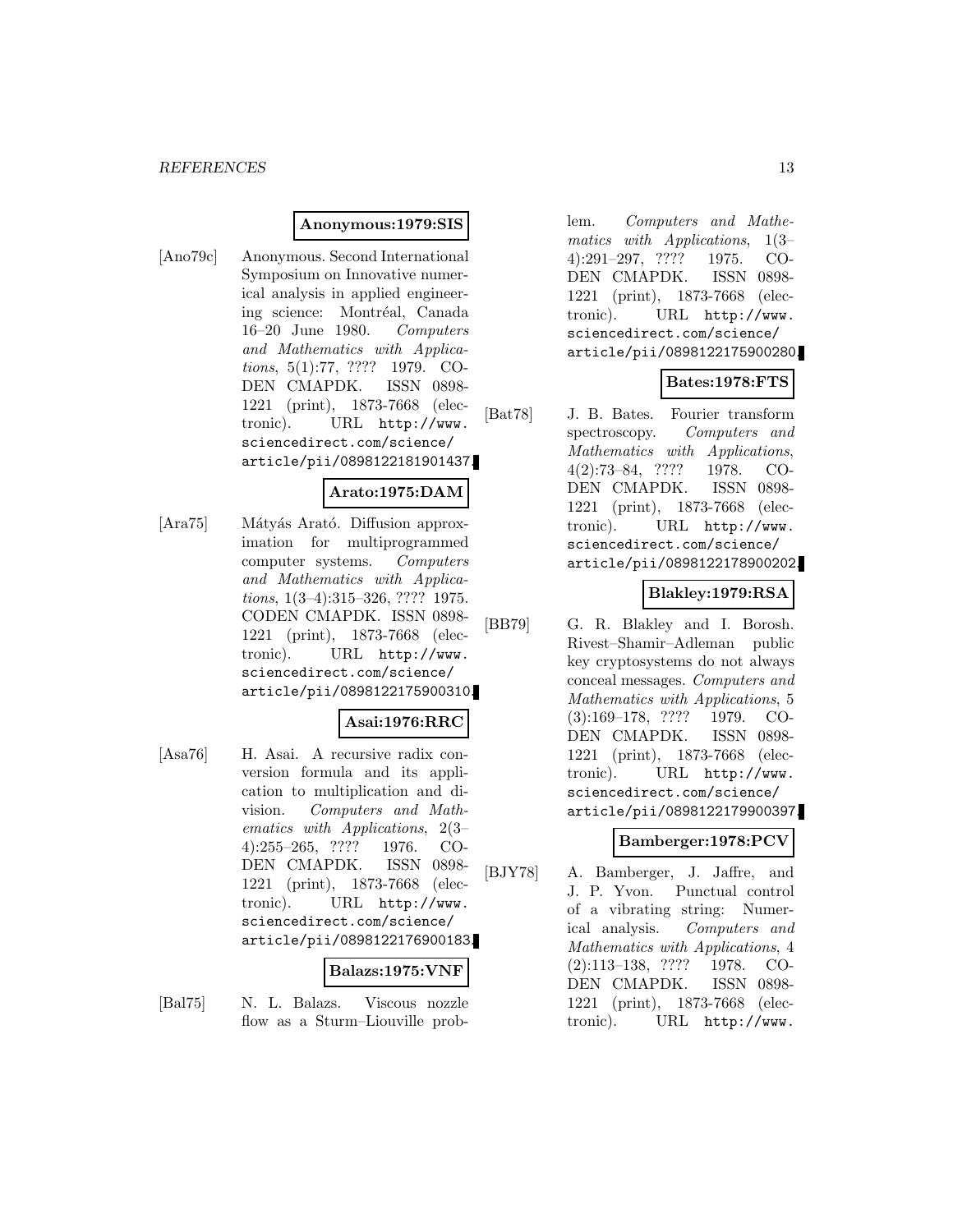sciencedirect.com/science/ article/pii/0898122178900226.

# **Bellman:1975:DQS**

[BKLV75a] R. Bellman, Bayesteh Kashef, E. S. Lee, and R. Vasudevan. Differential quadrature and splines. Computers and Mathematics with Applications, 1(3– 4):371–376, ???? 1975. CO-DEN CMAPDK. ISSN 0898- 1221 (print), 1873-7668 (electronic). URL http://www. sciencedirect.com/science/ article/pii/0898122175900383.

### **Bellman:1975:SHP**

[BKLV75b] Richard Bellman, Bayesteh Kashef, E. Stanley Lee, and R. Vasudevan. Solving hard problems by easy methods: Differential and integral quadrature. Computers and Mathematics with Applications, 1 (1):133–143, January 1975. CO-DEN CMAPDK. ISSN 0898- 1221 (print), 1873-7668 (electronic). URL http://www. sciencedirect.com/science/ article/pii/0898122175900139.

# **Brown:1979:SAN**

[Bro79] R. Leonard Brown. Stability analysis of nonlinear differential sequences generated numerically. Computers and Mathematics with Applications, 5(3):187–192, ???? 1979. CODEN CMAPDK. ISSN 0898-1221 (print), 1873-7668 (electronic). URL http://www. sciencedirect.com/science/ article/pii/0898122179900415.

# **Butler:1975:LL**

[But75] R. Butler. The Lanczos legend. Computers and Mathematics with Applications,  $1(??):258-??$ , ???? 1975. CODEN CMAPDK. ISSN 0898-1221 (print), 1873- 7668 (electronic).

# **Cooper:1975:NLI**

[CC75] Leon Cooper and Mary W. Cooper. Non-linear integer programming. Computers and Mathematics with Applications, 1 (2):215–222, June 1975. CO-DEN CMAPDK. ISSN 0898- 1221 (print), 1873-7668 (electronic). URL http://www. sciencedirect.com/science/ article/pii/0898122175900206.

# **Cooper:1976:EAC**

[CC76] Leon Cooper and Mary W. Cooper. An exact algorithm for the concave transportation problem. Computers and Mathematics with Applications, 2 (1):49–61, ???? 1976. CO-DEN CMAPDK. ISSN 0898- 1221 (print), 1873-7668 (electronic). URL http://www. sciencedirect.com/science/ article/pii/0898122176900055.

# **Cekirge:1978:PFF**

[Cek78] H. M. Cekirge. Propagation of fire fronts in forests. Computers and Mathematics with Applications, 4(4):325–332, ???? 1978. CODEN CMAPDK. ISSN 0898- 1221 (print), 1873-7668 (electronic). URL http://www. sciencedirect.com/science/ article/pii/0898122178900135.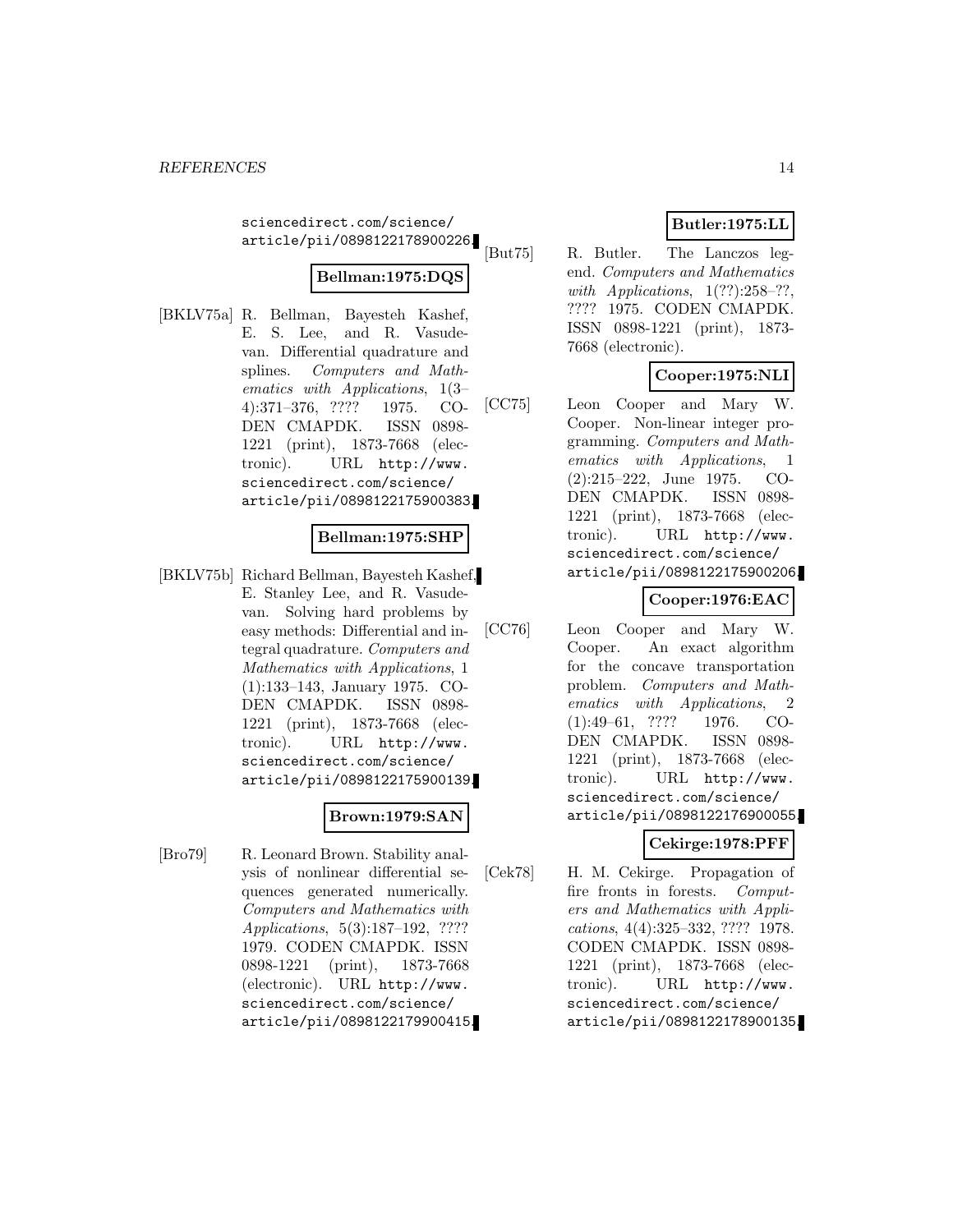# **Chaitin:1976:AES**

[Cha76] Gregory J. Chaitin. Algorithmic entropy of sets. Computers and Mathematics with Applications, 2(3–4):233–245, ???? 1976. CODEN CMAPDK. ISSN 0898- 1221 (print), 1873-7668 (electronic). URL http://www. sciencedirect.com/science/ article/pii/089812217690016X.

**Choi:1977:BRI**

[Cho77a] S. C. Choi. Book review: Introduction to Statistics and Computer Programming: by C. F. Kossack and C. I. Henschke, Holden-Day, San Francisco, 1975. 651 pp. \$10.95. Computers and Mathematics with Applications, 3 (2):151–152, ???? 1977. CO-DEN CMAPDK. ISSN 0898- 1221 (print), 1873-7668 (electronic). URL http://www. sciencedirect.com/science/ article/pii/0898122177900724.

$$
{\bf Choi:} 1977{:}\mathrm{BRM}
$$

[Cho77b] S. C. Choi. Book review: Multiple Regression and Analysis of Variance: by G. O. Wesolowsky, Wiley Interscience, New York, 1976. 292 pp. \$19.95. Computers and Mathematics with Applications, 3(2):150–151, ???? 1977. CODEN CMAPDK. ISSN 0898- 1221 (print), 1873-7668 (electronic). URL http://www. sciencedirect.com/science/ article/pii/0898122177900700.

### **Choi:1977:TSS**

[Cho77c] S. C. Choi. Two-sample sequential test of normal distributions when one of the sample sizes is fixed. Computers and Mathematics with Applications, 3 (2):125–129, ???? 1977. CO-DEN CMAPDK. ISSN 0898- 1221 (print), 1873-7668 (electronic). URL http://www. sciencedirect.com/science/ article/pii/0898122177900657.

# **Choi:1978:BRMa**

[Cho78a] S. C. Choi. Book review: Methods for statistical data analysis of multivariate observations: By G. Gnanadesikan, Wiley Interscience, New York, 1977, 311 pp. Computers and Mathematics with Applications, 4(2):199, ???? 1978. CODEN CMAPDK. ISSN 0898- 1221 (print), 1873-7668 (electronic). URL http://www. sciencedirect.com/science/ article/pii/0898122178900299.

# **Choi:1978:BRMb**

[Cho78b] S. C. Choi. Book review: Methods for Statistical Data Analysis of Multivariate Observations: By G. Gnanadesikan. Wiley Interscience New York, 1977, 311 pp. Computers and Mathematics with Applications, 4(4):378, ???? 1978. CODEN CMAPDK. ISSN 0898- 1221 (print), 1873-7668 (electronic). URL http://www. sciencedirect.com/science/ article/pii/0898122178900196.

#### **Cocke:1976:PCP**

[CK76] John Cocke and Ken Kennedy. Profitability computations on program flow graphs. Computers and Mathematics with Appli-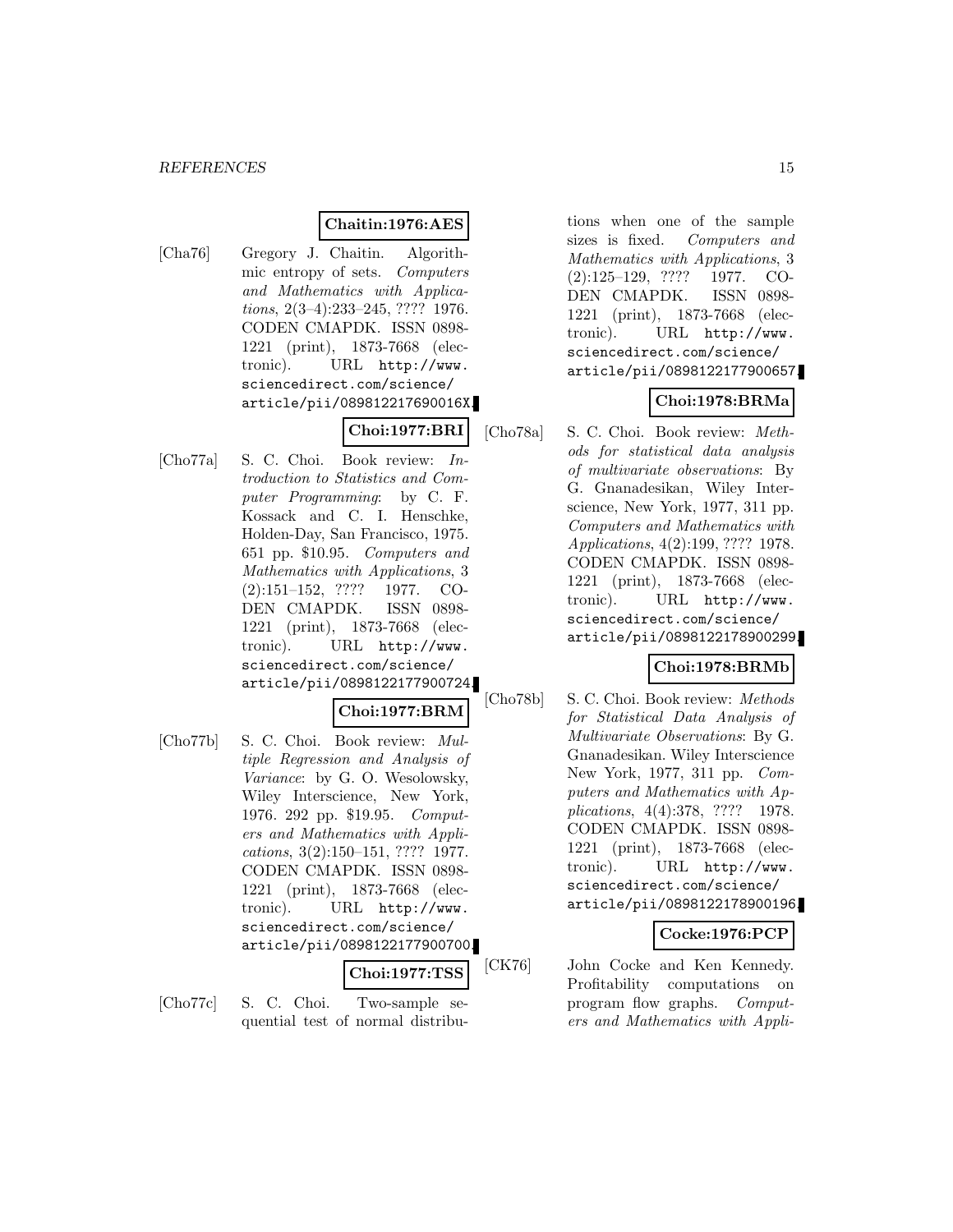cations, 2(2):145–159, ???? 1976. CODEN CMAPDK. ISSN 0898- 1221 (print), 1873-7668 (electronic). URL http://www. sciencedirect.com/science/ article/pii/0898122176900274.

#### **Claessens:1976:RHI**

[Cla76] G. Claessens. The rational Hermite interpolation problem and some related recurrence formulas. Computers and Mathematics with Applications, 2(2):117–123, ???? 1976. CODEN CMAPDK. ISSN 0898-1221 (print), 1873-7668 (electronic). URL http://www. sciencedirect.com/science/ article/pii/0898122176900237.

#### **Chhikara:1975:DSM**

[CO75] Raj S. Chhikara and Patrick L. Odell. On designing simulation models for evaluating discriminant analysis routines. Computers and Mathematics with Applications, 1(1):69–78, January 1975. CODEN CMAPDK. ISSN 0898- 1221 (print), 1873-7668 (electronic). URL http://www. sciencedirect.com/science/ article/pii/0898122175900085. [Coo78a]

# **Cooper:1975:FCP**

[Coo75] Leon Cooper. The fixed charge problem — I: a new heuristic method. Computers and Mathematics with Applications, 1 (1):89–95, January 1975. CO-DEN CMAPDK. ISSN 0898- 1221 (print), 1873-7668 (electronic). URL http://www. sciencedirect.com/science/ article/pii/0898122175900103.

# **Cooper:1977:DOF**

[Coo77a] Leon Cooper. The determination of optimal faculty staffing for a university. Computers and Mathematics with Applications, 3 (3):161–174, ???? 1977. CO-DEN CMAPDK. ISSN 0898- 1221 (print), 1873-7668 (electronic). URL http://www. sciencedirect.com/science/ article/pii/0898122177900918.

# **Cooper:1977:BRQ**

[Coo77b] Robert B. Cooper. Book review: Queueing Systems, Volume II: Computer Applications: By Leonard Kleinrock. Wiley– Interscience, New York, 1976,  $xx + 549$  pp. Computers and Mathematics with Applications, 3(1):83, ???? 1977. CO-DEN CMAPDK. ISSN 0898- 1221 (print), 1873-7668 (electronic). URL http://www. sciencedirect.com/science/ article/pii/0898122177901183.

# **Cooper:1978:BRC**

Leon Cooper. Book review: Combinatorial algorithms: Theory and practice: By E. M. Reingold, J. Nievergelt and N. Deo. Prentice–Hall, Englewood Cliffs, NJ, 1977, \$18.95. Computers and Mathematics with Applications, 4(3):283, ???? 1978. CO-DEN CMAPDK. ISSN 0898- 1221 (print), 1873-7668 (electronic). URL http://www. sciencedirect.com/science/ article/pii/0898122178900433.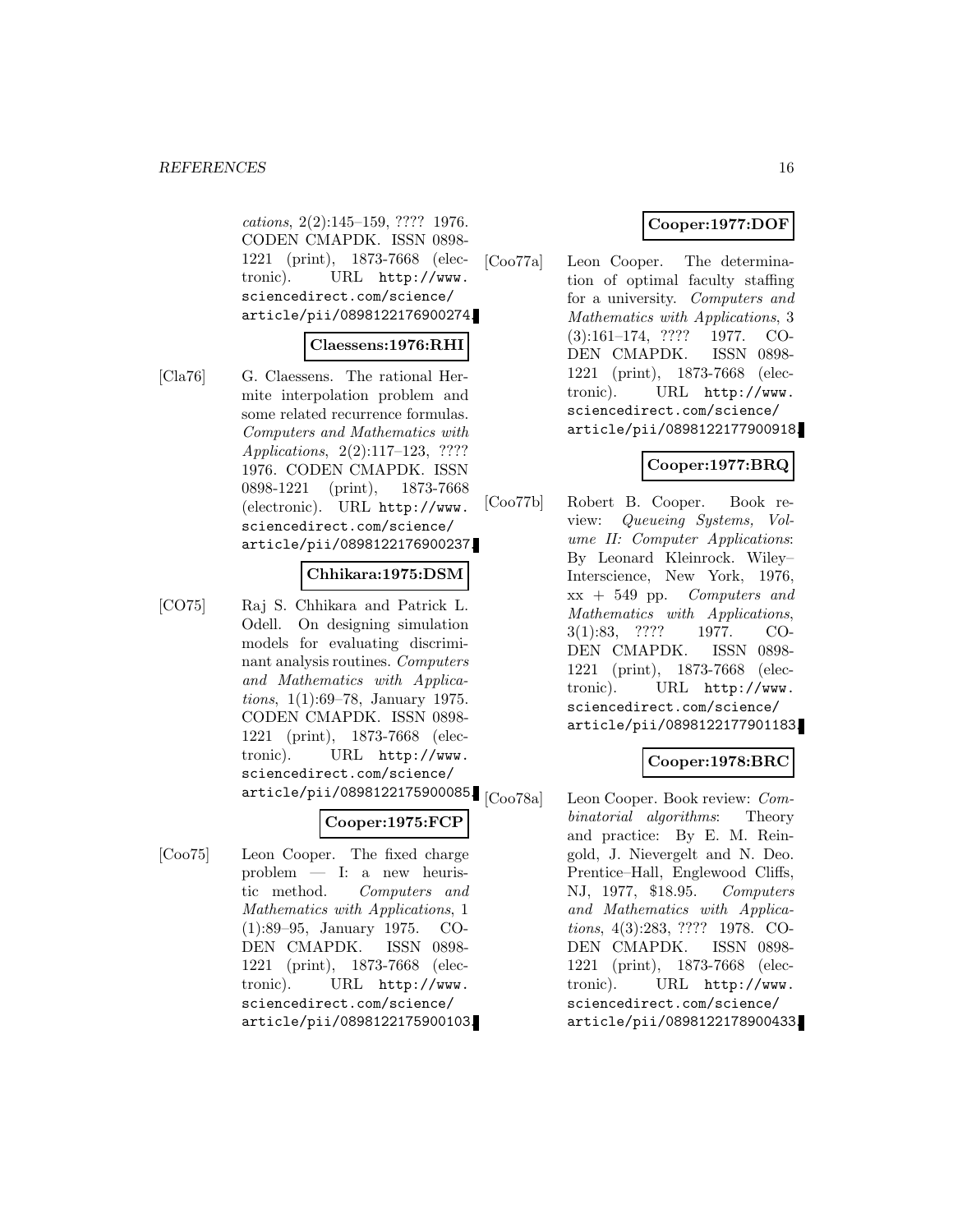# **Cooper:1978:BRS**

[Coo78b] Leon Cooper. Book review: Software metrics: By Tom Gilb. Computers and Mathematics with Applications, 4(3):283, ???? 1978. CODEN CMAPDK. ISSN 0898- 1221 (print), 1873-7668 (electronic). URL http://www. sciencedirect.com/science/ article/pii/0898122178900421.

# **Cooper:1978:STL**

[Coo78c] Leon Cooper. The stochastic transportation-location problem. Computers and Mathematics with Applications, 4(3):265–275, ???? 1978. CODEN CMAPDK. ISSN 0898-1221 (print), 1873-7668 (electronic). URL http://www. sciencedirect.com/science/ article/pii/089812217890038X.

### **Cooper:1979:IAN**

[Coo79] Mary W. Cooper. An improved algorithm for non-linear integer programming. Computers and Mathematics with Applications, 5 (2):145–152, ???? 1979. CO-DEN CMAPDK. ISSN 0898- 1221 (print), 1873-7668 (electronic). URL http://www. sciencedirect.com/science/ article/pii/0898122179900671.

# **Cooper:1977:FHS**

[CS77] Leon Cooper and Bruce W. Schmeiser. A family of heuristic solution methods for a class of nonlinear programming problems. Computers and Mathematics with Applications, 3(1):23–39, ???? 1977. CODEN CMAPDK. ISSN

0898-1221 (print), 1873-7668 (electronic). URL http://www. sciencedirect.com/science/ article/pii/0898122177901110.

# **Cekirge:1978:CCF**

[CU78] H. M. Cekirge and E. Ural. Critical coolant flow velocities in reactors having parallel fuel plates. Computers and Mathematics with Applications, 4(2):153–156, ???? 1978. CODEN CMAPDK. ISSN 0898-1221 (print), 1873-7668 (electronic). URL http://www. sciencedirect.com/science/ article/pii/0898122178900251.

# **Delforge:1978:ACC**

[Del78] Jacques Delforge. Application of the concept of the conditioning of a matrix to an identification problem. Computers and Mathematics with Applications, 4 (2):139–148, ???? 1978. CO-DEN CMAPDK. ISSN 0898- 1221 (print), 1873-7668 (electronic). URL http://www. sciencedirect.com/science/ article/pii/0898122178900238.

# **Davis:1975:ESL**

[DGN75] W. R. Davis, L. H. Green, and L. K. Norris. Elucidation of some of Lanczos' thoughts concerning spacetime curvature and the local and non-local parts of the Riemann tensor. Computers and Mathematics with Applications, 1 (3–4):361–364, ???? 1975. CO-DEN CMAPDK. ISSN 0898- 1221 (print), 1873-7668 (electronic). URL http://www.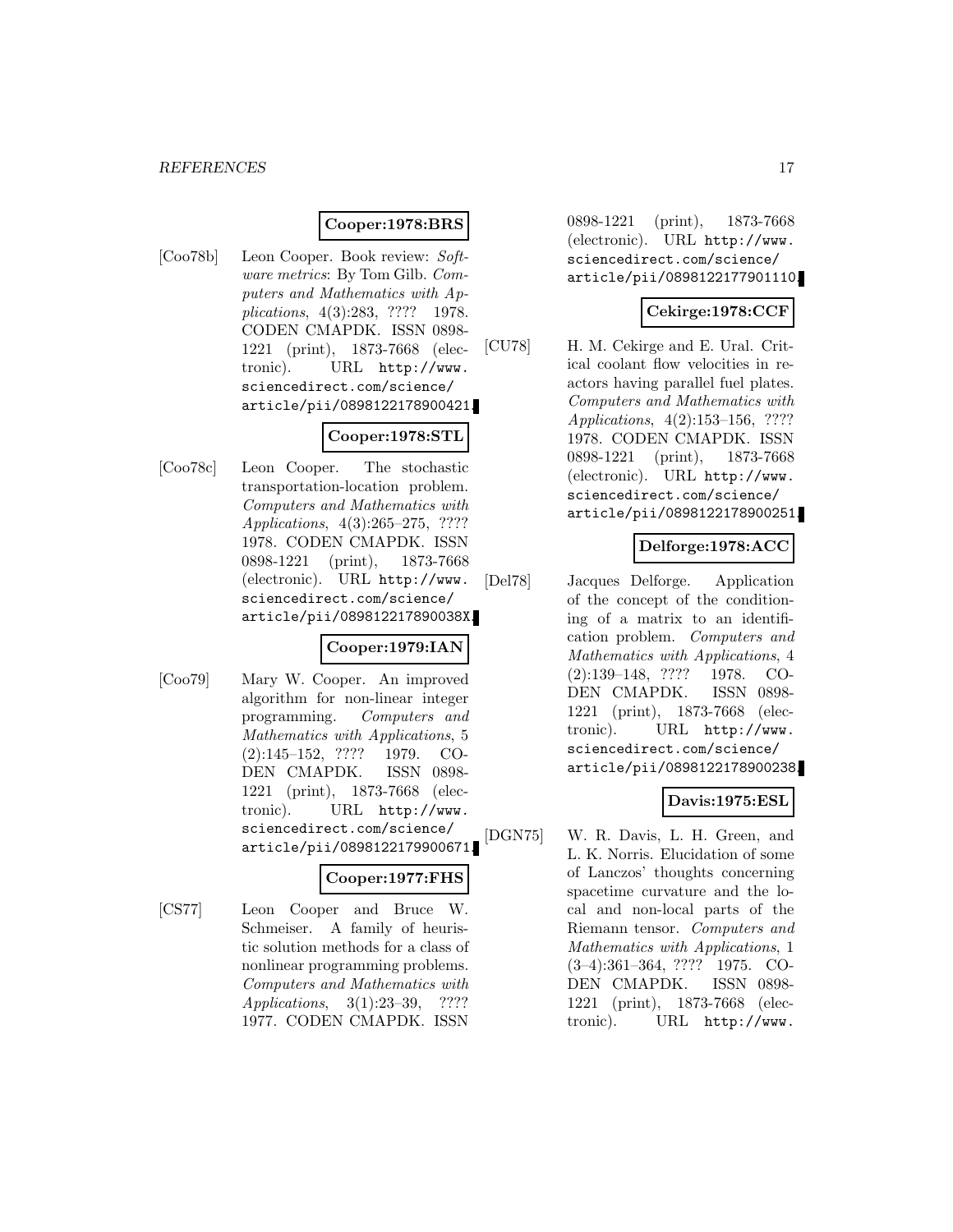sciencedirect.com/science/ article/pii/089812217590036X.

# **Dimsdale:1977:BPB**

[Dim77] B. Dimsdale. Bicubic patch bounds. Computers and Mathematics with Applications, 3(2): 95–104, ???? 1977. CO-DEN CMAPDK. ISSN 0898- 1221 (print), 1873-7668 (electronic). URL http://www. sciencedirect.com/science/ article/pii/089812217790061X.

# **Dinkel:1976:MLC**

[DK76] John J. Dinkel and Gary A. Kochenberger. Maximization of linearly constrained polynomials. Computers and Mathematics with Applications, 2(2):101–110, ???? 1976. CODEN CMAPDK. ISSN 0898-1221 (print), 1873-7668 (electronic). URL http://www. sciencedirect.com/science/ article/pii/0898122176900213.

# **Decell:1977:FCD**

[DM77] Henry P. Decell, Jr. and Shailesh M. Mayekar. Feature combinations and the divergence criterion. Computers and Mathematics with Applications, 3(1):71–76, ???? 1977. CODEN CMAPDK. ISSN 0898-1221 (print), 1873-7668 (electronic). URL http://www. sciencedirect.com/science/ article/pii/089812217790116X.

### **Dang:1978:FEM**

[DN78] Dac Q. Dang and D. H. Norrie. A finite element method for the solution of singular integral equations. Computers and

Mathematics with Applications, 4 (3):219–224, ???? 1978. CO-DEN CMAPDK. ISSN 0898- 1221 (print), 1873-7668 (electronic). URL http://www. sciencedirect.com/science/ article/pii/0898122178900330.

# **Davis:1979:MET**

[DS79] Martin Davis and Jacob T. Schwartz. Metamathematical extensibility for theorem verifiers and proof-checkers. Computers and Mathematics with Applications, 5(3):217–230, ???? 1979. CODEN CMAPDK. ISSN 0898- 1221 (print), 1873-7668 (electronic). URL http://www. sciencedirect.com/science/ article/pii/0898122179900440.

# **deVeubeke:1975:NIL**

[dVDB75] B. Fraeijs de Veubeke and C. Delcourt-Bon. The numerical integration of laminar boundary layer equations. Computers and Mathematics with Applications, 1(2):167–173, June 1975. CODEN CMAPDK. ISSN 0898- 1221 (print), 1873-7668 (electronic). URL http://www. sciencedirect.com/science/ article/pii/0898122175900164.

# **Dymond:1979:IAT**

[Dym79] Patrick W. Dymond. Indirect addressing and the time relationships of some models of sequential computation. Computers and Mathematics with Applications, 5 (3):193–209, ???? 1979. CO-DEN CMAPDK. ISSN 0898- 1221 (print), 1873-7668 (elec-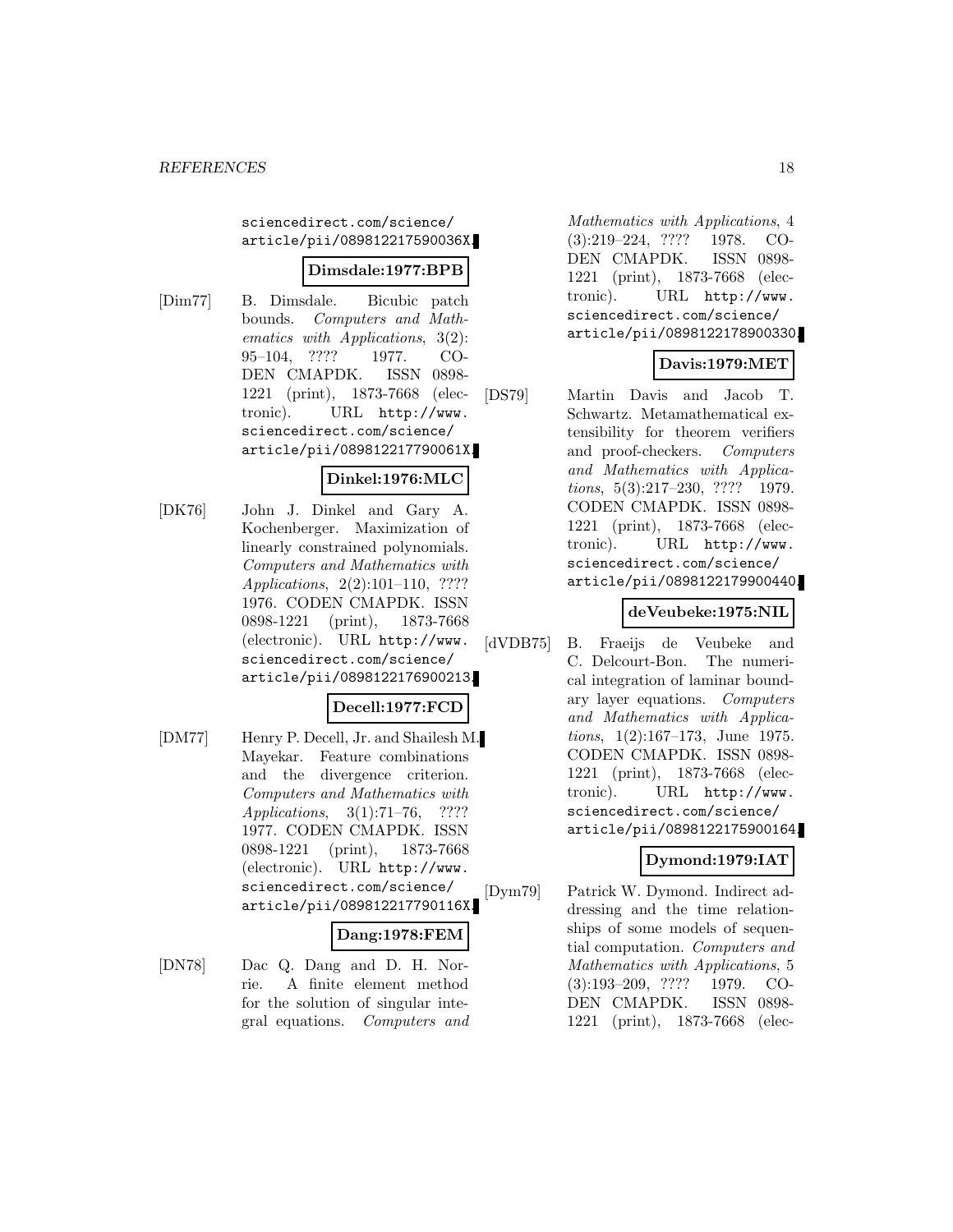tronic). URL http://www. sciencedirect.com/science/ article/pii/0898122179900427.

# **Erdos:1975:SGD**

[EGS75] P. Erdős, R. L. Graham, and E. Szemerédi. On sparse graphs with dense long paths. *Computers* and Mathematics with Applications, 1(3–4):365–369, ???? 1975. CODEN CMAPDK. ISSN 0898- 1221 (print), 1873-7668 (electronic). URL http://www. sciencedirect.com/science/ article/pii/0898122175900371.

# **Evans:1978:PCE**

[EH78] D. J. Evans and M. Hatzopoulos. The parallel calculation of the eigenvalues of a real matrix A. Computers and Mathematics with Applications, 4(3): 211–218, ???? 1978. CO-DEN CMAPDK. ISSN 0898- 1221 (print), 1873-7668 (electronic). URL http://www. sciencedirect.com/science/ article/pii/0898122178900329.

# **Elliott:1976:BRI**

[Ell76] D. L. Elliott. Book review: Introduction to Mathematical Biology: By S. I. Rubinow. Wiley– Interscience, New York, 1975, 386 pp. \$22. Computers and Mathematics with Applications, 2(3–4):267, ???? 1976. CO-DEN CMAPDK. ISSN 0898- 1221 (print), 1873-7668 (electronic). URL http://www. sciencedirect.com/science/ article/pii/0898122176900195.

# **Evans:1979:GSF**

D. J. Evans and S. O. Okolie. A generalised sparse factorisation method for the solution of periodic tridiagonal systems. Computers and Mathematics with Applications, 5(3):211–216, ???? 1979. CODEN CMAPDK. ISSN 0898-1221 (print), 1873-7668 (electronic). URL http://www. sciencedirect.com/science/ article/pii/0898122179900439.

# **Erdos:1979:EC**

[ES79] Paul Erdős and Joel Spencer. Evolution of the n-cube. Computers and Mathematics with Applications, 5(1):33–39, ???? 1979. CODEN CMAPDK. ISSN 0898- 1221 (print), 1873-7668 (electronic). URL http://www. sciencedirect.com/science/ article/pii/0898122181901371.

# **Farlow:1977:ASS**

[Far77] S. J. Farlow. Analytical solutions to second order differential equations. Computers and Mathematics with Applications, 3(1):15–22, ???? 1977. CO-DEN CMAPDK. ISSN 0898- 1221 (print), 1873-7668 (electronic). URL http://www. sciencedirect.com/science/ article/pii/0898122177901109.

# **Fatunla:1976:NAN**

[Fat76] Simeon Ola Fatunla. A new algorithm for numerical solution of ordinary differential equations. Computers and Mathematics with Applications, 2(3–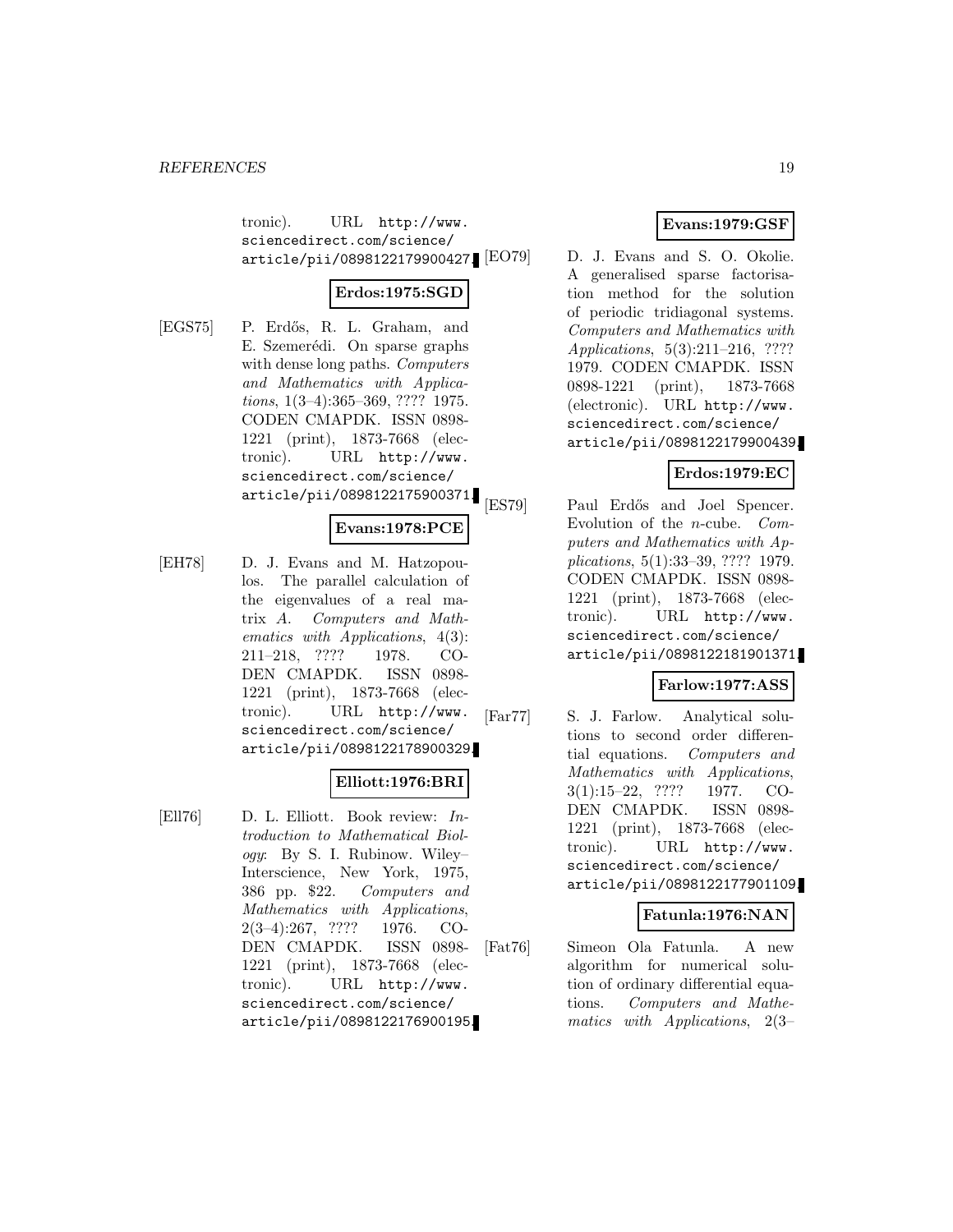4):247–253, ???? 1976. CO-DEN CMAPDK. ISSN 0898- 1221 (print), 1873-7668 (electronic). URL http://www. sciencedirect.com/science/ article/pii/0898122176900171.

### **Fatunla:1978:VOO**

[Fat78] Simeon O. Fatunla. A variable order one-step scheme for numerical solution of ordinary differential equations. Computers and Mathematics with Applications, 4(1):33–41, ???? 1978. CO-DEN CMAPDK. ISSN 0898- 1221 (print), 1873-7668 (electronic). URL http://www. sciencedirect.com/science/ article/pii/0898122178900056.

### **Fair:1978:CFS**

[FD78] Wyman Fair and Daniel A. Doyle. Continued fraction solution to a nonlinear integral equation. Computers and Mathematics with Applications, 4(1):11–14, ???? 1978. CODEN CMAPDK. ISSN 0898- 1221 (print), 1873-7668 (electronic). URL http://www. sciencedirect.com/science/ article/pii/0898122178900032.

# **Franklin:1976:SDD**

[FG76] M. A. Franklin and R. K. Gupta. Stack distance density and page fault probability in virtual memory systems. Computers and Mathematics with Applications, 2(1):41–48, ???? 1976. CO-DEN CMAPDK. ISSN 0898- 1221 (print), 1873-7668 (electronic). URL http://www.

sciencedirect.com/science/ article/pii/0898122176900043.

### **Fix:1977:DBC**

[FG77] George Fix and Max Gunzburger. Downstream boundary conditions for viscous flow problems. Computers and Mathematics with Applications, 3(1):53–63, ???? 1977. CODEN CMAPDK. ISSN 0898- 1221 (print), 1873-7668 (electronic). URL http://www. sciencedirect.com/science/ article/pii/0898122177901146.

# **Fix:1979:FEM**

[FGN79] George J. Fix, Max D. Gunzburger, and R. A. Nicolaides. On finite element methods of the least squares type. Computers and Mathematics with Applications, 5(2):87–98, ???? 1979. CO-DEN CMAPDK. ISSN 0898- 1221 (print), 1873-7668 (electronic). URL http://www. sciencedirect.com/science/ article/pii/0898122179900622.

# **Fix:1977:FEA**

[FN77] G. J. Fix and B. Neta. Finite element approximation of a nonlinear diffusion problem. Computers and Mathematics with Applications, 3(4):287–298, ???? 1977. CODEN CMAPDK. ISSN 0898- 1221 (print), 1873-7668 (electronic). URL http://www. sciencedirect.com/science/ article/pii/0898122177900852.

#### **Fraenkel:1977:PAG**

<sup>[</sup>Fra77] Aviezri S. Fraenkel. The particles and antiparticles game. Comput-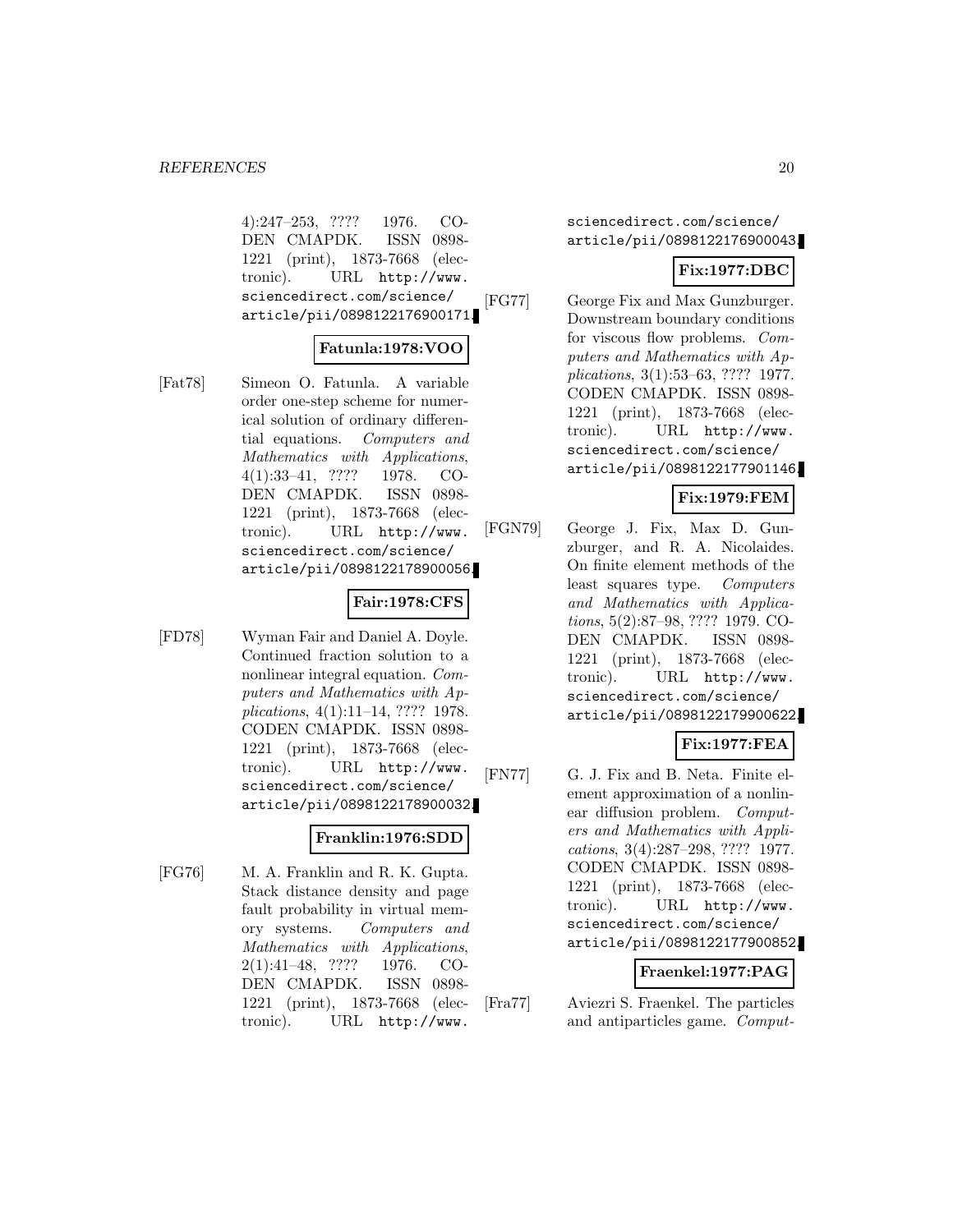ers and Mathematics with Applications, 3(4):327–328, ???? 1977. CODEN CMAPDK. ISSN 0898- 1221 (print), 1873-7668 (electronic). URL http://www. sciencedirect.com/science/ article/pii/0898122177900906.

# **Fraenkel:1975:SCG**

- 
- [FT75] A. S. Fraenkel and U. Tassa. Strategy for a class of games with dynamic ties. Computers and Mathematics with Applications, 1(2):237–254, June 1975. CODEN CMAPDK. ISSN 0898- 1221 (print), 1873-7668 (electronic). URL http://www. sciencedirect.com/science/ article/pii/089812217590022X.

### **Gargantini:1976:CPN**

[Gar76] Irene Gargantini. Comparing parallel Newton's method with parallel Laguerre's method. Computers and Mathematics with Applications, 2(3–4):201–206, ???? 1976. CODEN CMAPDK. ISSN 0898- 1221 (print), 1873-7668 (electronic). URL http://www. sciencedirect.com/science/ article/pii/0898122176900122.

# **Gargantini:1979:NSS**

[Gar79] Irene Gargantini. The numerical stability of simultaneous iterations via square-rooting. Computers and Mathematics with Applications, 5(1):25–31, ???? 1979. CODEN CMAPDK. ISSN 0898- 1221 (print), 1873-7668 (electronic). URL http://www. sciencedirect.com/science/ article/pii/089812218190136X.

# **Gerstring:1977:NME**

[Ger77] John M. Gerstring, Jr. Numerical methods for eigensystems: the Orr–Sommerfeld problem. Computers and Mathematics with Applications, 3(1):47–52, ???? 1977. CODEN CMAPDK. ISSN 0898- 1221 (print), 1873-7668 (electronic). URL http://www. sciencedirect.com/science/ article/pii/0898122177901134.

# **Gehrlein:1979:PPM**

[GF79] William V. Gehrlein and Peter C. Fishburn. Proportions of profiles with a majority candidate. Computers and Mathematics with Applications, 5(2):117–124, ???? 1979. CODEN CMAPDK. ISSN 0898-1221 (print), 1873-7668 (electronic). URL http://www. sciencedirect.com/science/ article/pii/0898122179900646.

# **Georg:1976:SSA**

[GK76] D. D. Georg and R. F. Keller. Subspace selection algorithms to be used with the nonlinear projection methods in solving systems of nonlinear equations. Computers and Mathematics with Applications, 2(3–4):225–232, ???? 1976. CODEN CMAPDK. ISSN 0898- 1221 (print), 1873-7668 (electronic). URL http://www. sciencedirect.com/science/ article/pii/0898122176900158.

# **Gabay:1976:DAS**

[GM76] Daniel Gabay and Bertrand Mercier. A dual algorithm for the solution of nonlinear vari-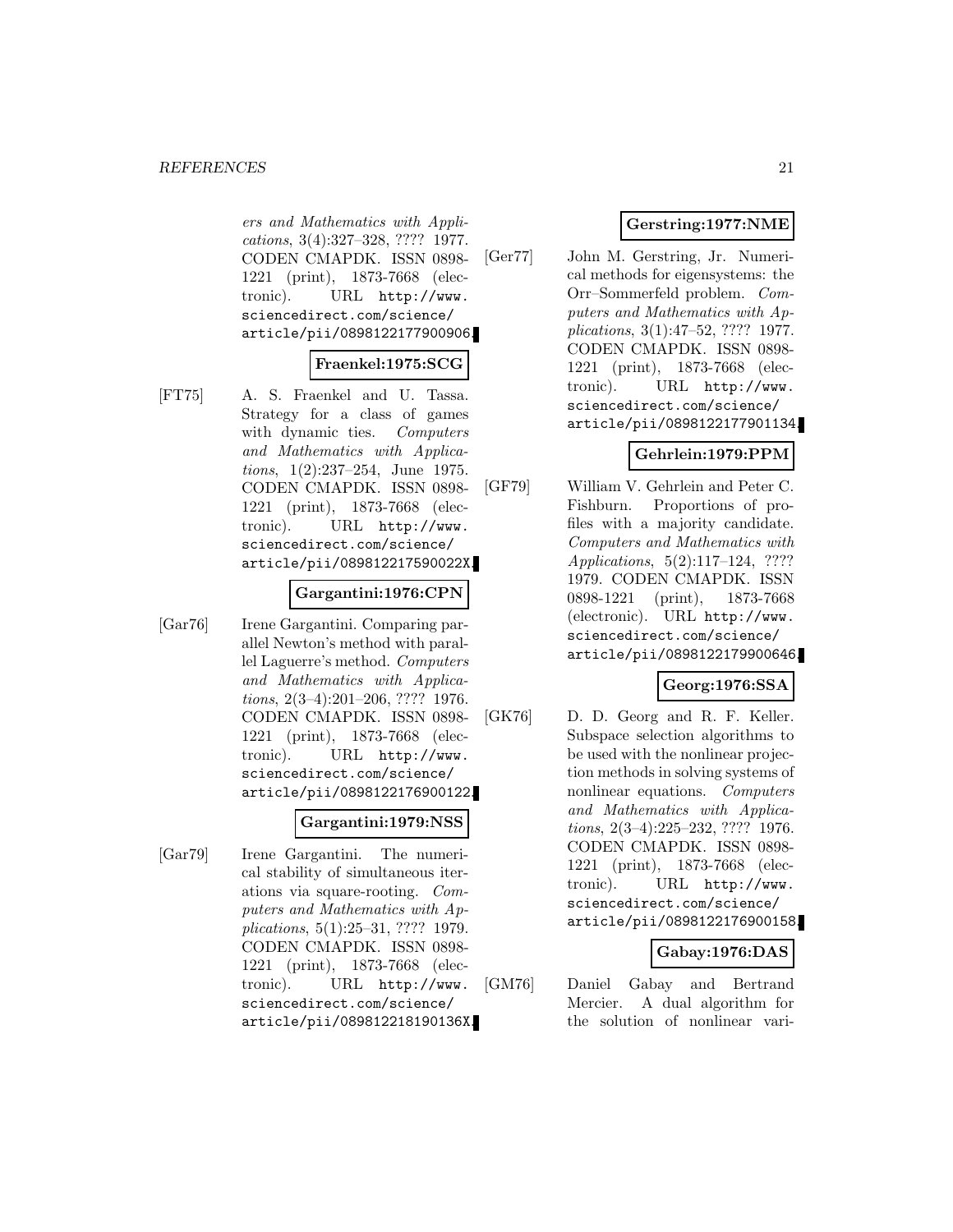ational problems via finite element approximation. Computers and Mathematics with Applications, 2(1):17–40, ???? 1976. CODEN CMAPDK. ISSN 0898- 1221 (print), 1873-7668 (electronic). URL http://www. sciencedirect.com/science/ article/pii/0898122176900031.

# **Gout:1979:CHR**

[Gou79a] J. L. Gout. Construction of a Hermite rational "Wachspress type" finite element. Computers and Mathematics with Applications, 5 (4):337–347, ???? 1979. CO-DEN CMAPDK. ISSN 0898- 1221 (print), 1873-7668 (electronic). URL http://www. sciencedirect.com/science/ article/pii/0898122179900932.

# **Gout:1979:IEE**

[Gou79b] J. L. Gout. Interpolation error estimates on Hermite rational "Wachspress type" third degree finite element. Computers and Mathematics with Applications, 5(4):349–357, ???? 1979. CODEN CMAPDK. ISSN 0898- 1221 (print), 1873-7668 (electronic). URL http://www. sciencedirect.com/science/ article/pii/0898122179900944.

# **George:1978:ADA**

[GPV78] Alan George, W. G. Poole, Jr., and R. G. Voigt. Analysis of dissection algorithms for vector computers. Computers and Mathematics with Applications, 4 (4):287–304, ???? 1978. CO-DEN CMAPDK. ISSN 08981221 (print), 1873-7668 (electronic). URL http://www. sciencedirect.com/science/ article/pii/089812217890010X.

# **Greenspan:1977:AAM**

[Gre77] Donald Greenspan. Arithmetic applied mathematics. Computers and Mathematics with Applications, 3(4):253–270, ???? 1977. CODEN CMAPDK. ISSN 0898- 1221 (print), 1873-7668 (electronic). URL http://www. sciencedirect.com/science/ article/pii/0898122177900839.

# **Geisler:1975:PEB**

[GTG75] E. G. Geisler, A. A. Tal, and D. P. Garg. On the a-posteriori error bounds for the solution of ordinary nonlinear differential equations. Computers and Mathematics with Applications, 1(3– 4):407–416, ???? 1975. CO-DEN CMAPDK. ISSN 0898- 1221 (print), 1873-7668 (electronic). URL http://www. sciencedirect.com/science/ article/pii/0898122175900425.

# **Haimo:1978:RLT**

[Hai78] Deborah Tepper Haimo. Representations for Laguerre temperatures. Computers and Mathematics with Applications, 4(2): 173–187, ???? 1978. CO-DEN CMAPDK. ISSN 0898- 1221 (print), 1873-7668 (electronic). URL http://www. sciencedirect.com/science/ article/pii/0898122178900275.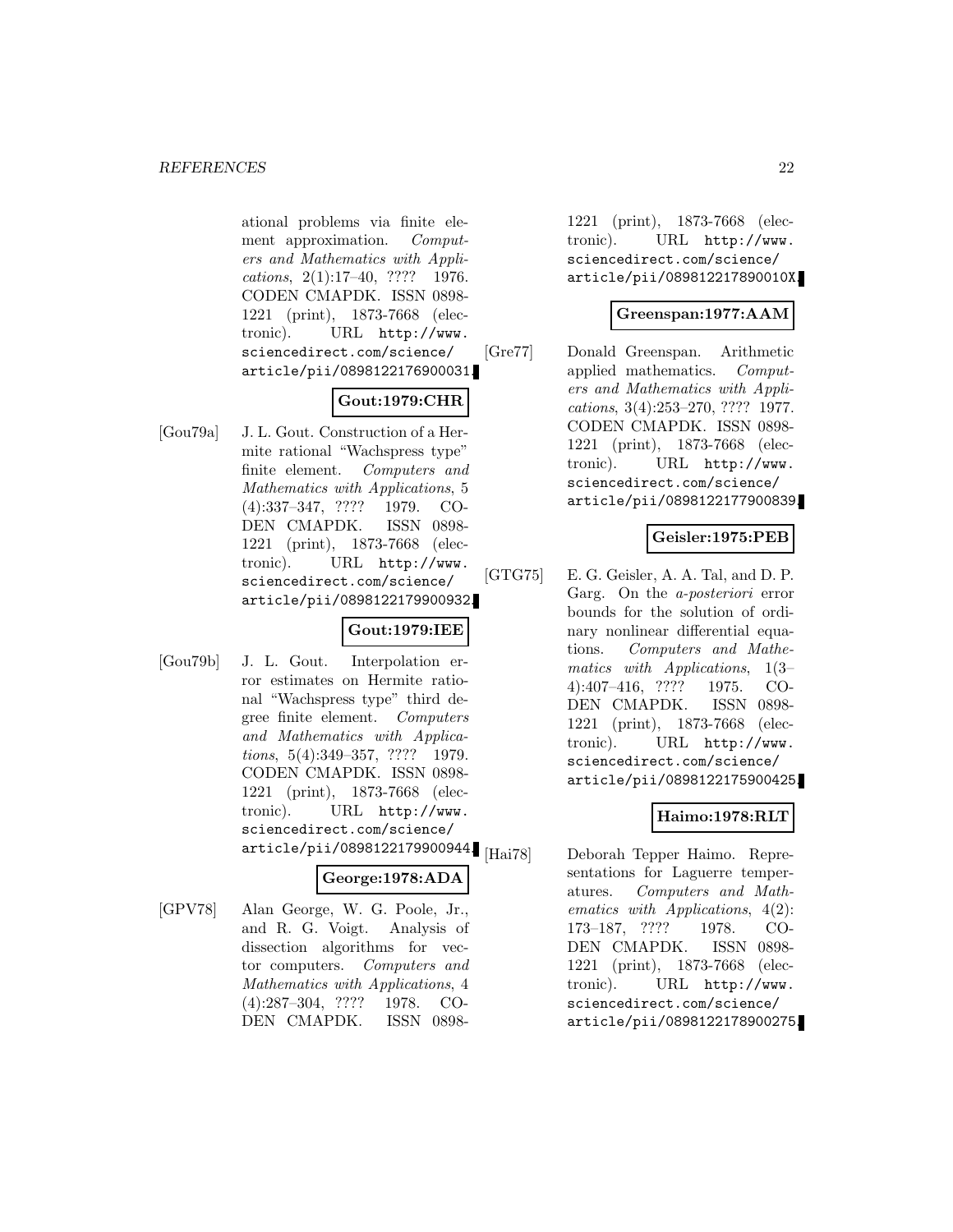### **Horvay:1977:CLM**

[Hor77] Gabriel Horvay. Cornelius Lanczos, in memoriam. Computers and Mathematics with Applications, 3(4):251-252, ???? 1977. CODEN CMAPDK. ISSN 0898- 1221 (print), 1873-7668 (electronic). URL http://www. sciencedirect.com/science/ article/pii/0898122177900827.

# **Hallum:1975:CAM**

[HP75] C. R. Hallum and M. D. Pore. Computational aspects of matrix generalized inversion for the computer with applications. Computers and Mathematics with Applications,  $1(1):145-150$ , January 1975. CODEN CMAPDK. ISSN 0898-1221 (print), 1873-7668 (electronic). URL http://www. sciencedirect.com/science/ article/pii/0898122175900140.

# **Hill:1977:CSI**

[HS77] H. W. Hill and W. Squire. Computation of semi-infinite integrals on a programmable hand calculator. Computers and Mathematics with Applications, 3(3): 191–196, ???? 1977. CO-DEN CMAPDK. ISSN 0898- 1221 (print), 1873-7668 (electronic). URL http://www. sciencedirect.com/science/ article/pii/0898122177900943. [JS78b]

#### **Judelman:1977:EDG**

[JJ77] M. Judelman and D. H. Jacobson. The effect of data grid size on certain interpolation methods for unconstrained function

minimization. Computers and Mathematics with Applications, 3 (3):175–182, ???? 1977. CO-DEN CMAPDK. ISSN 0898- 1221 (print), 1873-7668 (electronic). URL http://www. sciencedirect.com/science/ article/pii/089812217790092X.

# **Jain:1979:CST**

[JL79] P. C. Jain and B. L. Lohar. Cubic spline technique for coupled non-linear parabolic equations. Computers and Mathematics with Applications, 5(3): 179–185, ???? 1979. CO-DEN CMAPDK. ISSN 0898- 1221 (print), 1873-7668 (electronic). URL http://www. sciencedirect.com/science/ article/pii/0898122179900403.

# **Jambekar:1978:CEA**

[JS78a] Anil B. Jambekar and David I. Steinberg. Computational experience with an algorithm for 0– 1 integer programming. Computers and Mathematics with Applications, 4(4):305–314, ???? 1978. CODEN CMAPDK. ISSN 0898- 1221 (print), 1873-7668 (electronic). URL http://www. sciencedirect.com/science/ article/pii/0898122178900111.

#### **Jambekar:1978:IEA**

Anil B. Jambekar and David I. Steinberg. An implicit enumeration algorithm for the all integer programming problem. Computers and Mathematics with Applications, 4(1):15–31, ???? 1978. CODEN CMAPDK. ISSN 0898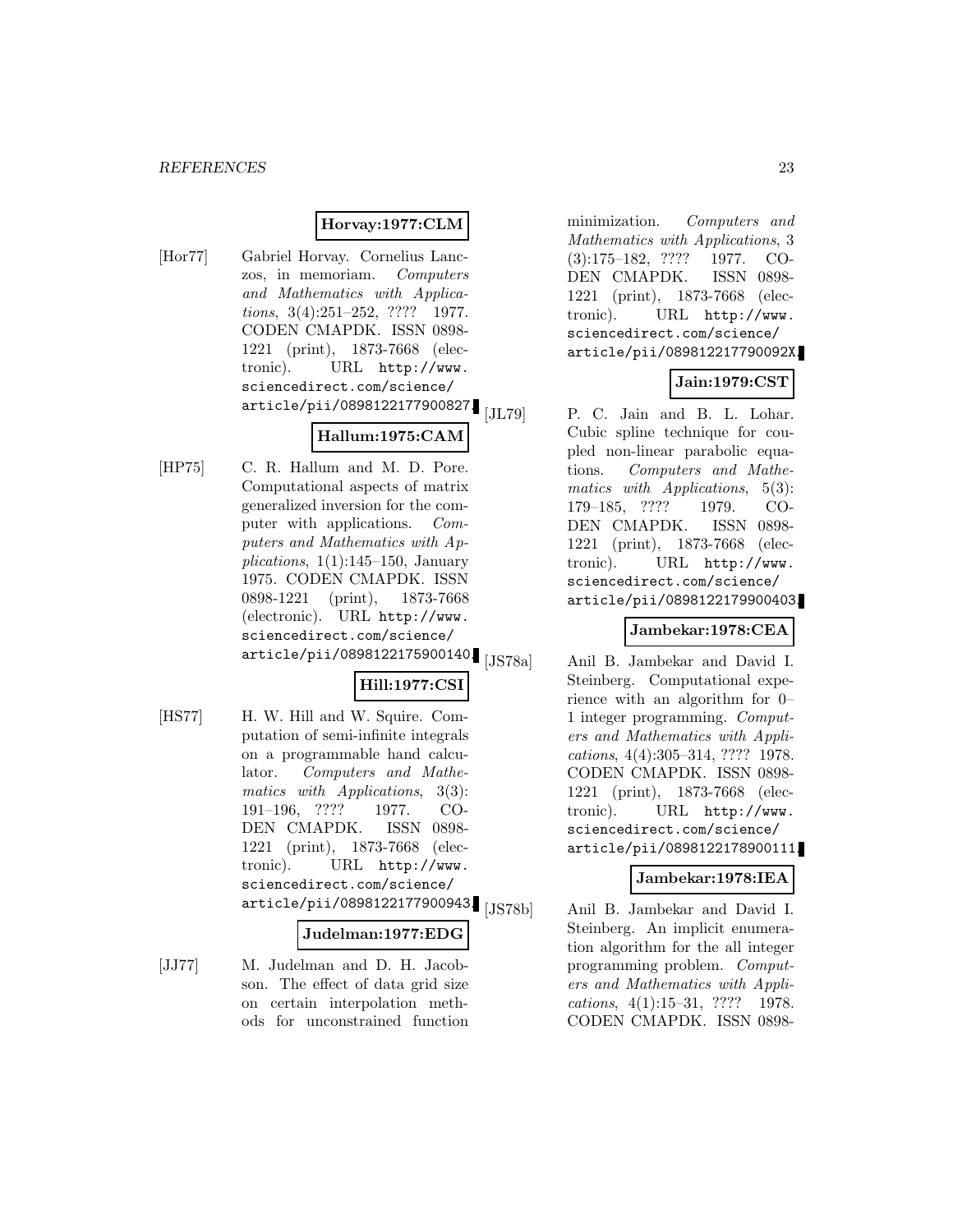1221 (print), 1873-7668 (electronic). URL http://www. sciencedirect.com/science/ article/pii/0898122178900044.

# **Keats:1975:HML**

[Kea75] R. G. Keats. Herbert Melvin Lieberstein in memoriam. Computers and Mathematics with Applications,  $1(1):41-42$ , January 1975. CODEN CMAPDK. ISSN 0898-1221 (print), 1873-7668 (electronic). URL http://www. sciencedirect.com/science/ article/pii/0898122175900061.

# **Katz:1977:OSP**

[KFS77] I. Norman Katz, Mark A. Franklin, and A. Sen. Optimally stable parallel predictors for Adams–Moulton correctors. Computers and Mathematics with Applications, 3(3):217–233, ???? 1977. CODEN CMAPDK. ISSN 0898-1221 (print), 1873-7668 (electronic). URL http://www. sciencedirect.com/science/ article/pii/0898122177900979.

# **Kintigh:1977:BRM**

[Kin77] Keith Kintigh. Book review: Mathematics and Computers in Archaeology: By J. E. Doran and F. R. Hodson. Harvard University Press, Cambridge, Massachusetts. 1975. 381 pp. \$18.00. Computers and Mathematics with Applications, 3(2):149–150, ???? 1977. CODEN CMAPDK. ISSN 0898- 1221 (print), 1873-7668 (electronic). URL http://www. sciencedirect.com/science/ article/pii/0898122177900694.

# **Kalaba:1978:IMM**

[KM78] R. Kalaba and K. Mease. An imbedding method for matrix eigenvalue problems. Computers and Mathematics with Applications, 4(1):53–59, ???? 1978. CODEN CMAPDK. ISSN 0898- 1221 (print), 1873-7668 (electronic). URL http://www. sciencedirect.com/science/ article/pii/089812217890007X.

# **Kelman:1977:ACD**

Robert B. Kelman, Johnathan P. Maheffy, and J. Timothy Simpson. Algorithms for classic dual trigonometric equations. Computers and Mathematics with Applications, 3(3):203–215, ???? 1977. CODEN CMAPDK. ISSN 0898- 1221 (print), 1873-7668 (electronic). URL http://www. sciencedirect.com/science/ article/pii/0898122177900967.

# **Knuth:1975:SCS**

Elöd Knuth. A structured computer system model. Computers and Mathematics with Applications, 1(3–4):327–336, ???? 1975. CODEN CMAPDK. ISSN 0898- 1221 (print), 1873-7668 (electronic). URL http://www. sciencedirect.com/science/ article/pii/0898122175900322.

# **Knuth:1976:EPC**

[Knu76] Donald E. Knuth. Evaluation of Porter's constant. Computers and Mathematics with Applications, 2(2):137–139, ???? 1976. CODEN CMAPDK. ISSN 0898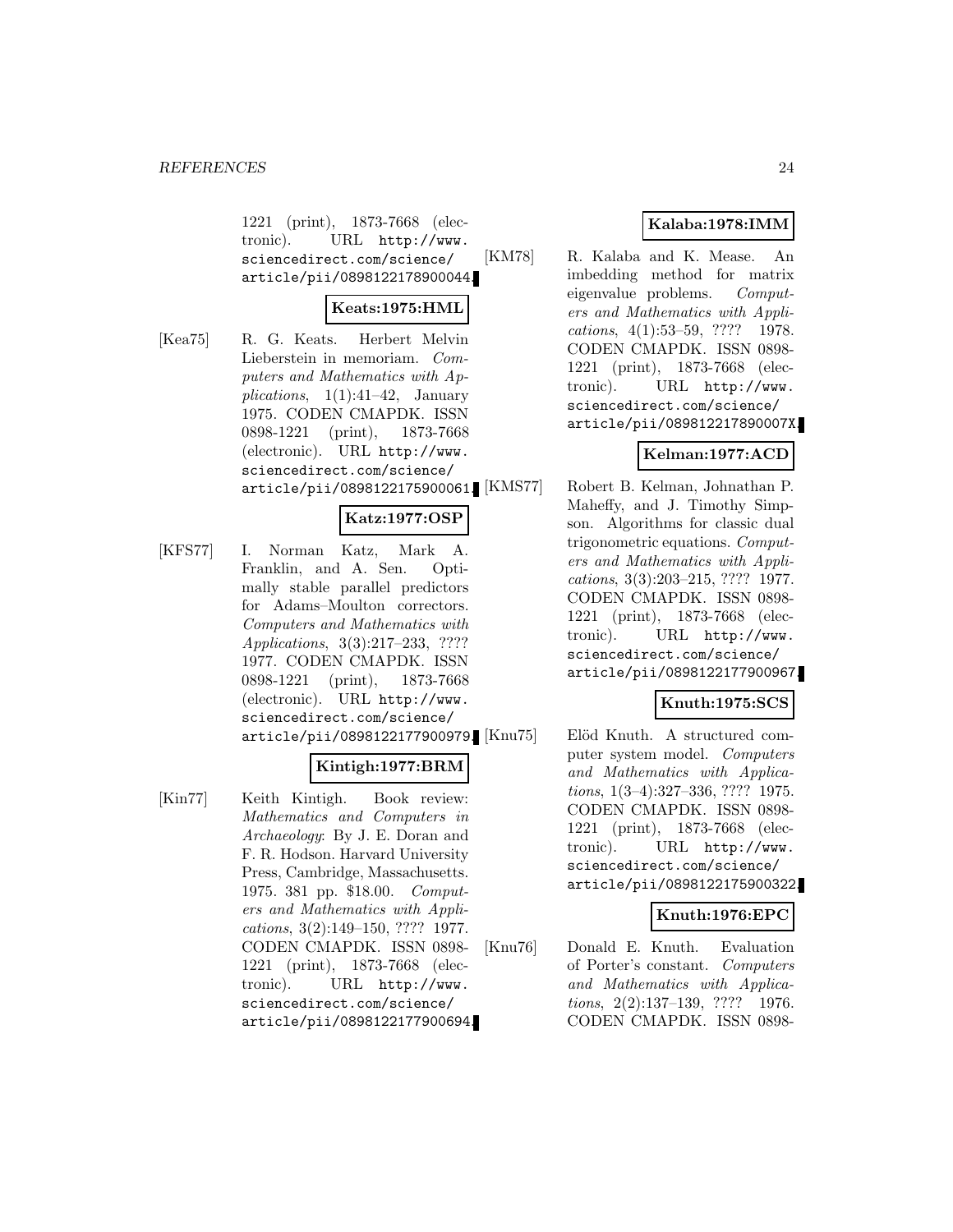1221 (print), 1873-7668 (electronic). URL http://www. sciencedirect.com/science/ article/pii/0898122176900250.

# **Kotiah:1979:BRI**

[Kot79] Thoddi C. T. Kotiah. Book review: Introductory Applied Statistics in Science: by Sung C. Choi, Prentice–Hall, Englewood Cliffs, New Jersey, 1978. 278 pp. \$15.95. Computers and Mathematics with Applications, 5(2):153–154, ???? 1979. CODEN CMAPDK. ISSN 0898-1221 (print), 1873-7668 (electronic). URL http://www. sciencedirect.com/science/ article/pii/0898122179900695.

# **Katz:1978:NVC**

[KPR78] I. Norman Katz, Alberto G. Peano, and Mark P. Rossow. Nodal variables for complete conforming finite elements of arbitrary polynomial order. Computers and Mathematics with Applications, 4(2):85–112, ???? 1978. CODEN CMAPDK. ISSN 0898- 1221 (print), 1873-7668 (electronic). URL http://www. sciencedirect.com/science/ article/pii/0898122178900214.

# **Kelman:1975:ASD**

[KS75a] Robert B. Kelman and J. Timothy Simpson. An algorithm for solving a dual cosine series. Computers and Mathematics with Applications, 1(2):195–199, June 1975. CODEN CMAPDK. ISSN 0898-1221 (print), 1873-7668 (electronic). URL http://www.

sciencedirect.com/science/ article/pii/0898122175900188.

# **Kennedy:1975:IST**

[KS75b] K. Kennedy and J. Schwartz. An introduction to the set theoretical language SETL. Computers and Mathematics with Applications, 1(1):97–119, January 1975. CODEN CMAPDK. ISSN 0898- 1221 (print), 1873-7668 (electronic). URL http://www. sciencedirect.com/science/ article/pii/0898122175900115.

# **Kalaba:1978:NAE**

[KS78a] R. E. Kalaba and K. Spingarn. Numerical approaches to the eigenvalues of Saaty's matrices for fuzzy sets. Computers and Mathematics with Applications, 4(4):369–375, ???? 1978. CODEN CMAPDK. ISSN 0898- 1221 (print), 1873-7668 (electronic). URL http://www. sciencedirect.com/science/ article/pii/0898122178900172.

# **Kalaba:1978:PBB**

[KS78b] R. E. Kalaba and K. Spingarn. Post buckling beam configurations via an imbedding method. Computers and Mathematics with Applications,  $4(1):1-10$ , ???? 1978. CODEN CMAPDK. ISSN 0898-1221 (print), 1873-7668 (electronic). URL http://www. sciencedirect.com/science/ article/pii/0898122178900020.

#### **Kotiah:1978:BRS**

[KS78c] Thoddi C. T. Kotiah and David I. Steinberg. Book review: Statisti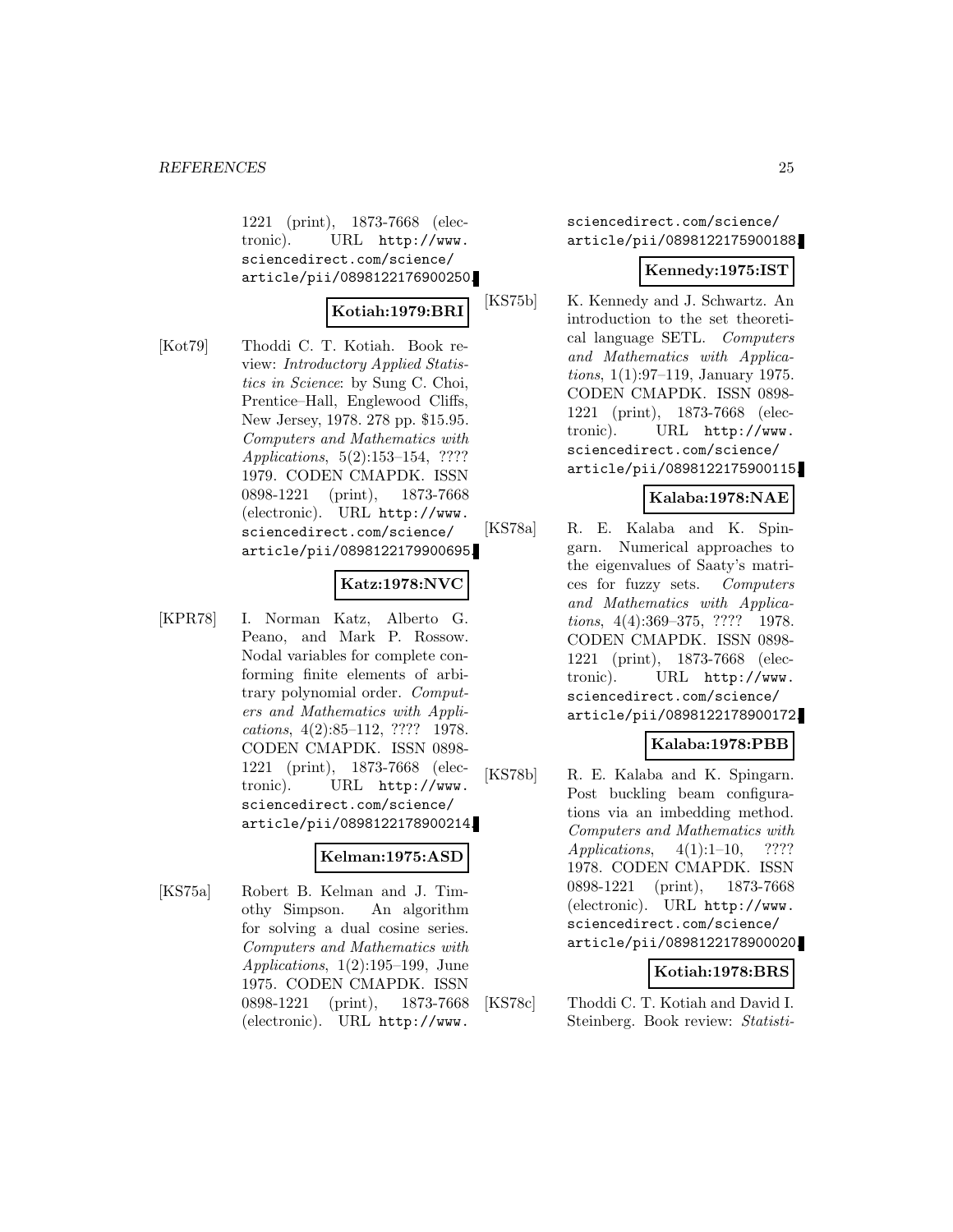cal methods for digital computers: Edited by Kurt Enslein, Anthony Ralston and Herbert S. Wilf, Wiley Interscience, New York, 1977, 454 pp. \$24.95. Computers and Mathematics with Applications, 4 (2):199–200, ???? 1978. CO-DEN CMAPDK. ISSN 0898- 1221 (print), 1873-7668 (electronic). URL http://www. sciencedirect.com/science/ article/pii/0898122178900305.

# **Kalaba:1975:IMB**

[KSZ75] R. E. Kalaba, K. Spingarn, and E. Zagustin. An imbedding method for buckling loads. Computers and Mathematics with Applications, 1(3–4):277–284, ???? 1975. CODEN CMAPDK. ISSN 0898-1221 (print), 1873-7668 (electronic). URL http://www. sciencedirect.com/science/ article/pii/0898122175900267.

# **Kalaba:1975:PRA**

[KZ75] R. E. Kalaba and E. A. Zagustin. On penetration of a rigid axisymmetric punch into an elastic layer. Computers and Mathematics with Applications, 1 (1):13–25, January 1975. CO-DEN CMAPDK. ISSN 0898- 1221 (print), 1873-7668 (electronic). URL http://www. sciencedirect.com/science/ article/pii/0898122175900048.

#### **Kalaba:1978:EPB**

[KZ78] R. Kalaba and E. Zagustin. Estimation of parameters for a beam on an elastic foundation with large deflections and built

in at both ends. Computers and Mathematics with Applications, 4 (3):257–263, ???? 1978. CO-DEN CMAPDK. ISSN 0898- 1221 (print), 1873-7668 (electronic). URL http://www. sciencedirect.com/science/ article/pii/0898122178900378.

# **Kalaba:1977:MDM**

[KZHH77] Robert E. Kalaba, Elena Zagustin, W. Holbrow, and R. Huss. A modification of Davidenko's method for nonlinear systems. Computers and Mathematics with Applications, 3(4):315–319, ???? 1977. CODEN CMAPDK. ISSN 0898-1221 (print), 1873-7668 (electronic). URL http://www. sciencedirect.com/science/ article/pii/0898122177900888.

# **Kalaba:1978:IVM**

[KZM78] Robert E. Kalaba, Elena A. Zagustin, and George Meier. An initial value method for orthogonal polynomials. Computers and Mathematics with Applications, 4 (2):189–197, ???? 1978. CO-DEN CMAPDK. ISSN 0898- 1221 (print), 1873-7668 (electronic). URL http://www. sciencedirect.com/science/ article/pii/0898122178900287.

# **LeBlanc:1979:EDA**

[LA79] Larry J. LeBlanc and Mustafa Abdulaal. An efficient dual approach to the urban road network design problem. Computers and Mathematics with Applications, 5(1):11–19, ???? 1979. CODEN CMAPDK. ISSN 0898-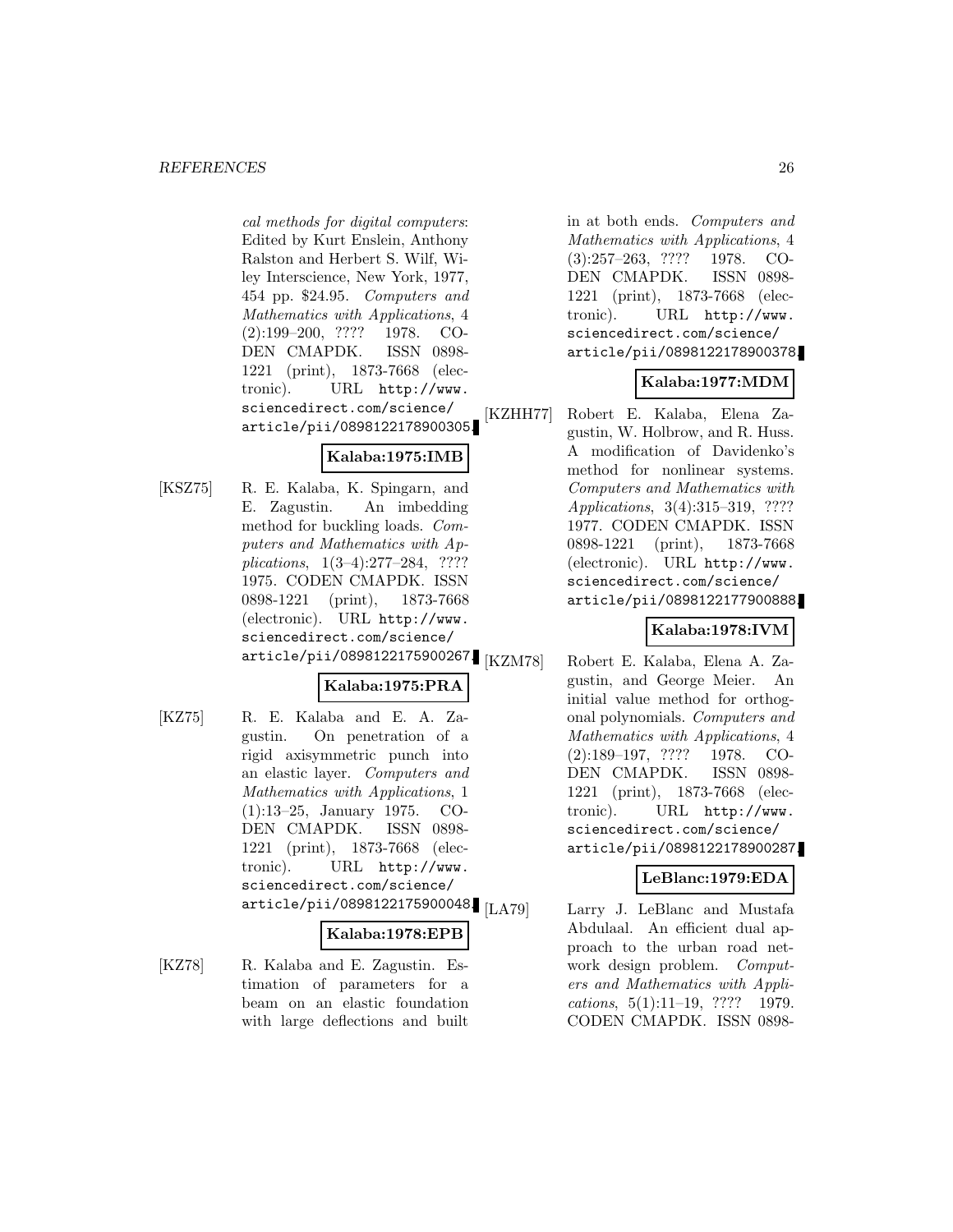1221 (print), 1873-7668 (electronic). URL http://www. sciencedirect.com/science/ article/pii/0898122181901346.

# **LeBlanc:1977:HAL**

[LeB77] Larry J. LeBlanc. A heuristic approach for large scale discrete stochastic transportationlocation problems. Computers and Mathematics with Applications, 3(2):87–94, ???? 1977. CO-DEN CMAPDK. ISSN 0898- 1221 (print), 1873-7668 (electronic). URL http://www. sciencedirect.com/science/ article/pii/0898122177900608.

### **Luke:1975:PCF**

[LFW75] Yudell L. Luke, Wyman Fair, and Jet Wimp. Predictor– corrector formulas based on rational interpolants. Computers and Mathematics with Applications, 1(1):3–12, January 1975. CODEN CMAPDK. ISSN 0898- 1221 (print), 1873-7668 (electronic). URL http://www. sciencedirect.com/science/ article/pii/0898122175900036.

#### **Lanczos:1975:FAR**

[LG75] Cornelius Lanczos and Barbara Gellai. Fourier analysis of random sequences. Computers and Mathematics with Applications, 1 (3–4):269–276, ???? 1975. CO-DEN CMAPDK. ISSN 0898- 1221 (print), 1873-7668 (electronic). URL http://www. sciencedirect.com/science/ article/pii/0898122175900255.

# **Lieberstein:1975:HOA**

[LI75] H. M. Lieberstein and C. D. Isaacs. Hybrid optimization of accelerated successive replacements for linear and nonlinear systems. Computers and Mathematics with Applications, 1(1):27–40, January 1975. CODEN CMAPDK. ISSN 0898-1221 (print), 1873-7668 (electronic). URL http://www. sciencedirect.com/science/ article/pii/089812217590005X.

# **Lieberstein:1975:MTS**

[Lie75] H. Melvin Lieberstein. Mathematical treatment of some problems in physiology. Computers and Mathematics with Applications, 1(1):43–67, January 1975. CODEN CMAPDK. ISSN 0898- 1221 (print), 1873-7668 (electronic). URL http://www. sciencedirect.com/science/ article/pii/0898122175900073.

# **Lee:1976:NBV**

[LL76] E. S. Lee and P. Lee. Nonlinear boundary value problems and multicomponent distillation. Computers and Mathematics with Applications, 2(1):85–93, ???? 1976. CODEN CMAPDK. ISSN 0898-1221 (print), 1873-7668 (electronic). URL http://www. sciencedirect.com/science/ article/pii/0898122176900080.

# **Lee:1975:OWF**

[LM75] E. Stanley Lee and P. K. Misra. Optimal weighting function for the invariant imbedding estimator. Computers and Mathematics with Applications, 1(1):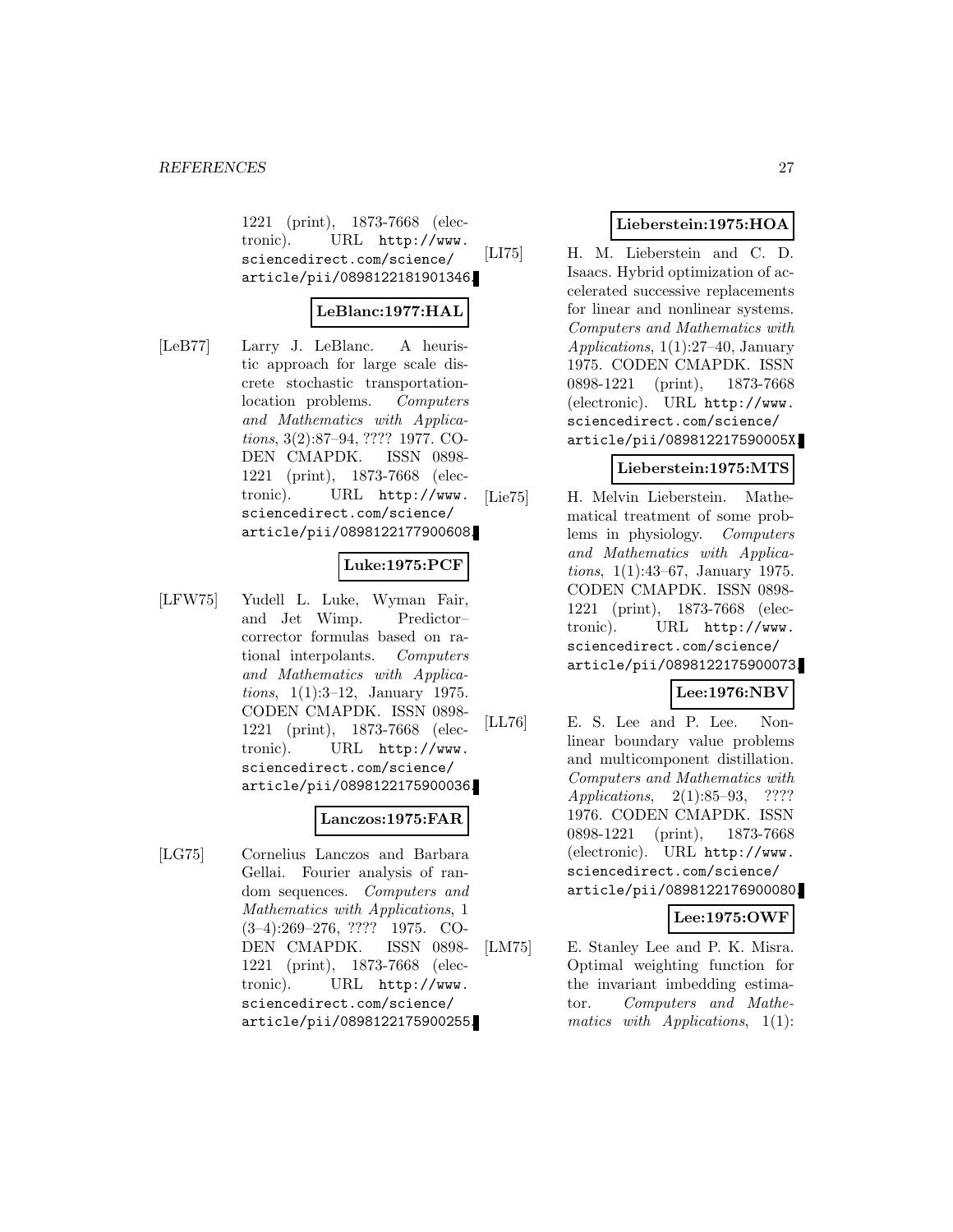79–88, January 1975. CO-DEN CMAPDK. ISSN 0898- 1221 (print), 1873-7668 (electronic). URL http://www. sciencedirect.com/science/ article/pii/0898122175900097.

# **Lee:1978:CNM**

[LP78] Ding Lee and Stanley Preiser. A class of nonlinear multistep A-stable numerical methods for solving stiff differential equations. Computers and Mathematics with Applications, 4(1):43–51, ???? 1978. CODEN CMAPDK. ISSN 0898-1221 (print), 1873-7668 (electronic). URL http://www. sciencedirect.com/science/ article/pii/0898122178900068.

#### **Lii:1975:ABS**

[LR75] Keh-Shin Lii and M. Rosenblatt. Asymptotic behavior of a spline estimate of a density function. Computers and Mathematics with Applications, 1(2):223–235, June 1975. CODEN CMAPDK. ISSN 0898-1221 (print), 1873-7668 (electronic). URL http://www. sciencedirect.com/science/ article/pii/0898122175900218.

# **Luke:1975:SRU**

[Luk75] Y. L. Luke. Some remarks on uniform asymptotic expansions for Bessel functions. Computers and Mathematics with Applications, 1 (3–4):285–290, ???? 1975. CO-DEN CMAPDK. ISSN 0898- 1221 (print), 1873-7668 (electronic). URL http://www. sciencedirect.com/science/ article/pii/0898122175900279.

# **Luke:1977:EPA**

[Luk77] Yudell L. Luke. On the error in Padé approximations for functions defined by Stieltjes integrals. Computers and Mathematics with Applications, 3(4): 307–314, ???? 1977. CO-DEN CMAPDK. ISSN 0898- 1221 (print), 1873-7668 (electronic). URL http://www. sciencedirect.com/science/ article/pii/0898122177900876.

# **Lee:1976:IIM**

[LVW76] E. S. Lee, R. Vasudevan, and K. M. Wang. Invariant imbedding, method of characteristics, and parameter estimation. Computers and Mathematics with Applications, 2(1):95–98, ???? 1976. CODEN CMAPDK. ISSN 0898- 1221 (print), 1873-7668 (electronic). URL http://www. sciencedirect.com/science/ article/pii/0898122176900092.

# **Marsaglia:1977:SMG**

[Mar77] George Marsaglia. The squeeze method for generating gamma variates. Computers and Mathematics with Applications, 3(4): 321–325, ???? 1977. CO-DEN CMAPDK. ISSN 0898- 1221 (print), 1873-7668 (electronic). URL http://www. sciencedirect.com/science/ article/pii/089812217790089X.

# **McConnell:1975:CLD**

[McC75] J. R. McConnell. Cornelius Lanczos in Dublin (1953–1974). Computers and Mathematics with Applications, 1(??):263–264, ????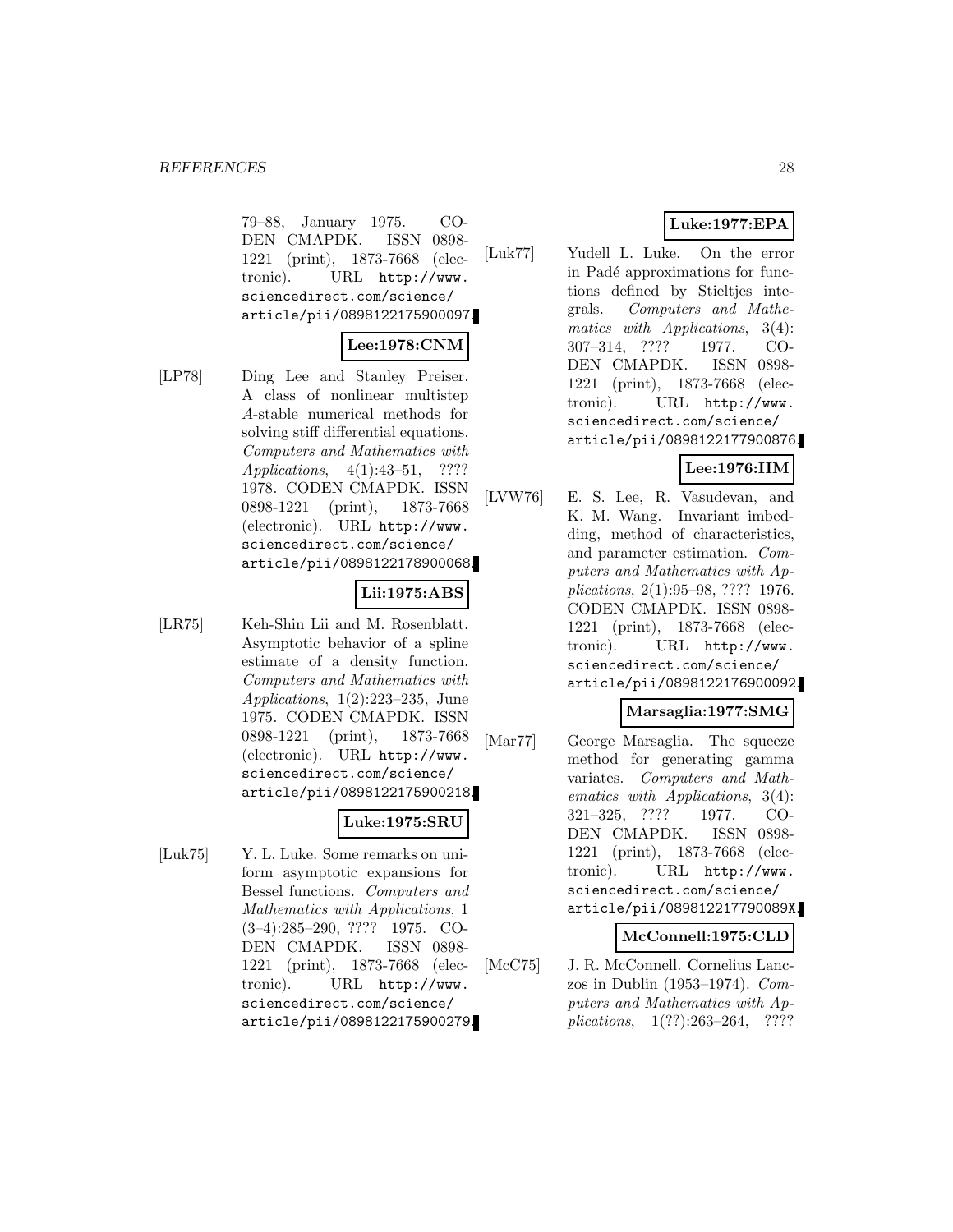1975. CODEN CMAPDK. ISSN 0898-1221 (print), 1873-7668 (electronic).

# **McLeod:1979:EGR**

[McL79a] Robin J. Y. McLeod. Extensions and generalisations of rational and high order transformation methods. Computers and Mathematics with Applications, 5 (4):267–276, ???? 1979. CO-DEN CMAPDK. ISSN 0898- 1221 (print), 1873-7668 (electronic). URL http://www. sciencedirect.com/science/ article/pii/0898122179900877.

#### **McLeod:1979:F**

[McL79b] Robin J. Y. McLeod. Foreword. Computers and Mathematics with Applications,  $5(4)$ :iii–iv, ???? 1979. CODEN CMAPDK. ISSN 0898-1221 (print), 1873-7668 (electronic). URL http://www. sciencedirect.com/science/ article/pii/089812217990083X.

# **McLeod:1979:STD**

[McL79c] Robin J. Y. McLeod. On the stability of two-dimensional interpolation and high order bases for curved finite elements. Computers and Mathematics with Applications, 5(4):249–265, ???? 1979. CODEN CMAPDK. ISSN 0898- 1221 (print), 1873-7668 (electronic). URL http://www. sciencedirect.com/science/ article/pii/0898122179900865.

### **Miller:1975:TPW**

[Mil75] John J. H. Miller. On the type of a polynomial f, when  $f^*(0)f -$ 

 $f(0)f^*$  is a monomial. Computers and Mathematics with Applications, 1(3–4):299–306, ???? 1975. CODEN CMAPDK. ISSN 0898- 1221 (print), 1873-7668 (electronic). URL http://www. sciencedirect.com/science/ article/pii/0898122175900292.

# **Mitchell:1979:ACA**

[Mit79] A. R. Mitchell. Advantages of cubics for approximating element boundaries. Computers and Mathematics with Applications, 5(4):321–327, ???? 1979. CODEN CMAPDK. ISSN 0898- 1221 (print), 1873-7668 (electronic). URL http://www. sciencedirect.com/science/ article/pii/0898122179900919.

# **McLeod:1979:PPA**

[MM79a] Robin J. Y. McLeod and A. R. Mitchell. A piecewise parabolic  $C<sup>1</sup>$  approximation technique for curved boundaries. Computers and Mathematics with Applications, 5(4):277–284, ???? 1979. CODEN CMAPDK. ISSN 0898- 1221 (print), 1873-7668 (electronic). URL http://www. sciencedirect.com/science/ article/pii/0898122179900889.

# **McLeod:1979:NCH**

[MM79b] Robin J. Y. McLeod and R. Murphy. A numerical comparison of high order transformation and isoparametric transformation methods. Computers and Mathematics with Applications, 5 (4):241–247, ???? 1979. CO-DEN CMAPDK. ISSN 0898-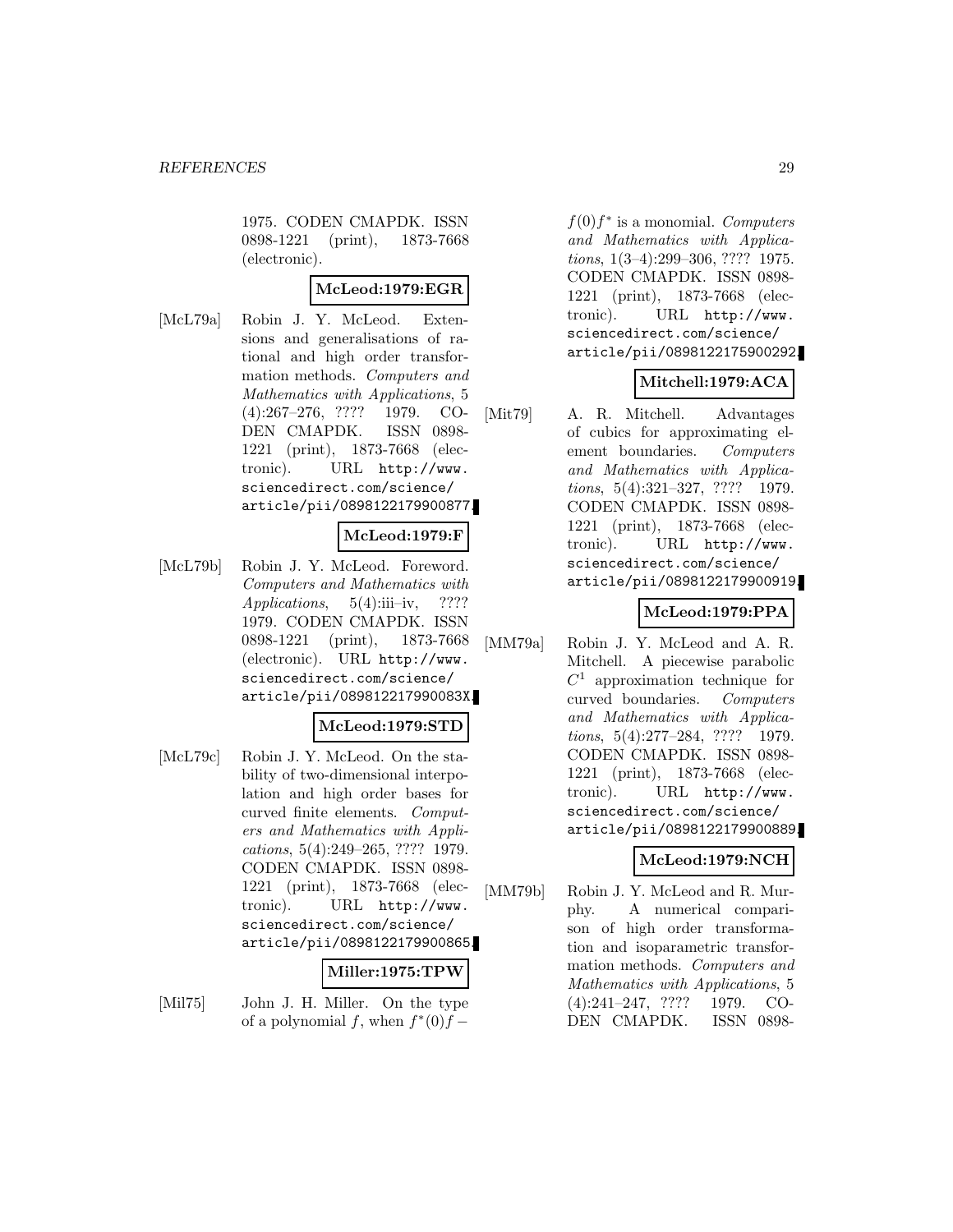1221 (print), 1873-7668 (electronic). URL http://www. sciencedirect.com/science/ article/pii/0898122179900853.

### **Miranker:1976:EGS**

[MP76] W. L. Miranker and O. Pironneau. An example of a global shock fitting method. Computers and Mathematics with Applications, 2(1):63–71, ???? 1976. CODEN CMAPDK. ISSN 0898- 1221 (print), 1873-7668 (electronic). URL http://www. sciencedirect.com/science/ article/pii/0898122176900067.

### **Mathis:1976:NSH**

[MR76] F. H. Mathis and G. W. Reddien. Numerical solution of hereditary control problems using necessary conditions. Computers and Mathematics with Applications, 2 (3–4):193–200, ???? 1976. CO-DEN CMAPDK. ISSN 0898- 1221 (print), 1873-7668 (electronic). URL http://www. sciencedirect.com/science/ article/pii/0898122176900110.

### **Mullineux:1977:NII**

[MR77] N. Mullineux and J. R. Reed. Numerical inversion of integral transforms. Computers and Mathematics with Applications, 3(4): 299–306, ???? 1977. CO-DEN CMAPDK. ISSN 0898- 1221 (print), 1873-7668 (electronic). URL http://www. sciencedirect.com/science/ article/pii/0898122177900864.

# **Metropolis:1977:SAP**

[MT77] N. Metropolis and Stephen M. Tanny. Significance arithmetic: the probability of carrying. Computers and Mathematics with Applications, 3(1):77–81, ???? 1977. CODEN CMAPDK. ISSN 0898- 1221 (print), 1873-7668 (electronic). URL http://www. sciencedirect.com/science/ article/pii/0898122177901171.

# **Miele:1975:HAO**

[MTC75] A. Miele, J. L. Tietze, and J. R. Cloutier. A hybrid approach to optimal control problems with bounded state. Computers and Mathematics with Applications, 1(2):175–194, June 1975. CO-DEN CMAPDK. ISSN 0898- 1221 (print), 1873-7668 (electronic). URL http://www. sciencedirect.com/science/ article/pii/0898122175900176.

#### **Nahin:1976:EAA**

[Nah76] Paul J. Nahin. An error analysis of an algorithm for Marcum's Qfunction. Computers and Mathematics with Applications, 2(3– 4):207–210, ???? 1976. CO-DEN CMAPDK. ISSN 0898- 1221 (print), 1873-7668 (electronic). URL http://www. sciencedirect.com/science/ article/pii/0898122176900134.

#### **Neta:1978:FEA**

[Net78] B. Neta. Finite element approximation of a nonlinear parabolic problem. Computers and Mathematics with Applications, 4(3):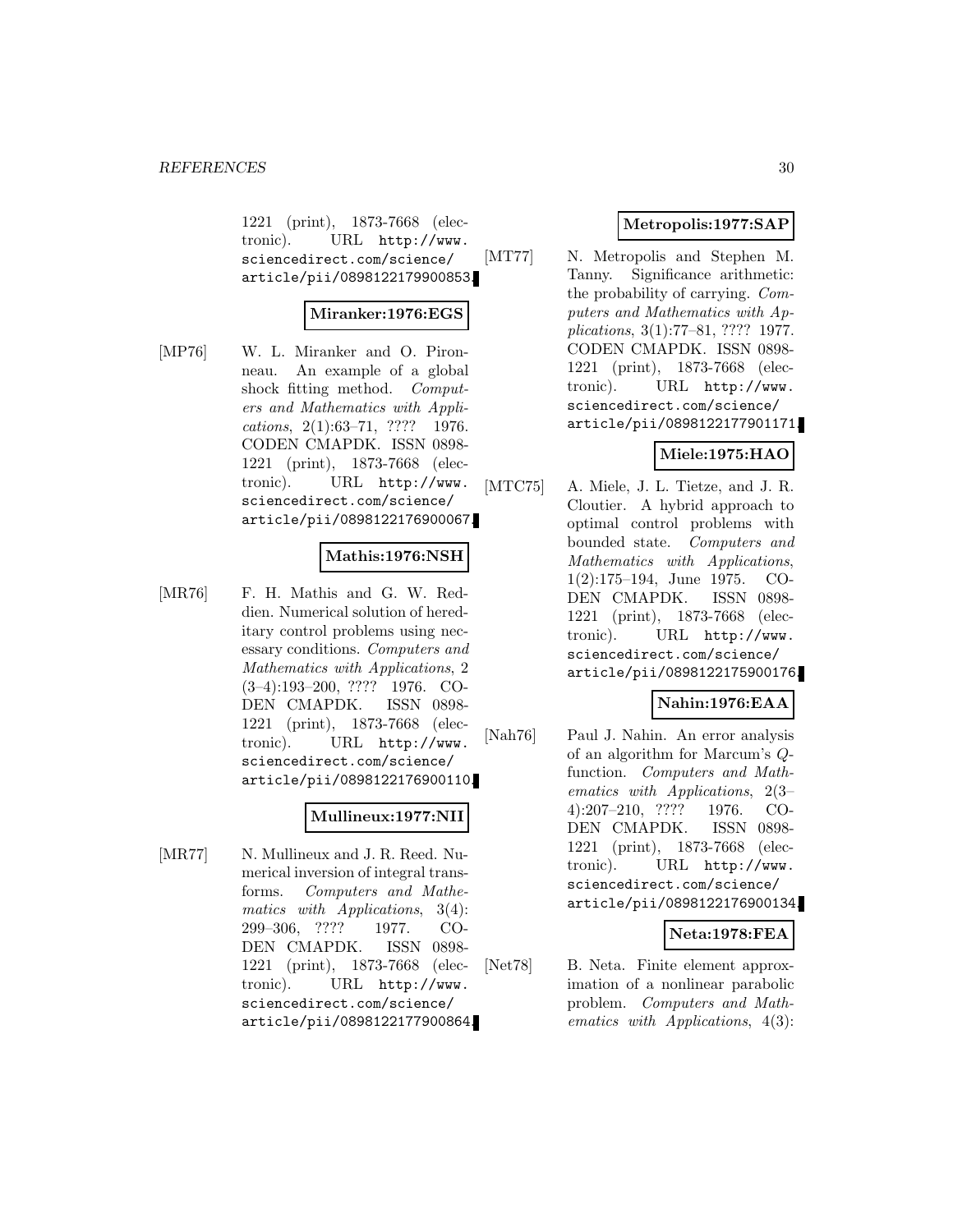247–255, ???? 1978. CO-DEN CMAPDK. ISSN 0898- 1221 (print), 1873-7668 (electronic). URL http://www. sciencedirect.com/science/ article/pii/0898122178900366.

# **Neuts:1975:CUM**

[Neu75] Marcel F. Neuts. Computational uses of the method of phases in the theory of queues. Computers and Mathematics with Applications, 1(2):151–166, June 1975. CODEN CMAPDK. ISSN 0898- 1221 (print), 1873-7668 (electronic). URL http://www. sciencedirect.com/science/ article/pii/0898122175900152.

### **Ng:1977:CAL**

[Ng77] Edward W. Ng. Computations and applications of linear hypergeometric transformations. Computers and Mathematics with Applications, 3(1):65–70, ???? 1977. CODEN CMAPDK. ISSN 0898- 1221 (print), 1873-7668 (electronic). URL http://www. sciencedirect.com/science/ article/pii/0898122177901158.

# **Nievergelt:1975:CME**

[Nie75] Jurg Nievergelt. Computers and mathematics education. Computers and Mathematics with Applications,  $1(1):121-132$ , January 1975. CODEN CMAPDK. ISSN 0898-1221 (print), 1873-7668 (electronic). URL http://www. sciencedirect.com/science/ article/pii/0898122175900127.

# **Overbeek:1976:CRE**

[OMW76] R. Overbeek, J. McCharen, and L. Wos. Complexity and related enhancements for automated theorem-proving programs. Computers and Mathematics with Applications, 2(1):1–16, ???? 1976. CODEN CMAPDK. ISSN 0898- 1221 (print), 1873-7668 (electronic). URL http://www. sciencedirect.com/science/ article/pii/089812217690002X.

# **Ornstein:1977:BRS**

[Orn77] W. Ornstein. Book review: Some modern mathematics for physicists and other outsiders: By Paul Roman. Pergamon Press, New York, 1975. Volume 1: 378 pp., \$25.00; Volume 2: 335 pp., \$25.00. Computers and Mathematics with Applications, 3(1):83–84, ???? 1977. CO-DEN CMAPDK. ISSN 0898- 1221 (print), 1873-7668 (electronic). URL http://www. sciencedirect.com/science/ article/pii/0898122177901195.

# **Orr:1979:BRD**

Patrick K. Orr. Book review: Discrete Mathematics in Computer Science: By Donald F. Stanat and David F. McAllister. Prentice–Hall, Englewood Cliffs, N.J. 1977, 401 pp., \$17.50. Computers and Mathematics with Applications, 5(2):153, ???? 1979. CODEN CMAPDK. ISSN 0898- 1221 (print), 1873-7668 (electronic). URL http://www. sciencedirect.com/science/ article/pii/0898122179900683.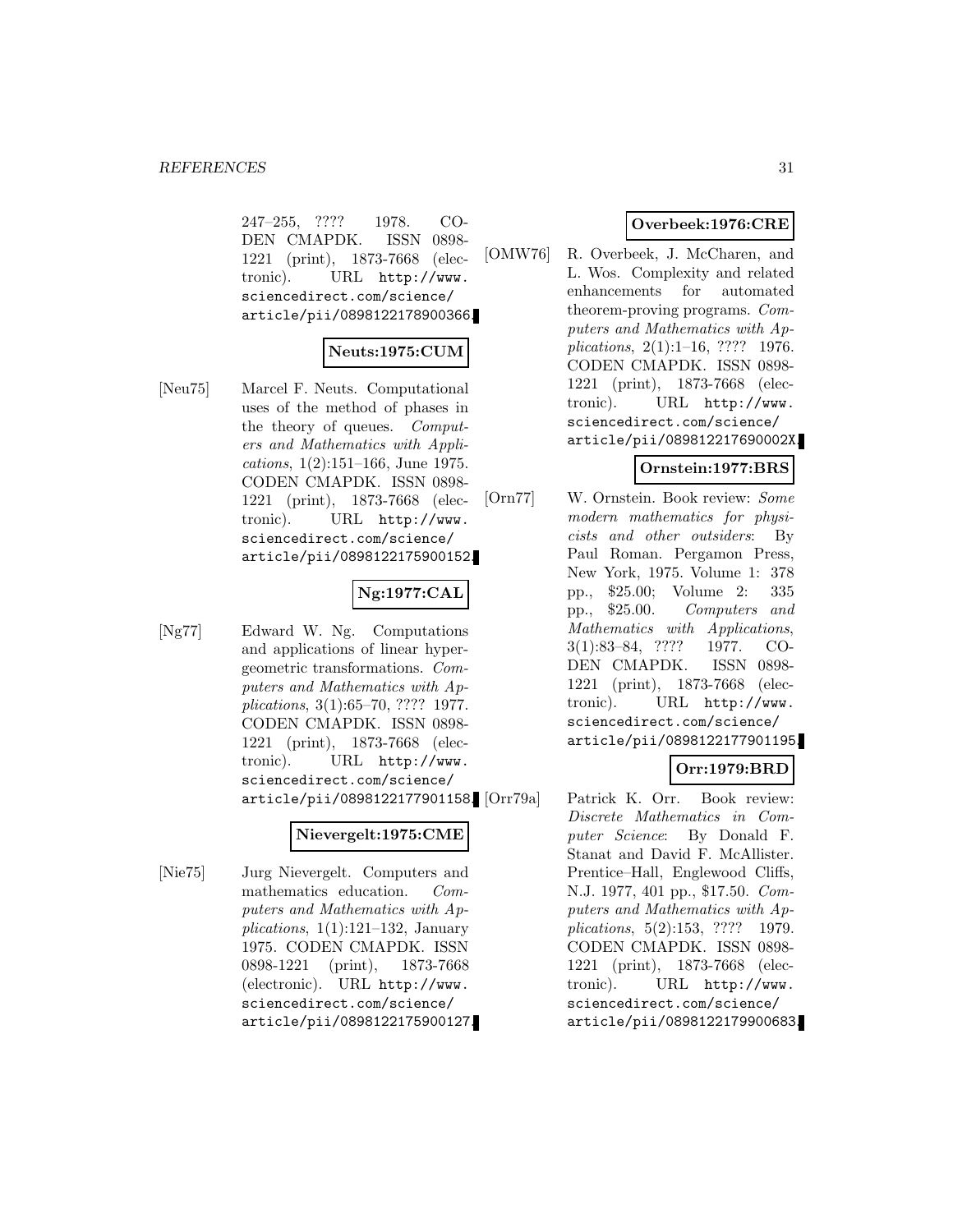# **Orr:1979:BRC**

[Orr79b] Patrick K. Orr. Book review: The complexity of Computing: By John E. Savage. Wiley, New York, 1976. \$22.95. Computers and Mathematics with Applications, 5(1):76, ???? 1979. CO-DEN CMAPDK. ISSN 0898- 1221 (print), 1873-7668 (electronic). URL http://www. sciencedirect.com/science/ article/pii/0898122181901425.

# **Ortiz:1975:SST**

[Ort75a] E. L. Ortiz. Step by step Tau method. Part I. Piecewise polynomial approximations. Computers and Mathematics with Applications, 1(3–4):381–392, ???? 1975. CODEN CMAPDK. ISSN 0898- 1221 (print), 1873-7668 (electronic). URL http://www. sciencedirect.com/science/ article/pii/0898122175900401.

#### **Ortiz:1975:LIA**

[Ort75b] Eduardo L. Ortiz. Lanczos and the Institute for Advanced Studies in the early sixties. Computers and Mathematics with Applications, 1(??):266–??, ???? 1975. CODEN CMAPDK. ISSN 0898- 1221 (print), 1873-7668 (electronic).

# **Ostrowski:1975:EAF**

[Ost75] A. M. Ostrowski. An estimate of the approximation to a fixed point of an operator. Computers and Mathematics with Applications, 1(3–4):427, ???? 1975. CODEN CMAPDK. ISSN 08981221 (print), 1873-7668 (electronic). URL http://www. sciencedirect.com/science/ article/pii/0898122175900449.

### **Overbeek:1975:IHR**

[Ove75] Ross A. Overbeek. An implementation of hyper-resolution. Computers and Mathematics with Applications,  $1(2):201-214$ , June 1975. CODEN CMAPDK. ISSN 0898-1221 (print), 1873-7668 (electronic). URL http://www. sciencedirect.com/science/ article/pii/089812217590019X.

# **Peano:1976:HCF**

[Pea76] Alberto Peano. Hierarchies of conforming finite elements for plane elasticity and plate bending. Computers and Mathematics with Applications, 2(3– 4):211–224, ???? 1976. CO-DEN CMAPDK. ISSN 0898- 1221 (print), 1873-7668 (electronic). URL http://www. sciencedirect.com/science/ article/pii/0898122176900146.

#### **Petruska:1978:FEC**

[Pet78] G. Petruska. Finite element convergence on a fixed grid. Computers and Mathematics with Applications, 4(1):67–71, ???? 1978. CODEN CMAPDK. ISSN 0898- 1221 (print), 1873-7668 (electronic). URL http://www. sciencedirect.com/science/ article/pii/0898122178900093.

#### **Pollack:1976:BRC**

[Pol76] Seymour V. Pollack. Book review: Computers Communica-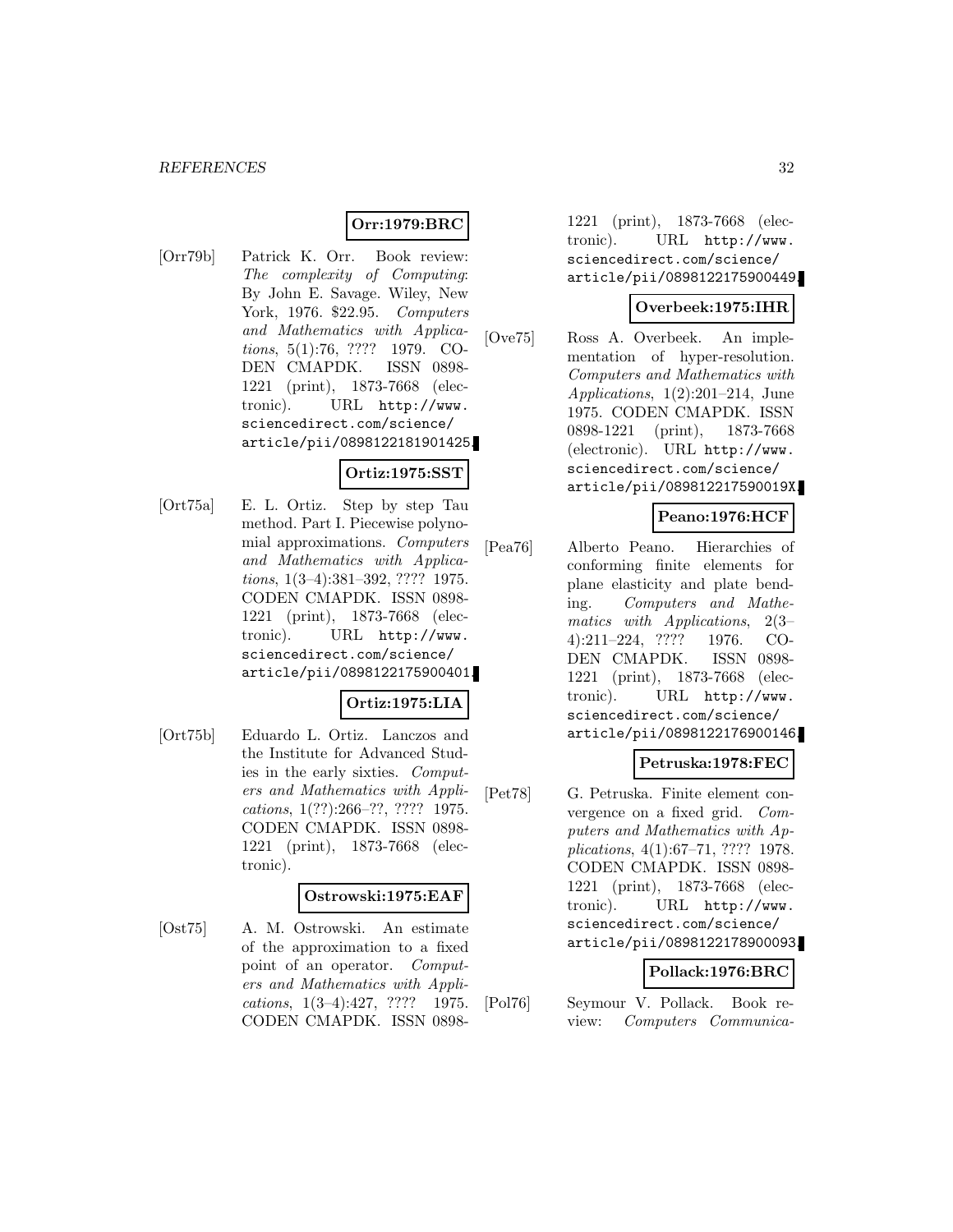tions and Society: by Murray Laver. Oxford University Press, 1975. 99pp. \$11.25. Computers and Mathematics with Applications, 2(2):190, ???? 1976. CO-DEN CMAPDK. ISSN 0898- 1221 (print), 1873-7668 (electronic). URL http://www. sciencedirect.com/science/ article/pii/0898122176900316.

# **Rao:1978:EFC**

[Rao78] T. Mahadeva Rao. Error-free computation of characteristic polynomial of a matrix. Computers and Mathematics with Applications, 4(1):61–65, ???? 1978. CODEN CMAPDK. ISSN 0898- 1221 (print), 1873-7668 (electronic). URL http://www. sciencedirect.com/science/ article/pii/0898122178900081.

# **Rodin:1975:MCL**

[RBE<sup>+</sup>75] Ervin Y. Rodin, R. Butler, A. Erdélyi, B. Gellai, J. R. Mc-Connell, Eduardo L. Ortiz, and I. Rhodes. In memory of Cornelius Lánczos. Computers and Mathematics with Applications, 1 (3–4):257–268, ???? 1975. CO-DEN CMAPDK. ISSN 0898- 1221 (print), 1873-7668 (electronic). URL http://www. sciencedirect.com/science/ article/pii/0898122175900243.

#### **Robers:1976:SFC**

[RC76] Philip Robers and Leon Cooper. A study of the fixed charge transportation problem. Computers and Mathematics with Applications, 2(2):125–135, ???? 1976.

CODEN CMAPDK. ISSN 0898- 1221 (print), 1873-7668 (electronic). URL http://www. sciencedirect.com/science/ article/pii/0898122176900249.

# **Rogers:1977:NLD**

[RC77] C. Rogers and H. M. Cekirge. Non-linear dielectrics. Computers and Mathematics with Applications, 3(2):105–112, ???? 1977. CODEN CMAPDK. ISSN 0898- 1221 (print), 1873-7668 (electronic). URL http://www. sciencedirect.com/science/ article/pii/0898122177900621.

# **Reddy:1977:EUS**

[Red77] J. N. Reddy. Existence and uniqueness of solutions to a stationary finite element model of the biharmonic equation. Computers and Mathematics with Applications, 3(2):135–147, ???? 1977. CODEN CMAPDK. ISSN 0898-1221 (print), 1873-7668 (electronic). URL http://www. sciencedirect.com/science/ article/pii/0898122177900670.

# **Reddien:1979:NMH**

[Red79] G. W. Reddien. Newton's method and high order singularities. Computers and Mathematics with Applications, 5(2):79–86, ???? 1979. CODEN CMAPDK. ISSN 0898- 1221 (print), 1873-7668 (electronic). URL http://www. sciencedirect.com/science/ article/pii/0898122179900610.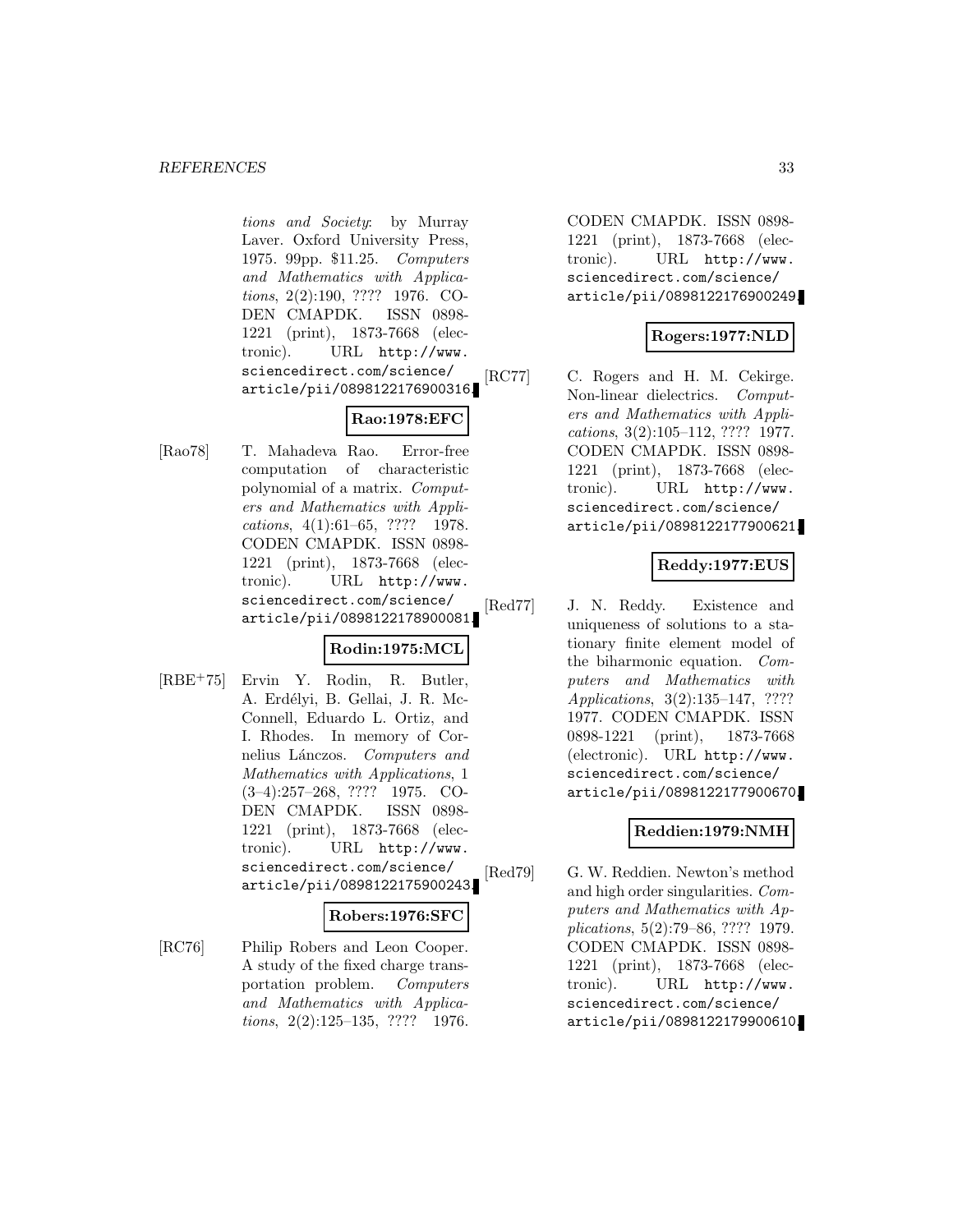#### **Rhodes:1977:CDH**

[Rho77] Ida Rhodes. Computation of the dates of the Hebrew New Year and Passover. Computers and Mathematics with Applications, 3 (3):183–190, ???? 1977. CO-DEN CMAPDK. ISSN 0898- 1221 (print), 1873-7668 (electronic). URL http://www. sciencedirect.com/science/ article/pii/0898122177900931.

# **Ries:1976:APS**

[Rie76] John Ries. An algorithm for the power series solution to the first order differential equation where the right side is the ratio of two polynomials. Computers and Mathematics with Applications, 2(2):141-143, ???? 1976. CODEN CMAPDK. ISSN 0898- 1221 (print), 1873-7668 (electronic). URL http://www. sciencedirect.com/science/ article/pii/0898122176900262.

# **Reddy:1977:NOE**

[RO77] C. T. Reddy and J. T. Oden. A note on optimal error estimates for finite element approximations of a nonlinear twopoint boundary-value problem. Computers and Mathematics with Applications, 3(2):117–123, ???? 1977. CODEN CMAPDK. ISSN 0898-1221 (print), 1873-7668 (electronic). URL http://www. sciencedirect.com/science/ article/pii/0898122177900645.

#### **Rodin:1975:F**

[Rod75] Ervin Y. Rodin. Foreword. Computers and Mathematics with Ap-

plications,  $1(1):1$ , January 1975. CODEN CMAPDK. ISSN 0898- 1221 (print), 1873-7668 (electronic). URL http://www. sciencedirect.com/science/ article/pii/0898122175900024.

# **Rodin:1977:BRN**

[Rod77a] Ervin Y. Rodin. Book review: Nonlinear Programming Analysis and Methods: by Mordecal Avriel. Prentice–Hall, New York (July 1976) 512 pp. \$24.95. Computers and Mathematics with Applications, 3(2):151, ???? 1977. CODEN CMAPDK. ISSN 0898- 1221 (print), 1873-7668 (electronic). URL http://www. sciencedirect.com/science/ article/pii/0898122177900712.

# **Rodin:1977:BRH**

[Rod77b] Ervin Y. Rodin. Book review: The Heat Equation: by D. V. Widder, Academic Press, New York, 1975. 267 pp. \$22.50. Computers and Mathematics with Applications, 3(2):149, ???? 1977. CODEN CMAPDK. ISSN 0898- 1221 (print), 1873-7668 (electronic). URL http://www. sciencedirect.com/science/ article/pii/0898122177900682.

# **Rosser:1975:NPD**

[Ros75] J. Barkley Rosser. Nine-point difference solutions for Poisson's equation. Computers and Mathematics with Applications, 1(3– 4):351–360, ???? 1975. CO-DEN CMAPDK. ISSN 0898- 1221 (print), 1873-7668 (electronic). URL http://www.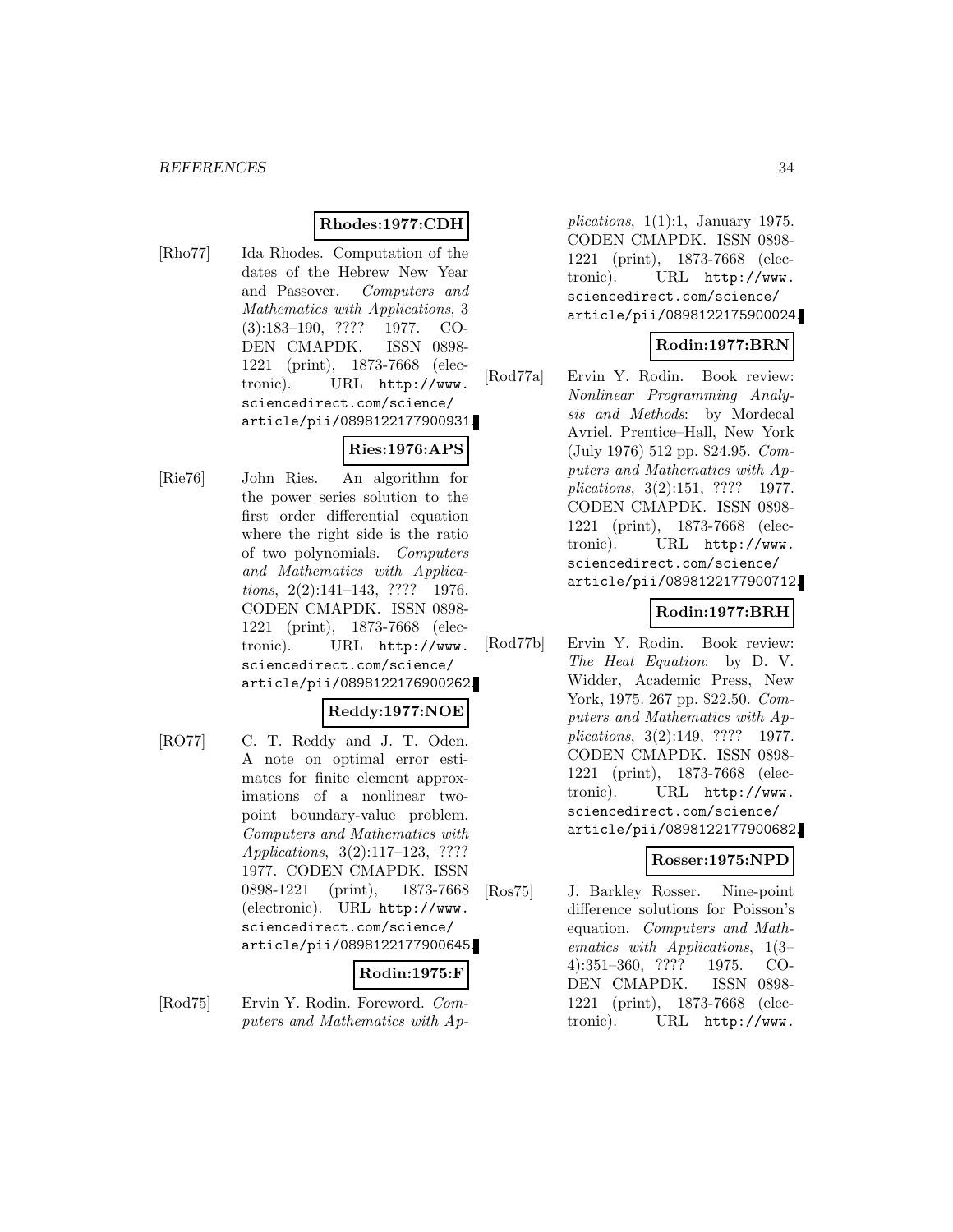sciencedirect.com/science/ article/pii/0898122175900358.

# **Rosen:1978:OMP**

[Ros78] Bernard Rosen. Operator method for the perturbative solution of ordinary differential equations. Computers and Mathematics with Applications, 4(3):225–235, ???? 1978. CODEN CMAPDK. ISSN 0898-1221 (print), 1873-7668 (electronic). URL http://www. sciencedirect.com/science/ article/pii/0898122178900342.

# **Rodabaugh:1977:CMI**

[RT77] David Rodabaugh and Skip Thompson. Corrector methods with increased ranges of stability. Computers and Mathematics with Applications, 3(3):197–201, ???? 1977. CODEN CMAPDK. ISSN 0898-1221 (print), 1873-7668 (electronic). URL http://www. sciencedirect.com/science/ article/pii/0898122177900955.

#### **Rodabaugh:1978:ATM**

[RT78] D. J. Rodabaugh and Skip Thompson. Adams-type methods with increased ranges of stability. Computers and Mathematics with Applications,  $4(4)$ : 349–357, ???? 1978. CO-DEN CMAPDK. ISSN 0898- 1221 (print), 1873-7668 (electronic). URL http://www. sciencedirect.com/science/ article/pii/0898122178900159.

#### **Ruas:1979:AGT**

[Rua79] Vitoriano Ruas. Automatic generation of triangular finite element meshes. Computers and Mathematics with Applications, 5 (2):125–140, ???? 1979. CO-DEN CMAPDK. ISSN 0898- 1221 (print), 1873-7668 (electronic). URL http://www. sciencedirect.com/science/ article/pii/0898122179900658.

# **Sachdev:1976:CES**

[Sac76] P. L. Sachdev. A class of exact solutions of boundary value problems for Burger's equation. Computers and Mathematics with Applications, 2(2):111–116, ???? 1976. CODEN CMAPDK. ISSN 0898-1221 (print), 1873-7668 (electronic). URL http://www. sciencedirect.com/science/ article/pii/0898122176900225.

# **Shampine:1977:DSF**

[SH77] L. F. Shampine and K. L. Hiebert. Detecting stiffness with the Fehlberg  $(4, 5)$  formulas. Computers and Mathematics with Applications, 3(1):41–46, ???? 1977. CODEN CMAPDK. ISSN 0898- 1221 (print), 1873-7668 (electronic). URL http://www. sciencedirect.com/science/ article/pii/0898122177901122.

# **Shampine:1979:BSO**

[Sha79] Lawrence F. Shampine. Better software for ODEs. Computers and Mathematics with Applica $tions, 5(3):157–161, ???? 1979.$ CODEN CMAPDK. ISSN 0898- 1221 (print), 1873-7668 (electronic). URL http://www. sciencedirect.com/science/ article/pii/0898122179900373.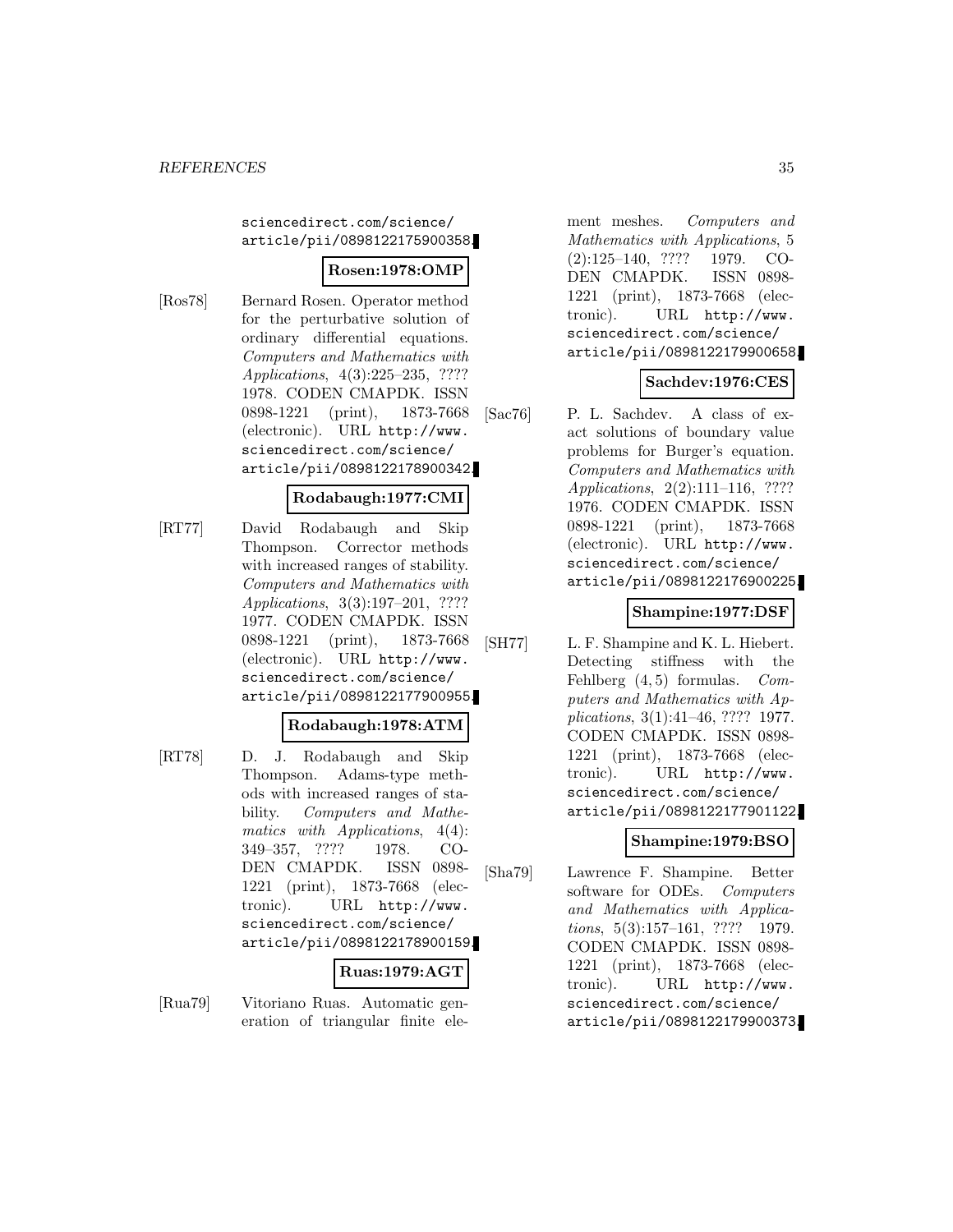# **Sheu:1978:TAM**

[She78] Ming-Goei Sheu. On theories and applications of mixed finite element methods for linear boundary-value problems. Computers and Mathematics with Applications, 4(4):333–347, ???? 1978. CODEN CMAPDK. ISSN 0898-1221 (print), 1873-7668 (electronic). URL http://www. sciencedirect.com/science/ article/pii/0898122178900147.

#### **Silliman:1979:CSQ**

[Sil79] Sherwood D. Silliman. On complete semicardinal quadrature formulae. Computers and Mathematics with Applications, 5(1):41–49, ???? 1979. CO-DEN CMAPDK. ISSN 0898- 1221 (print), 1873-7668 (electronic). URL http://www. sciencedirect.com/science/ article/pii/0898122181901383.

# **Sims:1978:NSC**

[Sim78] S. E. Sims. A note on some convergence properties of spline functions. Computers and Mathematics with Applications, 4(3): 277–279, ???? 1978. CO-DEN CMAPDK. ISSN 0898- 1221 (print), 1873-7668 (electronic). URL http://www. sciencedirect.com/science/ article/pii/0898122178900391.

#### **Smith:1978:OPM**

[Smi78] A. C. Smith. A one-parameter method for accelerating the convergence of sequences and series. Computers and Mathematics with

Applications, 4(2):157–171, ???? 1978. CODEN CMAPDK. ISSN 0898-1221 (print), 1873-7668 (electronic). URL http://www. sciencedirect.com/science/ article/pii/0898122178900263.

#### **Stephanou:1976:BRL**

[SS76] Harry E. Stephanou and George N. Saridis. Book review: Legged Locomotion Robots and Anthropomorphic Mechanisms: by M. Vukobratovic. Mihailo Pupin Institute, Belgrade, 1975, 346 pp. \$23. Computers and Mathematics with *Applications*, 2(2):189, ???? 1976. CODEN CMAPDK. ISSN 0898-1221 (print), 1873-7668 (electronic). URL http://www. sciencedirect.com/science/ article/pii/0898122176900304.

# **Slotnick:1978:NCC**

[SS78] D. L. Slotnick and Ahmed Sameh. Numerical calculation and computer design. Computers and Mathematics with Applications, 4 (3):201–210, ???? 1978. CO-DEN CMAPDK. ISSN 0898- 1221 (print), 1873-7668 (electronic). URL http://www. sciencedirect.com/science/ article/pii/0898122178900317.

# **Steinberg:1978:BRL**

[Ste78a] D. I. Steinberg. Book review: Linear and combinatorial programming: By Katta G. Murty. John Wiley, New York, 1976, 567 pp. Computers and Mathematics with Applications, 4(3):281, ???? 1978. CODEN CMAPDK. ISSN 0898- 1221 (print), 1873-7668 (elec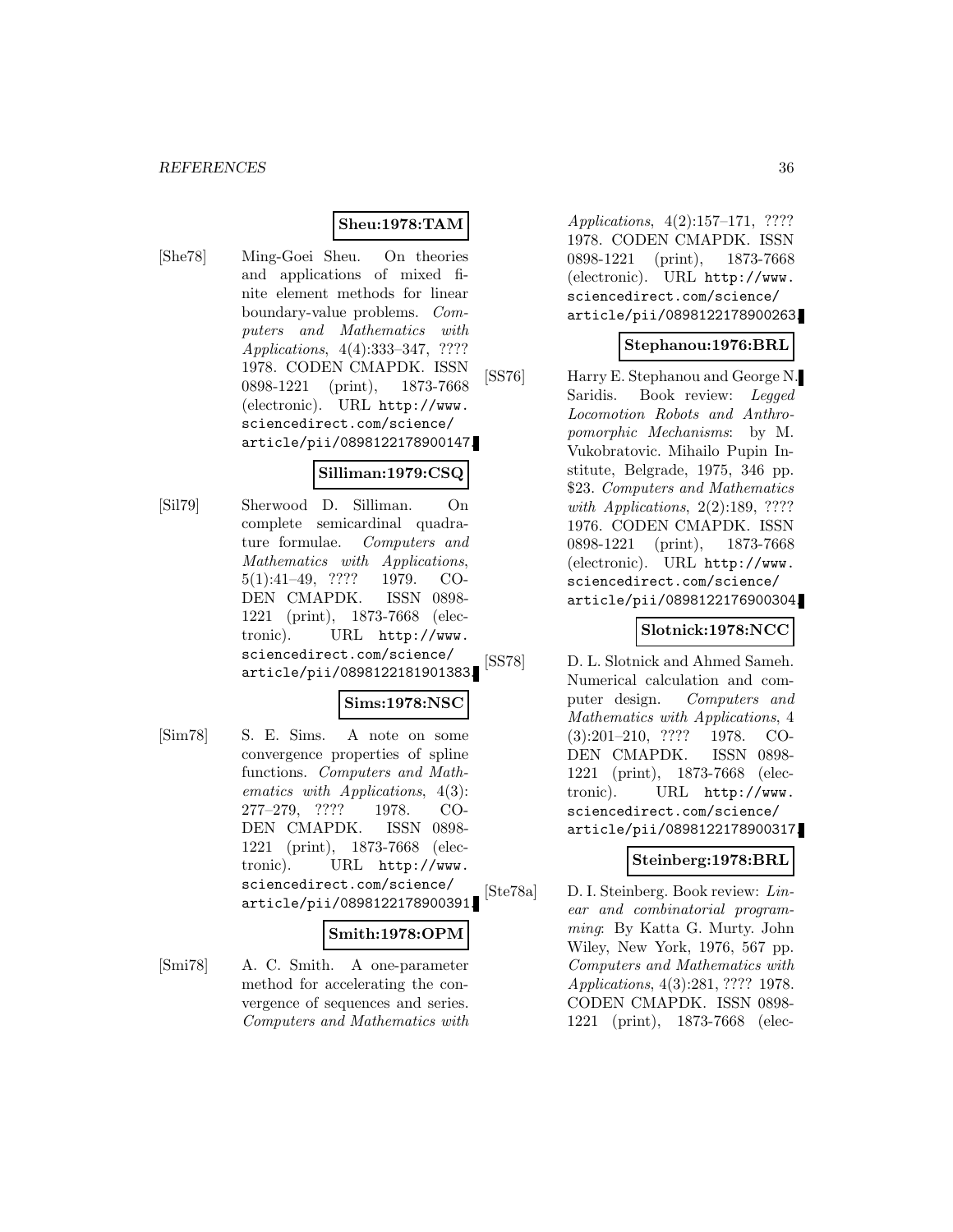tronic). URL http://www. sciencedirect.com/science/ article/pii/0898122178900408.

#### **Steinberg:1978:BRMb**

[Ste78b] D. I. Steinberg. Book review: Mathematical models for surface water hydrology: Edited by T. A. Ciriani, U. Maione and J. R. Wallis. Wiley Interscience, New York, 1977, 423 pp., \$27.50. *Com*puters and Mathematics with Applications, 4(3):285, ???? 1978. CODEN CMAPDK. ISSN 0898- 1221 (print), 1873-7668 (electronic). URL http://www. sciencedirect.com/science/ article/pii/0898122178900469.

### **Steinberg:1978:BRO**

[Ste78c] D. I. Steinberg. Book review: Operations research handbook: Standard algorithms and methods: By Horst A. Eiselt and Helmut von Frajer. De Gruyter. Berlin, 1977, 398 pp., \$32.90. Computers and Mathematics with Applications, 4(3):282, ???? 1978. CODEN CMAPDK. ISSN 0898- 1221 (print), 1873-7668 (electronic). URL http://www. sciencedirect.com/science/ article/pii/089812217890041X.

# **Steinberg:1978:BRC**

[Ste78d] D. I. Steinberg. Book review: The complexity of computing: By John E. Savage. Wiley Interscience, New York, 1976 391 pp., \$22.95. Computers and Mathematics with Applications, 4(3):285, ???? 1978. CODEN CMAPDK. ISSN 0898- 1221 (print), 1873-7668 (electronic). URL http://www. sciencedirect.com/science/ article/pii/0898122178900470.

### **Steinberg:1978:BRMa**

[Ste78e] D. I. Steinberg. Book review: The mini-computer in the laboratory: With examples using the PDP-11: By James W. Cooper. Wiley Interscience, New York, 1977, 365 pp., \$19.50. Computers and Mathematics with Applications, 4(3):285, ???? 1978. CODEN CMAPDK. ISSN 0898- 1221 (print), 1873-7668 (electronic). URL http://www. sciencedirect.com/science/ article/pii/0898122178900457.

# **Stoutemyer:1979:SCV**

[Sto79] David R. Stoutemyer. Symbolic computer vector analysis. Computers and Mathematics with Applications, 5(1):1–9, ???? 1979. CODEN CMAPDK. ISSN 0898- 1221 (print), 1873-7668 (electronic). URL http://www. sciencedirect.com/science/ article/pii/0898122181901334.

# **Strand:1976:SAB**

O. N. Strand. Some aspects of the behavior of regularized solutions as the amount of smoothing is varied. Computers and Mathematics with Applications, 2 (2):181–187, ???? 1976. CO-DEN CMAPDK. ISSN 0898- 1221 (print), 1873-7668 (electronic). URL http://www. sciencedirect.com/science/ article/pii/0898122176900298.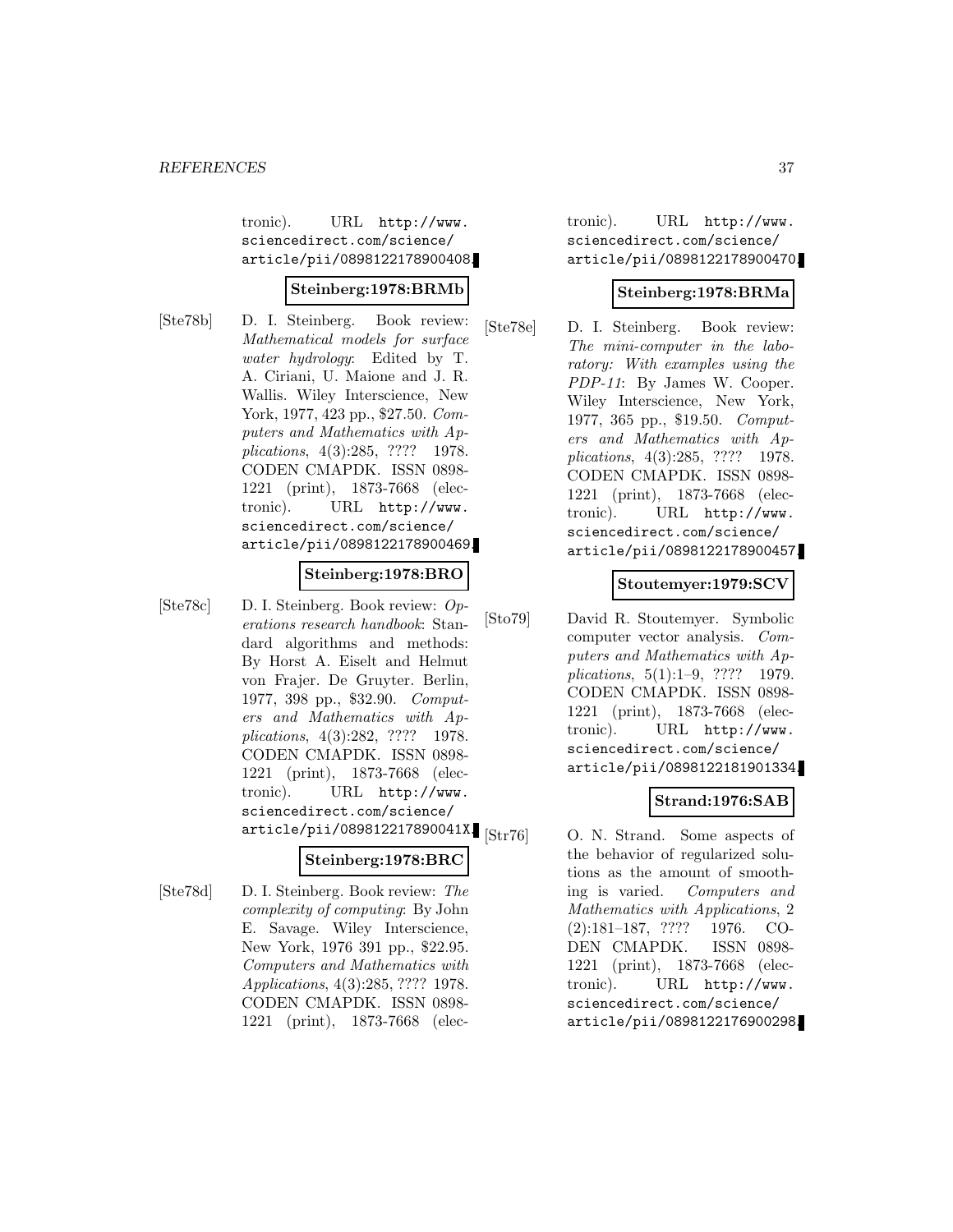# **Szabo:1979:SRD**

[Sza79] B. A. Szabo. Some recent developments in finite element analysis. Computers and Mathematics with Applications, 5(2):99–115, ???? 1979. CODEN CMAPDK. ISSN 0898-1221 (print), 1873-7668 (electronic). URL http://www. sciencedirect.com/science/ article/pii/0898122179900634.

### **Szekeres:1975:CSC**

[Sze75] G. Szekeres. Cosmology with spinor connection. Computers and Mathematics with Applications, 1(3–4):345–350, ???? 1975. CODEN CMAPDK. ISSN 0898- 1221 (print), 1873-7668 (electronic). URL http://www. sciencedirect.com/science/ article/pii/0898122175900346.

#### **Tally:1978:COL**

[Tal78] William Tally. On the convergence of optimal linear combination procedures. Computers and Mathematics with Applications, 4(2):149–152, ???? 1978. CODEN CMAPDK. ISSN 0898- 1221 (print), 1873-7668 (electronic). URL http://www. sciencedirect.com/science/ article/pii/089812217890024X.

### **Tally:1979:CCO**

[Tal79] William Tally. A convergence criterion for optimal linear combination procedures. Computers and Mathematics with Applications, 5(1):21–24, ???? 1979. CODEN CMAPDK. ISSN 0898- 1221 (print), 1873-7668 (electronic). URL http://www. sciencedirect.com/science/ article/pii/0898122181901358.

# **Taub:1975:LSR**

[Tau75] A. H. Taub. Lanczos' splitting of the Riemann tensor. Computers and Mathematics with Applications, 1(3–4):377–380, ???? 1975. CODEN CMAPDK. ISSN 0898- 1221 (print), 1873-7668 (electronic). URL http://www. sciencedirect.com/science/ article/pii/0898122175900395.

# **Thomas:1978:CEE**

[Tho78] G. Thomas. The consistence error of extended variational principles in the finite element method. Computers and Mathematics with Applications, 4(4):315–324, ???? 1978. CODEN CMAPDK. ISSN 0898-1221 (print), 1873-7668 (electronic). URL http://www. sciencedirect.com/science/ article/pii/0898122178900123.

# **Tomko:1975:PUS**

[Tom75] József Tomkó. Processor utilization study. Computers and Mathematics with Applications, 1(3– 4):337–344, ???? 1975. CO-DEN CMAPDK. ISSN 0898- 1221 (print), 1873-7668 (electronic). URL http://www. sciencedirect.com/science/ article/pii/0898122175900334.

### **Turan:1975:LRM**

[Tur75] Paul Turán. On the latent roots of  $\lambda$  matrices. Computers and Mathematics with Applications, 1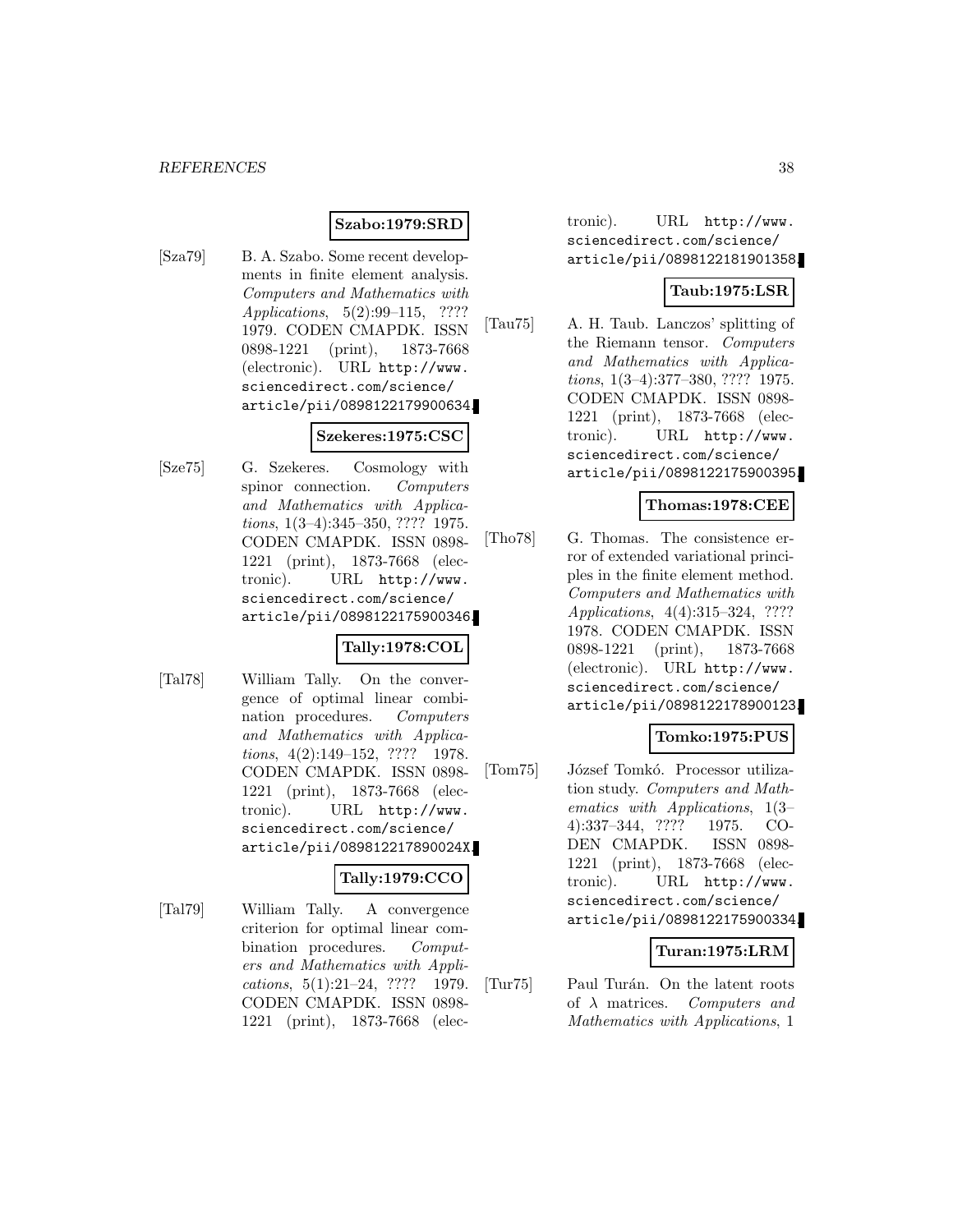(3–4):307–313, ???? 1975. CO-DEN CMAPDK. ISSN 0898- 1221 (print), 1873-7668 (electronic). URL http://www. sciencedirect.com/science/ article/pii/0898122175900309.

#### **Wachspress:1977:SNS**

[Wac77] Eugene L. Wachspress. Stability of numerical solution of semi-discrete parabolic equations. Computers and Mathematics with Applications, 3(2):131–133, ???? 1977. CODEN CMAPDK. ISSN 0898-1221 (print), 1873-7668 (electronic). URL http://www. sciencedirect.com/science/ article/pii/0898122177900669.

### **Wachspress:1979:RBF**

[Wac79] Eugene L. Wachspress. Rational basis functions for curved elements. Computers and Mathematics with Applications, 5(4): 235–239, ???? 1979. CO-DEN CMAPDK. ISSN 0898- 1221 (print), 1873-7668 (electronic). URL http://www. sciencedirect.com/science/ article/pii/0898122179900841.

#### **Wainwright:1979:ATC**

[Wai79] Roger L. Wainwright. Acceleration techniques for a class of x-projection methods for solving systems of linear equations. Computers and Mathematics with Applications, 5(1):59–73, ???? 1979. CODEN CMAPDK. ISSN 0898- 1221 (print), 1873-7668 (electronic). URL http://www. sciencedirect.com/science/ article/pii/0898122181901401.

# **Wallace:1978:BRS**

[Wal78] Norval D. Wallace. Book review: Simulation with GPSS and GPSS V: By P. A. Bobiller, B. C. Kahan and A. R. Probst. Prentice–Hall, Englewood Cliffs NJ, 1976, 495 pp., \$18.50. Computers and Mathematics with Applications, 4(4):377, ???? 1978. CODEN CMAPDK. ISSN 0898- 1221 (print), 1873-7668 (electronic). URL http://www. sciencedirect.com/science/ article/pii/0898122178900184.

# **Warzee:1975:FEA**

[War75] G. Warzee. Finite element analysis of nonlinear magnetic fields. Computers and Mathematics with Applications, 1(3– 4):417–425, ???? 1975. CO-DEN CMAPDK. ISSN 0898- 1221 (print), 1873-7668 (electronic). URL http://www. sciencedirect.com/science/ article/pii/0898122175900437.

# **Warren:1976:DCV**

[War76] H. S. Warren, Jr. Definition of the concept "vector" in set theoretic programming languages. Computers and Mathematics with Applications, 2(1):73–83, ???? 1976. CODEN CMAPDK. ISSN 0898- 1221 (print), 1873-7668 (electronic). URL http://www. sciencedirect.com/science/ article/pii/0898122176900079.

# **Weiss:1977:EAC**

[Wei77] Joel R. Weiss. An efficient algorithm for capacity state calculations for electric generating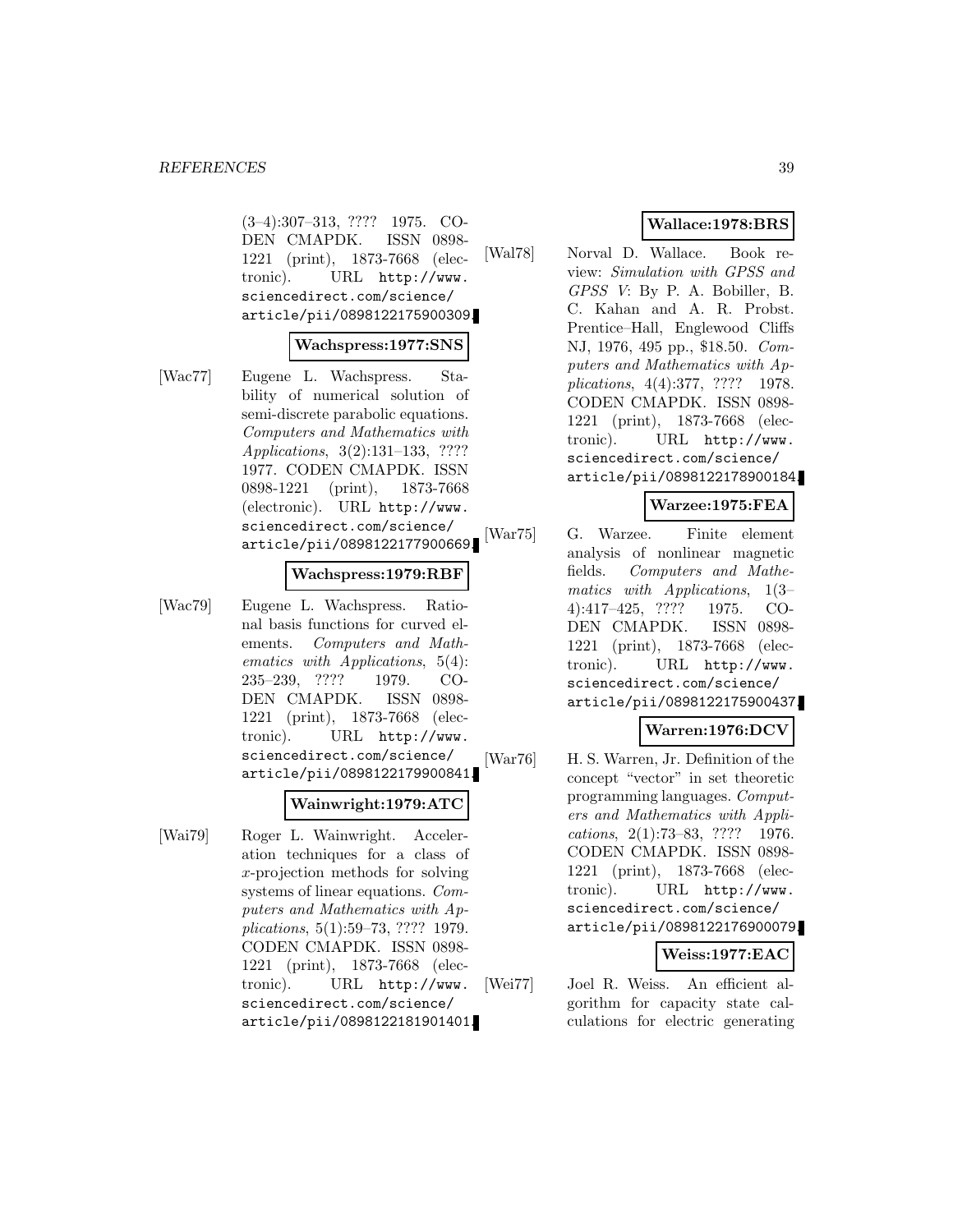systems. Computers and Mathematics with Applications, 3(2): 113–116, ???? 1977. CO-DEN CMAPDK. ISSN 0898- 1221 (print), 1873-7668 (electronic). URL http://www. sciencedirect.com/science/ article/pii/0898122177900633.

### **Wides:1978:BRS**

[Wid78] Jeffrey W. Wides. Book review: Survey and opinion research: Procedures for processing and analysis: By John A. Sonquist and William C. Dunkelberg. Prentice–Hall, Englewood Cliffs, NJ, 1977, 502 pp. Computers and Mathematics with Applications, 4(3):284, ???? 1978. CODEN CMAPDK. ISSN 0898- 1221 (print), 1873-7668 (electronic). URL http://www. sciencedirect.com/science/ article/pii/0898122178900445.

# **Wides:1979:BRA**

[Wid79] Jeffrey W. Wides. Book review: The Analysis of Cross-Classifications: By H. T. Reynolds. The Free Press, New York, 1977, xiv  $+$  236pp. Computers and Mathematics with Applications, 5(3):232, ???? 1979. CODEN CMAPDK. ISSN 0898- 1221 (print), 1873-7668 (electronic). URL http://www. sciencedirect.com/science/ article/pii/0898122179900488.

# **Winker:1976:CDA**

[Win76] Steven K. Winker. Complete demodulation for automatic theorem proving. Computers and

Mathematics with Applications, 2 (2):161–179, ???? 1976. CO-DEN CMAPDK. ISSN 0898- 1221 (print), 1873-7668 (electronic). URL http://www. sciencedirect.com/science/ article/pii/0898122176900286.

# **Windham:1979:RLD**

[Win79] Michael P. Windham. Reliability for linear differential equations with noisy coefficients. Computers and Mathematics with Applications, 5(2):141–144, ???? 1979. CODEN CMAPDK. ISSN 0898- 1221 (print), 1873-7668 (electronic). URL http://www. sciencedirect.com/science/ article/pii/089812217990066X.

# **Wainwright:1977:APM**

[WK77] Roger L. Wainwright and R. F. Keller. Algorithms for projection methods for solving linear systems of equations. Computers and Mathematics with Applications, 3(3):235–245, ???? 1977. CODEN CMAPDK. ISSN 0898- 1221 (print), 1873-7668 (electronic). URL http://www. sciencedirect.com/science/ article/pii/0898122177900980.

# **Wong:1977:AEH**

[Won77] R. Wong. Asymptotic expansions of Hankel transforms of functions with logarithmic singularities. Computers and Mathematics with Applications, 3(4): 271–286, ???? 1977. CO-DEN CMAPDK. ISSN 0898- 1221 (print), 1873-7668 (electronic). URL http://www.